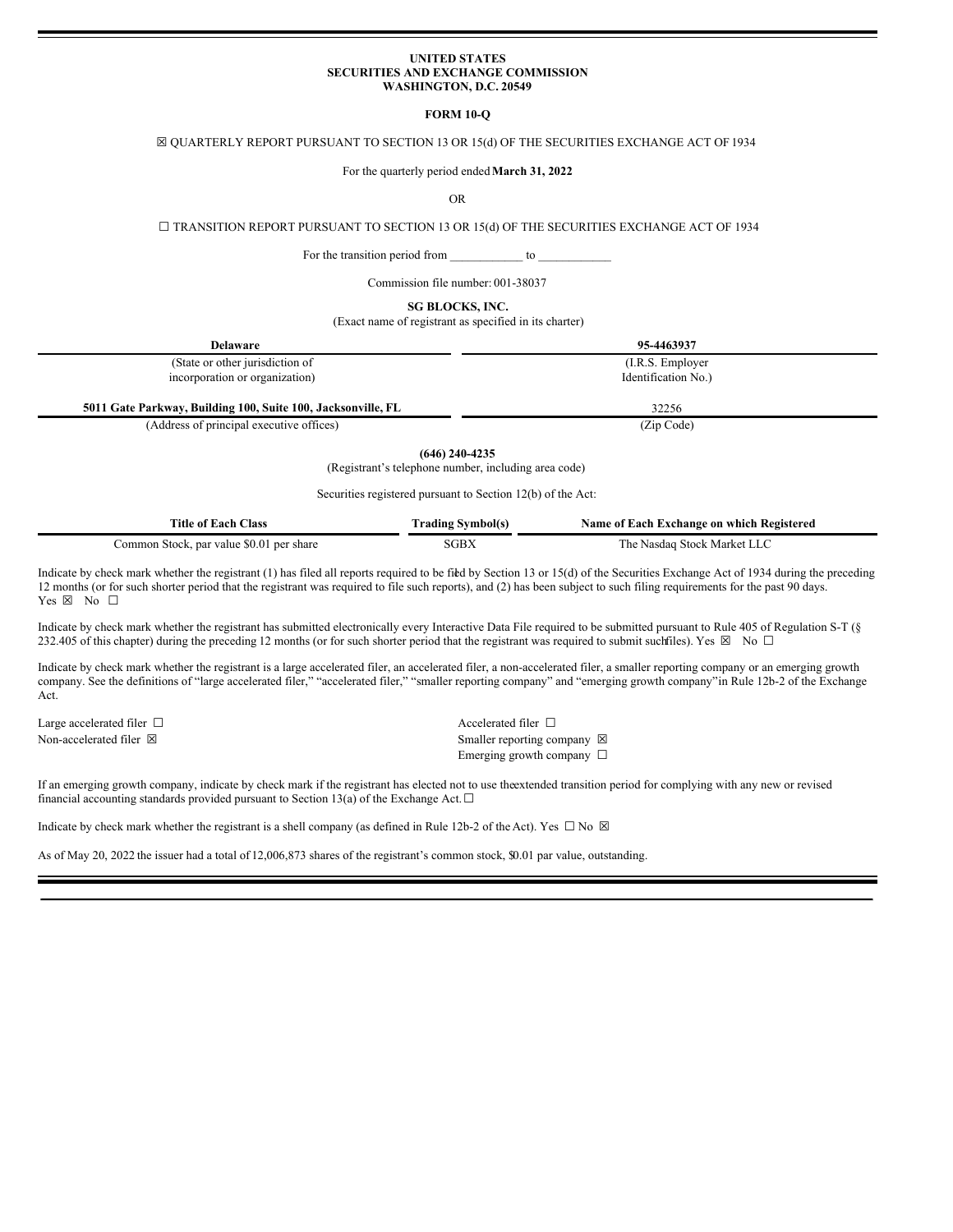# **SG BLOCKS, INC. FORM 10-Q**

# **TABLE OF CONTENTS**

|                   |                                                                                                                                        | Page           |
|-------------------|----------------------------------------------------------------------------------------------------------------------------------------|----------------|
|                   | PART I. FINANCIAL INFORMATION                                                                                                          | $\overline{c}$ |
| <b>ITEM 1.</b>    | <b>Financial Statements</b>                                                                                                            | $\overline{c}$ |
|                   | Condensed Consolidated Balance Sheets as of March 31, 2022 (Unaudited) and December 31, 2021                                           | 2              |
|                   | Condensed Consolidated Statements of Operations for the Three Months Ended March 31, 2022 and 2021 (Unaudited)                         | 3              |
|                   | Condensed Consolidated Statements of Changes in Stockholders' Equity for the Three Months Ended March 31, 2022 and<br>2021 (Unaudited) | 4              |
|                   | Condensed Consolidated Statements of Cash Flows for the Three Months Ended March 31, 2022 and 2021 (Unaudited)                         | 5              |
|                   | <b>Notes to Condensed Consolidated Financial Statements</b>                                                                            | 6              |
| ITEM 2.           | Management's Discussion and Analysis of Financial Condition and Result of Operations                                                   | 32             |
| ITEM 3.           | <b>Quantitative and Qualitative Disclosures About Market Risk</b>                                                                      | 43             |
| ITEM 4.           | <b>Controls and Procedures</b>                                                                                                         | 43             |
|                   | PART II. OTHER INFORMATION                                                                                                             | 44             |
| ITEM 1.           | <b>Legal Proceedings</b>                                                                                                               | 44             |
| ITEM 1A.          | <b>Risk Factors</b>                                                                                                                    | 44             |
| ITEM 2.           | Unregistered Sales of Equity Securities and Use of Proceeds                                                                            | 46             |
| ITEM 3.           | <b>Defaults Upon Senior Securities</b>                                                                                                 | 46             |
| ITEM 4.           | <b>Mine Safety Disclosures</b>                                                                                                         | 46             |
| ITEM 5.           | Other Information                                                                                                                      | 46             |
| ITEM 6.           | <b>Exhibits</b>                                                                                                                        | 47             |
| <b>SIGNATURES</b> |                                                                                                                                        |                |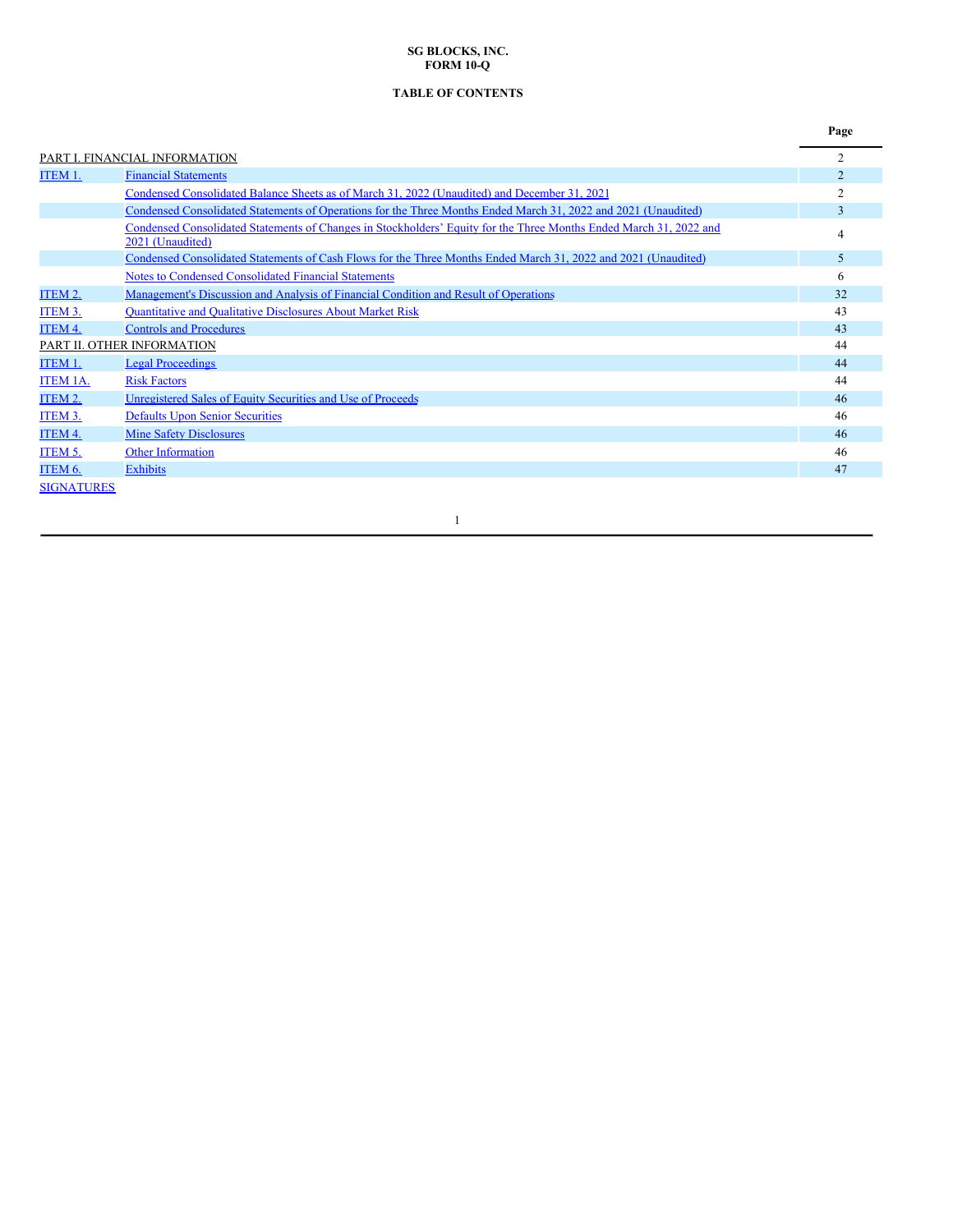# <span id="page-2-1"></span><span id="page-2-0"></span>**PART I. FINANCIAL INFORMATION ITEM 1. Financial Statements SG BLOCKS, INC. AND SUBSIDIARIES Condensed Consolidated Balance Sheets**

|                                                                                                                 | March 31,<br>2022 |              | December 31,<br>2021 |                |  |
|-----------------------------------------------------------------------------------------------------------------|-------------------|--------------|----------------------|----------------|--|
|                                                                                                                 |                   | (Unaudited)  |                      |                |  |
| Assets                                                                                                          |                   |              |                      |                |  |
| Current assets:                                                                                                 |                   |              |                      |                |  |
| Cash and cash equivalents                                                                                       | $\$$              | 13,146,418   | $\mathbb{S}$         | 13,024,381     |  |
| Accounts receivable, net                                                                                        |                   | 2,424,501    |                      | 2,917,646      |  |
| Contract assets                                                                                                 |                   | 133,395      |                      | 41,916         |  |
| Held for sale assets                                                                                            |                   | 4,392,541    |                      |                |  |
| Inventories                                                                                                     |                   | 1,054,342    |                      | 1,273,825      |  |
| Prepaid expenses and other current assets                                                                       |                   | 784,871      |                      | 656,279        |  |
| Total current assets                                                                                            |                   | 21.936.068   |                      | 17,914,047     |  |
| Property, plant and equipment, net                                                                              |                   | 4,080,852    |                      | 6,839,943      |  |
| Project development costs and other non-current assets                                                          |                   | 449.961      |                      | 923.172        |  |
| Goodwill                                                                                                        |                   | 1,309,330    |                      | 1,309,330      |  |
| Right-of-use asset                                                                                              |                   | 2,902,284    |                      | 1,210,053      |  |
| Long-term note receivable                                                                                       |                   | 829,384      |                      | 720,137        |  |
| Intangible assets, net                                                                                          |                   | 2,053,410    |                      | 2,095,232      |  |
| Deferred contract costs, net                                                                                    |                   | 101,963      |                      | 112,159        |  |
| Investment in non-marketable securities                                                                         |                   | 700,000      |                      | 200,000        |  |
| Investment in and advances to equity affiliates                                                                 |                   | 3,599,945    |                      | 3,599,945      |  |
| <b>Total Assets</b>                                                                                             |                   | 37,963,197   | \$                   | 34,924,018     |  |
|                                                                                                                 |                   |              |                      |                |  |
| <b>Liabilities and Stockholders' Equity</b>                                                                     |                   |              |                      |                |  |
| Current liabilities:                                                                                            |                   |              |                      |                |  |
| Accounts payable and accrued expenses                                                                           | \$                | 5,475,882    | S                    | 7,568,851      |  |
| <b>Contract liabilities</b>                                                                                     |                   | 5,205,712    |                      | 1,437,579      |  |
| Lease liability, current maturities                                                                             |                   | 481,223      |                      | 337,469        |  |
| Due to affiliates                                                                                               |                   |              |                      | 264,451        |  |
| Assumed liability                                                                                               |                   | 5,795        |                      | 5,795          |  |
| Short term note payable, net                                                                                    |                   | 1,984,902    |                      | 1,971,960      |  |
| Total current liabilities                                                                                       |                   | 13,153,514   |                      | 11,586,105     |  |
|                                                                                                                 |                   |              |                      |                |  |
| Long-term note payable                                                                                          |                   | 750,000      |                      | 750,000        |  |
| Lease liability, net of current maturities                                                                      |                   | 2,427,080    |                      | 872,124        |  |
| <b>Total liabilities</b>                                                                                        |                   | 16,330,594   |                      | 13,208,229     |  |
|                                                                                                                 |                   |              |                      |                |  |
| Stockholders' equity:                                                                                           |                   |              |                      |                |  |
| Preferred stock, \$1.00 par value, 5,405,010 shares authorized; none issued or outstanding                      |                   |              |                      |                |  |
| Common stock, \$0.01 par value, 25,000,000 shares authorized; 12,006,873 issued and outstanding as of March 31, |                   |              |                      |                |  |
| 2022 and 11,986,873 issued and outstanding as of December 31, 2021                                              |                   | 120,069      |                      | 119,869        |  |
| Additional paid-in capital                                                                                      |                   | 54,030,291   |                      | 53,341,405     |  |
| Accumulated deficit                                                                                             |                   | (33,826,397) |                      | (33, 109, 220) |  |
| Total SG Blocks, Inc. stockholders' equity                                                                      |                   | 20,323,963   |                      | 20,352,054     |  |
| Non-controlling interest                                                                                        |                   | 1,308,640    |                      | 1,363,735      |  |
| Total stockholders' equity                                                                                      |                   | 21,632,603   |                      | 21,715,789     |  |
| <b>Total Liabilities and Stockholders' Equity</b>                                                               | \$                | 37,963,197   | \$                   | 34,924,018     |  |
|                                                                                                                 |                   |              |                      |                |  |

*The accompanying notes are an integral part of these condensed consolidated financial statements.*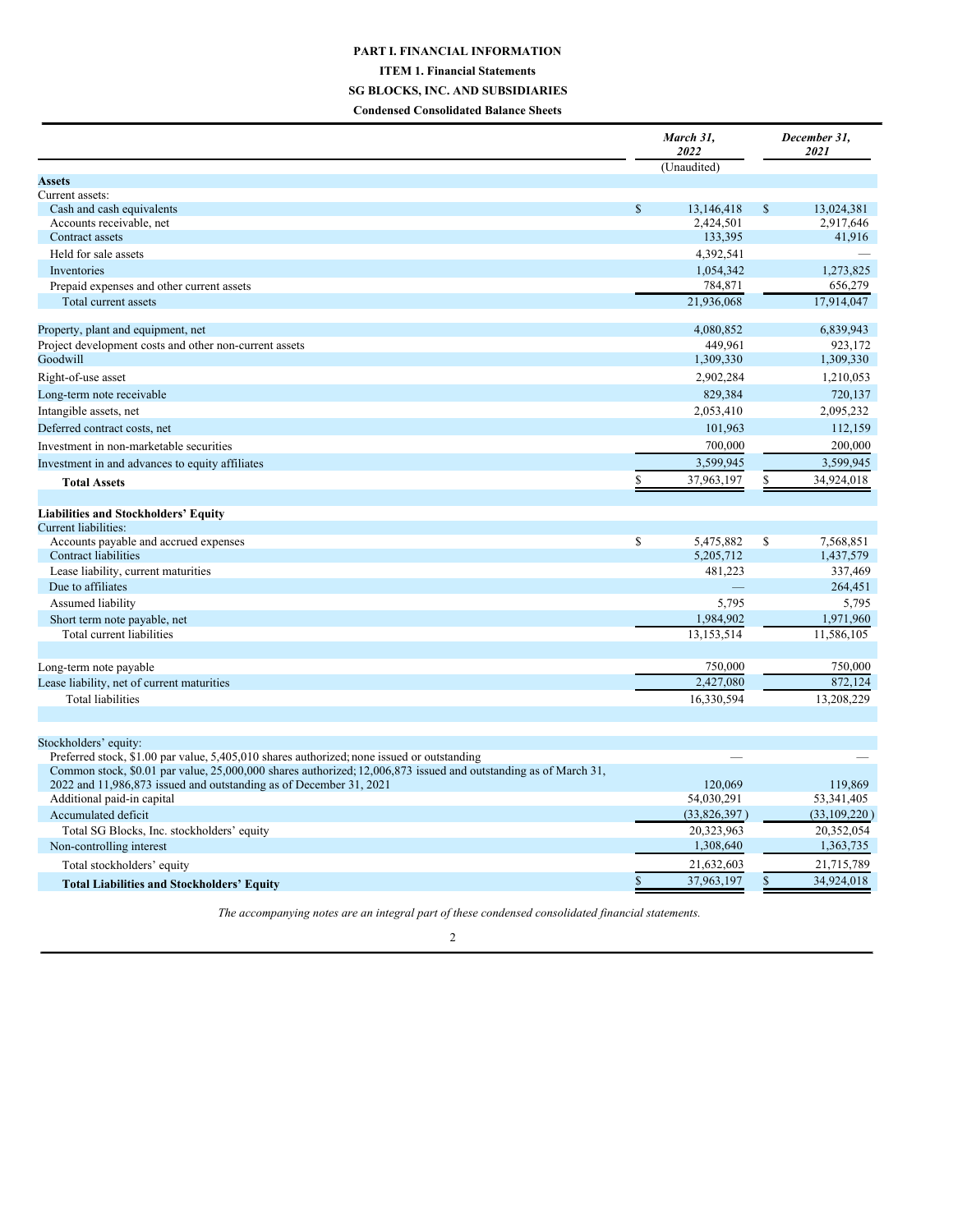# <span id="page-3-0"></span>**Condensed Consolidated Statements of Operations**

|                                                                                                   | For the<br>March 31,<br>2022 | For the<br><b>Three Months Ended Three Months Ended</b><br>March 31,<br>2021 |
|---------------------------------------------------------------------------------------------------|------------------------------|------------------------------------------------------------------------------|
|                                                                                                   | (Unaudited)                  |                                                                              |
| <b>Revenue:</b><br>Construction services                                                          | $\mathbb{S}$<br>1,668,384 \$ | 3,137,715                                                                    |
| Engineering services                                                                              |                              | 93,949                                                                       |
| Medical revenue                                                                                   | 50,386<br>6,885,828          | 5,955,963                                                                    |
| Total                                                                                             | 8,604,598                    | 9,187,627                                                                    |
|                                                                                                   |                              |                                                                              |
| <b>Cost of revenue:</b>                                                                           |                              |                                                                              |
| <b>Construction services</b>                                                                      | 1,677,560                    | 4,093,540                                                                    |
| Engineering services                                                                              | 43,153                       | 9,770                                                                        |
| Medical revenue                                                                                   | 4,397,450                    | 4,527,692                                                                    |
| Total                                                                                             | 6,118,163                    | 8,631,002                                                                    |
|                                                                                                   |                              |                                                                              |
| <b>Gross profit</b>                                                                               | 2,486,435                    | 556,625                                                                      |
| <b>Operating expenses:</b>                                                                        |                              |                                                                              |
| Payroll and related expenses                                                                      | 1,144,187                    | 827,522                                                                      |
| General and administrative expenses                                                               | 780,021                      | 809,800                                                                      |
| Marketing and business development expense                                                        | 143,335                      | 70,627                                                                       |
| Pre-project expenses                                                                              |                              | 10,133                                                                       |
| Total                                                                                             | 2,067,543                    | 1,718,082                                                                    |
| <b>Operating profit/(loss)</b>                                                                    | 418,892                      | (1,161,457)                                                                  |
|                                                                                                   |                              |                                                                              |
| Other income (expense):                                                                           |                              |                                                                              |
| Interest expense<br>Interest income                                                               | (48, 849)                    | (363)                                                                        |
| Other income                                                                                      | 12,783<br>118,902            | 17,470                                                                       |
| Total                                                                                             | 82,836                       | 17,107                                                                       |
|                                                                                                   |                              |                                                                              |
| Income (loss) before income taxes                                                                 | 501,728                      | (1, 144, 350)                                                                |
| Income tax expense                                                                                |                              |                                                                              |
| Net income (loss)                                                                                 | 501,728                      | (1,144,350)                                                                  |
|                                                                                                   |                              |                                                                              |
| Add: net income attributable to noncontrolling interests                                          | 1,218,905                    | 889,527                                                                      |
| Net loss attributable to common stockholders of SG Blocks, Inc.                                   | (717, 177)<br>\$             | (2,033,877)<br>$\mathbb{S}$                                                  |
| Net loss per share attributable to SG Blocks, Inc.                                                |                              |                                                                              |
| Basic and diluted                                                                                 | $(0.06)$ \$                  | (0.23)                                                                       |
|                                                                                                   |                              |                                                                              |
| Weighted average shares outstanding:                                                              |                              |                                                                              |
| Basic and diluted                                                                                 | 11,998,334                   | 8,744,469                                                                    |
| The accompanying notes are an integral part of these condensed consolidated financial statements. |                              |                                                                              |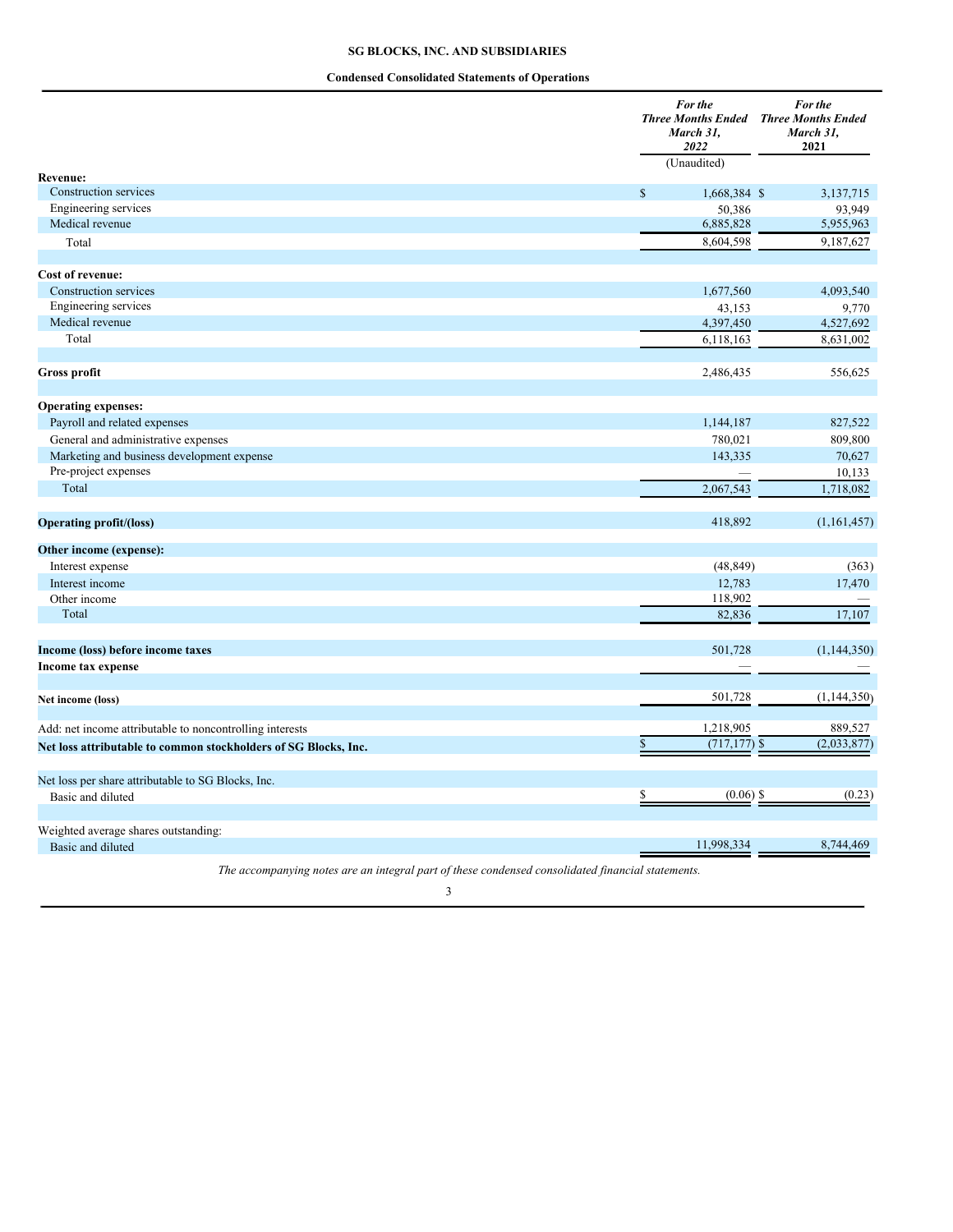# <span id="page-4-0"></span>**Condensed Consolidated Statements of Changes in Stockholders' Equity (Unaudited)**

|                                        |               | \$0.01 Par Value<br><b>Common Stock</b> | <b>Additional</b><br>Paid-in | <i>Accumulated</i>        | <b>SG Blocks</b><br>Stockholders' | Noncontrolling   | <b>Total</b><br>Stockholders' |
|----------------------------------------|---------------|-----------------------------------------|------------------------------|---------------------------|-----------------------------------|------------------|-------------------------------|
|                                        | <b>Shares</b> | Amount                                  | Capital                      | <b>Deficit</b>            | Equity                            | <i>Interests</i> | <b>Equity</b>                 |
| <b>Balance at December 31, 2020</b>    | 8,596,189 \$  | 85,962 \$                               | 40,443,840                   | $(22, 276, 546)$ \$<br>-S | 18,253,256 \$                     | 184,567 \$       | 18,437,823                    |
| Stock-based compensation               |               |                                         | 286,186                      |                           | 286,186                           |                  | 286,186                       |
| Conversion of warrants to common stock | 225,100       | 2,251                                   | 701,187                      |                           | 703.438                           |                  | 703.438                       |
| Net loss                               |               |                                         |                              | (2,033,877)               | (2,033,877)                       | 889,527          | (1,144,350)                   |
| <b>Balance at March 31, 2021</b>       | 8,821,289 \$  | 88,213                                  | 41, 431, 213                 | $(24,310,423)$ \$<br>-8   | 17,209,003                        | 1,074,094 \$     | 18,283,097                    |
| <b>Balance at December 31, 2021</b>    | 11,986,873 \$ | 119,869 \$                              | 53,341,405 \$                | $(33, 109, 220)$ \$       | 20,352,054 \$                     | 1,363,735 \$     | 21,715,789                    |
| Stock-based compensation               | 20,000        | 200                                     | 688,886                      |                           | 689,086                           |                  | 689,086                       |
| Noncontrolling interest distribution   |               |                                         |                              |                           |                                   | (1,274,000)      | (1,274,000)                   |
| Net income (loss)                      |               |                                         |                              | (717, 177)                | (717, 177)                        | 1,218,905        | 501,728                       |
|                                        |               |                                         |                              |                           |                                   |                  |                               |
| <b>Balance at March 31, 2022</b>       | 12,006,873 \$ | 120,069 \$                              | 54,030,291                   | $(33,826,397)$ \$         | 20,323,963 \$                     | 1,308,640 \$     | 21,632,603                    |

*The accompanying notes are an integral part of these condensed consolidated financial statements.*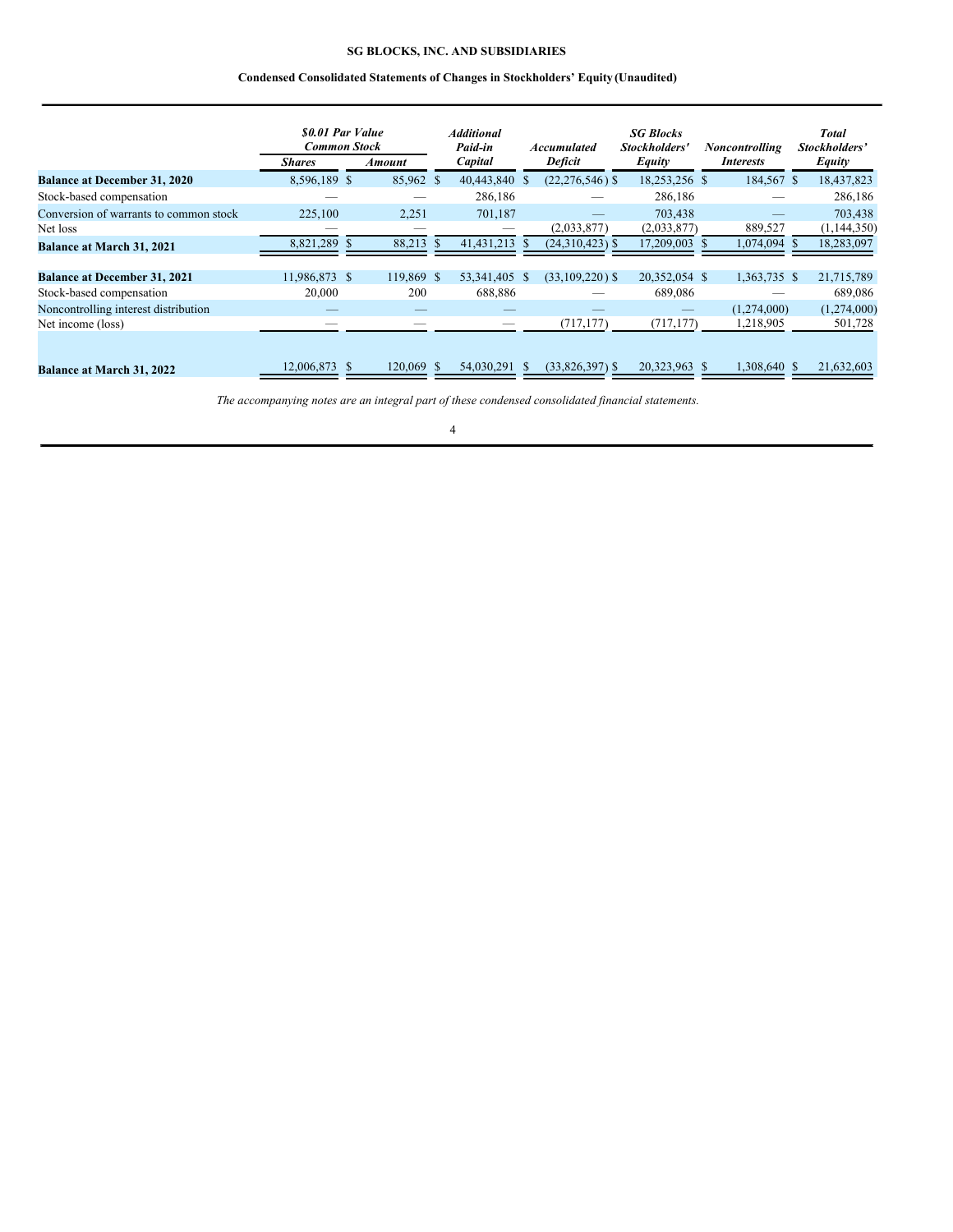# <span id="page-5-0"></span>**Condensed Consolidated Statements of Cash Flows**

|                                                                                                    | For the<br><b>Three Months Ended</b><br><b>March 31, 2022</b><br>(Unaudited) | For the<br><b>Three Months Ended</b><br><b>March 31, 2021</b><br>(Unaudited) |  |
|----------------------------------------------------------------------------------------------------|------------------------------------------------------------------------------|------------------------------------------------------------------------------|--|
| Cash flows from operating activities:                                                              |                                                                              |                                                                              |  |
| Net income (loss)                                                                                  | \$<br>501,728                                                                | <b>S</b><br>(1,144,350)                                                      |  |
| Adjustments to reconcile net income (loss) to net cash provided by (used in) operating activities: |                                                                              |                                                                              |  |
| Depreciation expense                                                                               | 104.825                                                                      | 91.190                                                                       |  |
| Amortization of intangible assets                                                                  | 41.823                                                                       | 40,407                                                                       |  |
| Amortization of deferred license costs                                                             | 10,196                                                                       | 10,196                                                                       |  |
| Amortization of Debt Issuance Costs                                                                | 8.628                                                                        |                                                                              |  |
| <b>Bad Debt Expense</b>                                                                            | 7,024                                                                        |                                                                              |  |
| Interest income on long-term note receivable                                                       | (9,247)                                                                      | (9, 247)                                                                     |  |
| Stock-based compensation                                                                           | 649,090                                                                      | 286,186                                                                      |  |
| Loss on asset disposal                                                                             | 241                                                                          |                                                                              |  |
| Changes in operating assets and liabilities:                                                       |                                                                              |                                                                              |  |
| Accounts receivable                                                                                | 486,117                                                                      | (581, 299)                                                                   |  |
| Contract assets                                                                                    | (91, 479)                                                                    | (599, 441)                                                                   |  |
| Inventories                                                                                        | 219,483                                                                      | (155, 935)                                                                   |  |
| Prepaid expenses and other current assets                                                          | (128, 592)                                                                   | (679, 540)                                                                   |  |
| Right of use asset                                                                                 | 109,308                                                                      | 97,846                                                                       |  |
| Accounts payable and accrued expenses                                                              | (2,052,971)                                                                  | 2,062,776                                                                    |  |
| <b>Contract liabilities</b>                                                                        | 3,768,133                                                                    | (641, 412)                                                                   |  |
| Due to affiliates                                                                                  | (264, 451)                                                                   | (863, 151)                                                                   |  |
| Lease liability                                                                                    | (102, 829)                                                                   | (97, 342)                                                                    |  |
| Net cash provided by (used in) operating activities                                                | 3,257,027                                                                    | (2,183,116)                                                                  |  |
|                                                                                                    |                                                                              |                                                                              |  |
| Cash flows from investing activities:                                                              |                                                                              |                                                                              |  |
| Purchase of property, plant and equipment                                                          | (922, 865)                                                                   | (862,090)                                                                    |  |
| Purchase of intangible asset                                                                       |                                                                              | (42,500)                                                                     |  |
|                                                                                                    | 760                                                                          |                                                                              |  |
| Proceeds from sale of equipment                                                                    |                                                                              |                                                                              |  |
| Repayment of promissory note                                                                       | (100,000)                                                                    |                                                                              |  |
| Payment on assumed liability of acquired assets                                                    |                                                                              | (85, 798)                                                                    |  |
| <b>Project Development Costs</b>                                                                   | (338, 885)                                                                   |                                                                              |  |
|                                                                                                    | (500,000)                                                                    |                                                                              |  |
| Investment in non-marketable securities                                                            |                                                                              |                                                                              |  |
| Net cash (used in) investing activities                                                            | (1,860,990)                                                                  | (990, 388)                                                                   |  |
|                                                                                                    |                                                                              |                                                                              |  |
| Cash flows from financing activities:                                                              |                                                                              |                                                                              |  |
| Proceeds from conversion of warrants to common stock                                               |                                                                              | 703,438                                                                      |  |
| Distribution paid to NCI                                                                           | (1,274,000)                                                                  |                                                                              |  |
| Net cash (used in) provided by financing activities                                                | (1,274,000)                                                                  | 703.438                                                                      |  |
| Net increase (decrease) in cash and cash equivalents                                               | 122,037                                                                      | (2,470,066)                                                                  |  |
| Cash and cash equivalents - beginning of period                                                    | 13,024,381                                                                   | 13,010,356                                                                   |  |
| Cash and cash equivalents - end of period                                                          | 13,146,418                                                                   | 10,540,290<br>S                                                              |  |
| The accompanying notes are an integral part of these condensed consolidated financial statements.  |                                                                              |                                                                              |  |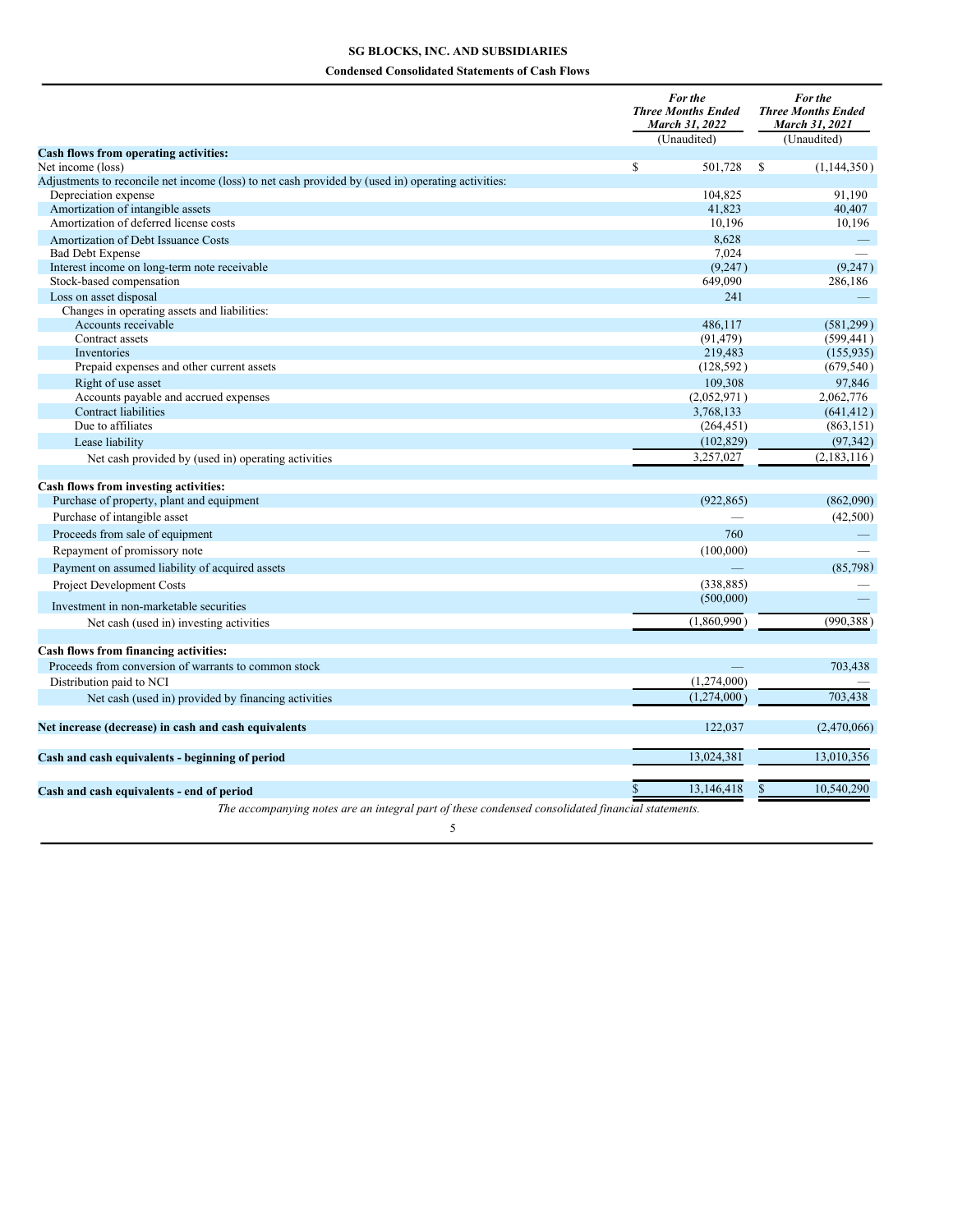# 1. **Description of Business**

<span id="page-6-0"></span>SG Blocks, Inc. (collectively with its subsidiaries, the "Company," "we", "us" or "our") was previously known as CDSI Holdings, Inc., a Delaware corporation incorporated on December 29, 1993. On November 4, 2011, CDSI Merger Sub, Inc., the Company's wholly-owned subsidiary, was merged with and into SG Building Blocks, Inc. ("SG Building," formerly SG Blocks Inc.) (the "Merger"), with SG Building surviving the Merger and becoming a wholly-owned subsidiary of the Company. The Merger was a reverse merger that was accounted for as a recapitalization of SG Building, as SG Building was the accounting acquirer. Accordingly, the historical financial statements presented are the financial statements of SG Building.

The building products developed with the Company's proprietary technology and design and engineering expertise are generally stronger, more durable, environmentally sensitive, and erected in less time than traditional construction methods. The use of the SGBlocks building structure typically provides between four to six points towards the Leadership in Energy and Environmental Design ("LEED") certification levels, including reduced site disturbance, resource reuse, recycled content, innovation in design and use of local and regional materials. Due to the ability of SGBlocks to satisfy such requirements, the Company believes the products produced utilizing its technology and expertise is a leader in environmentally sustainable construction.

There are three core product offerings that utilizethe Company's technology and engineering expertise. The first product offering involves GreenSteel™ modules, which are the structural core and shell of an SGBlocks building. The Company procures the containers, engineer required openings with structural steel enforcements, paint the SGBlocks and then deliver them on-site, where the customer or a customer's general contractor will complete the entire finish out and installation. The second product offering involves replicating the process to create the GreenSteel product and, in addition, installing selected materials, finishes and systems (including, but not limited to floors, windows, doors, interior painting, electrical wiring and fixtures, plumbing outlets and bathrooms, roofing system) and delivering SGBlocks pre-fabricated containers to the site for a third party licensed general contractor to complete the final finish out and installation. Finally, the third product offering is the completely fabricated and finished SGBlocks building (including but not limited to floors, windows, doors, interior painting, electrical wiring and fixtures, plumbing outlets and bathrooms, roofing systems), including erecting the final unit on site and completing any other final steps. The building is ready for occupancy and/or use as soon as installation is completed. Construction administration and/or project management services are typically included in the Company's product offerings.

The Company also provides engineering and project management services related to the use and modification of Modules in construction.

During 2020, the Company formed, SG Echo, LLC, a wholly owned subsidiary of the Company. SG Echo, LLC was formed to complete the business acquisition. The Company acquired substantially all the assets of Echo DCL, a Texas limited liability company, except for Echo's real estate holdings for which the Company obtained a right of first refusal. Echo is a container/modular manufacturer based in Durant, Oklahoma specializing in the design and construction of permanent modular and temporary modular buildings and was one of the Company's key supply chain partners. Echo caters to the military, education, administration facilities, healthcare, government, commercial and residential customers. This acquisition has allowed the Company to expand its reach for the Modules and offer an opportunity to vertically integrate a large portion of the Company's cost of goods sold, as well as increase margins, productivity and efficiency in the areas of design, estimating, manufacturing and delivery and to become the manufacturer of the Company's core container and modular product offerings. The Company also entered into a joint venture with Clarity Lab Solutions LLC., to provide clinical lab testing related to COVID1-9.

As of January 2021 through the fourth quarter of 2021, the Company's consolidated financial statements include the accounts of Chicago Airport Testing LLC ("CAT"). The Company had a variable interest in CAT as described further below. CAT is in the business of marketing, selling, distributing, leasing and otherwise commercially exploiting certain products and services in the COVID-19 testing and other medical industry.

In addition, during 2021, the Company formed SGB Development Corp. ("SG DevCorp"), which is wholly-owned by the Company. SG DevCorp was formed with the purpose of real property development utilizing the Company's technologies. SG DevCorp has a minority interest in Norman Berry II Owners LLC and JDI-Cumberland Inlet LLC as described further below.

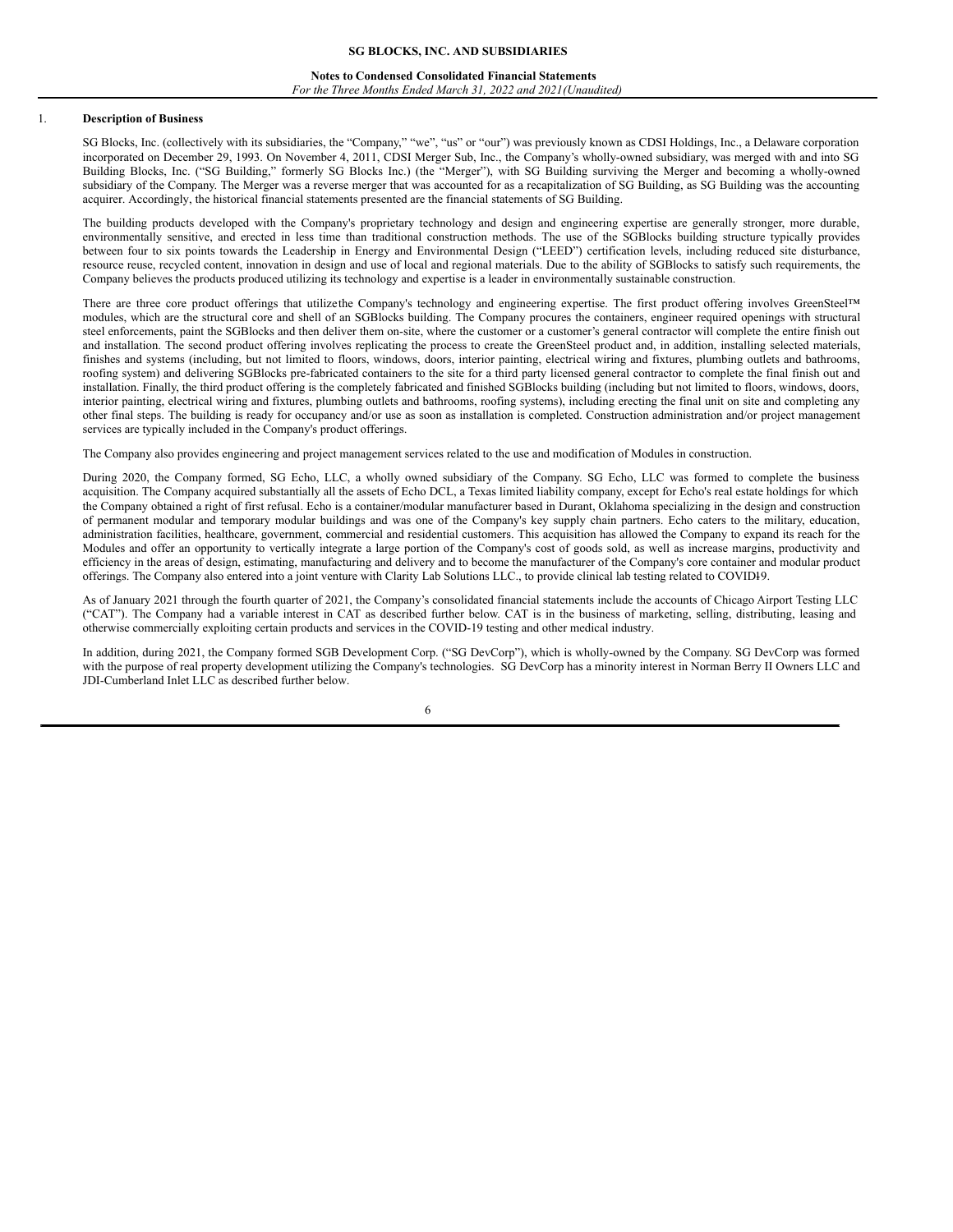#### **Notes to Condensed Consolidated Financial Statements** *For the Three months ended March 31, 2022 and 2021 (Unaudited)*

#### Reverse Stock Split

On February 5, 2020, the Company effected a 1-for-20 reverse stock split of its then-outstanding common stock, which has since been converted. All share and per share amounts set forth in the condensed consolidated financial statements of the Company have been retroactively restated to reflect the 1 for-20 reverse stock split as if it had occurred as of the earliest period presented and unless otherwise stated, all other share and per share amounts for all periods presented in these condensed consolidated financial statements have been adjusted to reflect the reverse stock split effected in February 2020.

As of March 31, 2022, the Company had 12,006,873 shares of common stock issued and outstanding.

#### **2. Liquidity**

As of March 31, 2022, the Company had cash and cash equivalents of \$13,146,418 and a backlog of approximately \$7,591,863. See Note 11 for a discussion of construction backlog. Based on our conversations with key customers, the Company anticipates its backlog to convert to revenue over the following period:

|                      | 2022      |
|----------------------|-----------|
| Within 1 year        | 7,591,863 |
| <b>Total Backlog</b> | 7.591.863 |

The Company has incurred losses since its inception and has negative operating cash flows. Management has taken several actions to ensure that the Company will continue as a going concern. As described below, the Company has recently been able to raise substantial cash through equity offerings. In addition, as further described in these consolidated financial statements, the Company has begun to recognize revenue from new revenue streams. Management believes that these actions will enable the Company to continue as a going concern.

The Company completed a public and concurrent private offering in October 2021, which resulted in net proceeds of approximately \$10,488,000. See Note 12 for a discussion on the public and concurrent private offering.The Company believes that it has adequate cash balances to meet obligations coming due in the next twelve months and further intends to meet its capital needs from revenue generated from operations and by containing costs, entering into strategic alliances, as well as exploring other options, including the possibility of raising additional debt or equity capital as necessary. There is, however, no assurance the Company will be successful in meeting its capital requirements prior to becoming cash flow positive. The Company does not have any additional sources secured for future funding, and if it is unable to raise the necessary capital at the times it requires such funding, it may need to materially change its business plan, including delaying implementation of aspects of such business plan or curtailing or abandoning such business plan altogether.

With the global spread of the ongoing novel coronavirus ("COVID-19") pandemic during 2020, the Company implemented business continuity plans designed to address and mitigate the impact of the COVID-19 pandemic on its employees and business. Any quarantines, the timing and length of containment and eradication solutions, travel restrictions, absenteeism by infected workers, labor shortages or other disruptions to the Company's suppliers and contract manufacturers or customers would likely adversely impact the Company's sales and operating results and result in further project delays. In addition, the pandemic could result in an economic downturn that could affect the demand for the Company's products. Order lead times could be extended or delayed and pricing could increase. Some products or services may become unavailable if the regional or global spread were significant enough to prevent alternative sourcing. Accordingly, the Company is considering alternative product sourcing in the event that product supply becomes problematic. The Company expects this global pandemic to have an impact on the Company's revenue and results of operations, the size and duration of which the Company is currently unable to predict. In addition, to the extent the ongoing COVID-19 pandemic adversely affects the Company's business and results of operations, it may also have the effect of heightening many of the other risks and uncertainties which the Company faces. The Company has been impacted by COVID-19 with supply chain distributions, absenteeism by infected workers and skilled labor shortages which has caused delays in projects and the Company could be further impacted if the COVID-19 pandemic continues.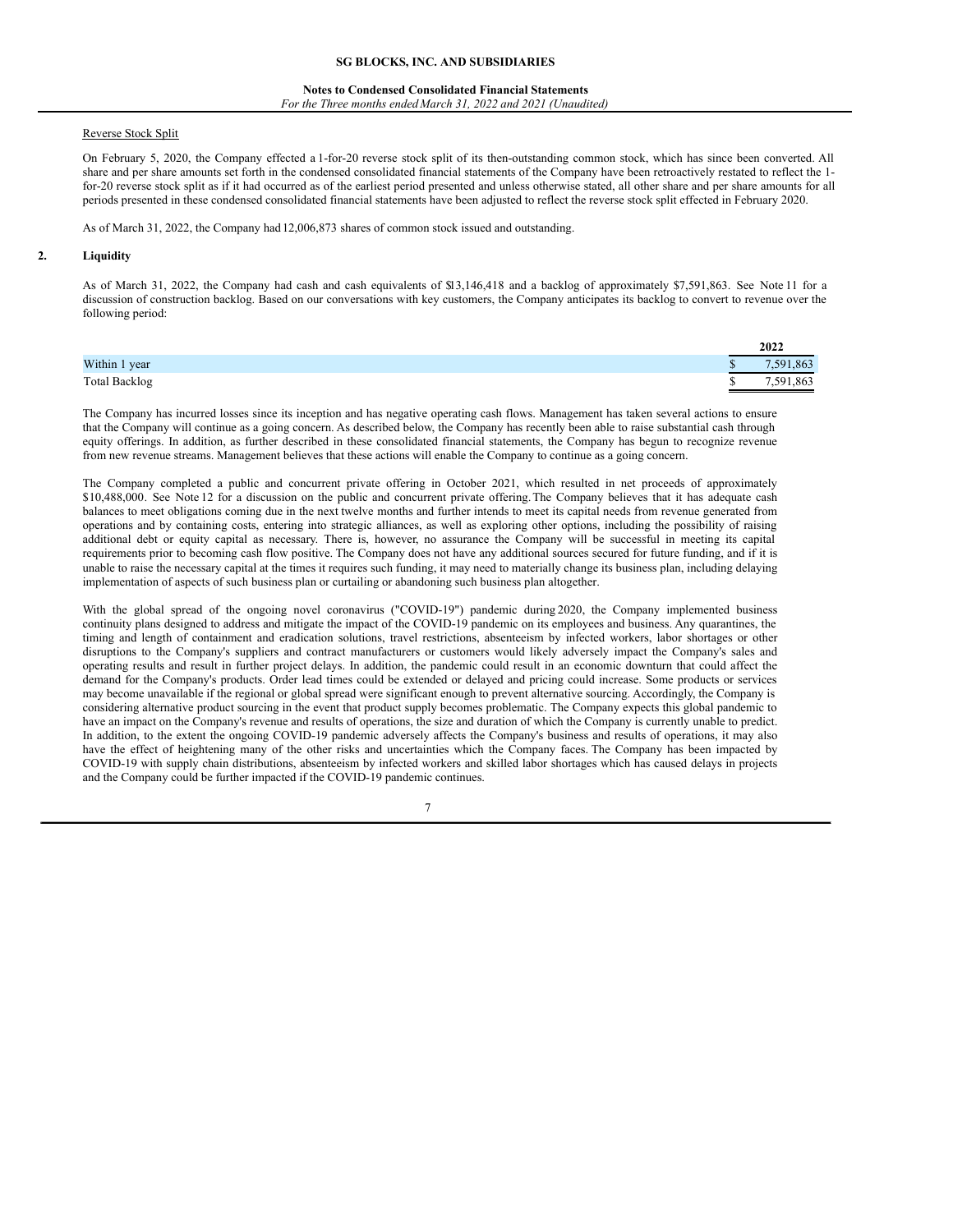#### **Notes to Condensed Consolidated Financial Statements** *For the Three Months EndedMarch 31, 2022 and 2021 (Unaudited)*

# **3. Summary of Significant Accounting Policies**

*Basis of presentation and principals of consolidation*– The accompanying unaudited condensed financial statements have been prepared in accordance with accounting principles generally accepted in the United States of America ("GAAP") for interim financial information and with the instructions to the Current Report on Form 10-Q and Article 8 Regulation S-X. Accordingly, they do not include all of the information and notes required by GAAP for annual financial statements. The condensed financial statements and notes should be read in conjunction with the consolidated financial statements and notes for the year ended December 31, 2021 included in the Company's Annual Report on Form 10-K for the year ended December 31, 2021, as filed with the Securities and Exchange Commission on April 18, 2022. In the opinion of management, all adjustments, consisting of normal accruals, considered necessary for a fair presentation of the interim financial statements have been included. Results for the three months ended March 31, 2022 are not necessarily indicative of the results that may be expected for the year ending December 31, 2022.

*Recently adopted accounting pronouncements -*New accounting pronouncements implemented by the Company are discussed below or in the related notes, where appropriate.

*Accounting estimates* – The preparation of condensed consolidated financial statements in conformity with GAAP requires management to make estimates and assumptions that affect the reported amounts of assets and liabilities and disclosure of contingent assets and liabilities at the date of the financial statements and the reported amount of revenues and expenses during the reporting period. Significant areas that require the Company to make estimates include revenue recognition, stock-based compensation, stock warrants liabilities and allowance for credit losses. Actual results could differ from those estimates.

*Operating cycle –* The length of the Company's contracts varies, but is typically betweensix to twelve months. In some instances, the length of the contract may exceed twelve months. Assets and liabilities relating to contracts are included in current assets and current liabilities, respectively, in the accompanying balance sheets as they will be liquidated in the normal course of contract completion, which at times could exceed one year.

*Reclassification –* Certain prior year balances were reclassed to conform to current period presentation.There was no impact to income (loss) or cash flows as a result of these reclassifications.

*Revenue recognition* – The Company determines, at contract inception, whether it will transfer control of a promised good or service over time or at a point in time, regardless of the length of contract or other factors. The recognition of revenue aligns with the timing of when promised goods or services are transferred to customers in an amount that reflects the consideration to which the Company expects to be entitled in exchange for those goods or services. To achieve this core principle, the Company applies the following five steps in accordance with its revenue policy:

*(1) Identify the contract with a customer*

*(2) Identify the performance obligations in the contract*

*(3) Determine the transaction price*

*(4) Allocate the transaction price to performance obligations in the contract*

#### *(5) Recognize revenue as performance obligations are satisfied*

On certain contracts, the Company applies recognition of revenue over time, which is similar to the method the Company applied under previous guidance (i.e. percentage of completion). Due to uncertainties inherent in the estimation process, it is possible that estimates of costs to complete a performance obligation will be revised in the near-term. For those performance obligations for which revenue is recognized using a cost-to-cost input method, changes in total estimated costs, and related progress toward complete satisfaction of the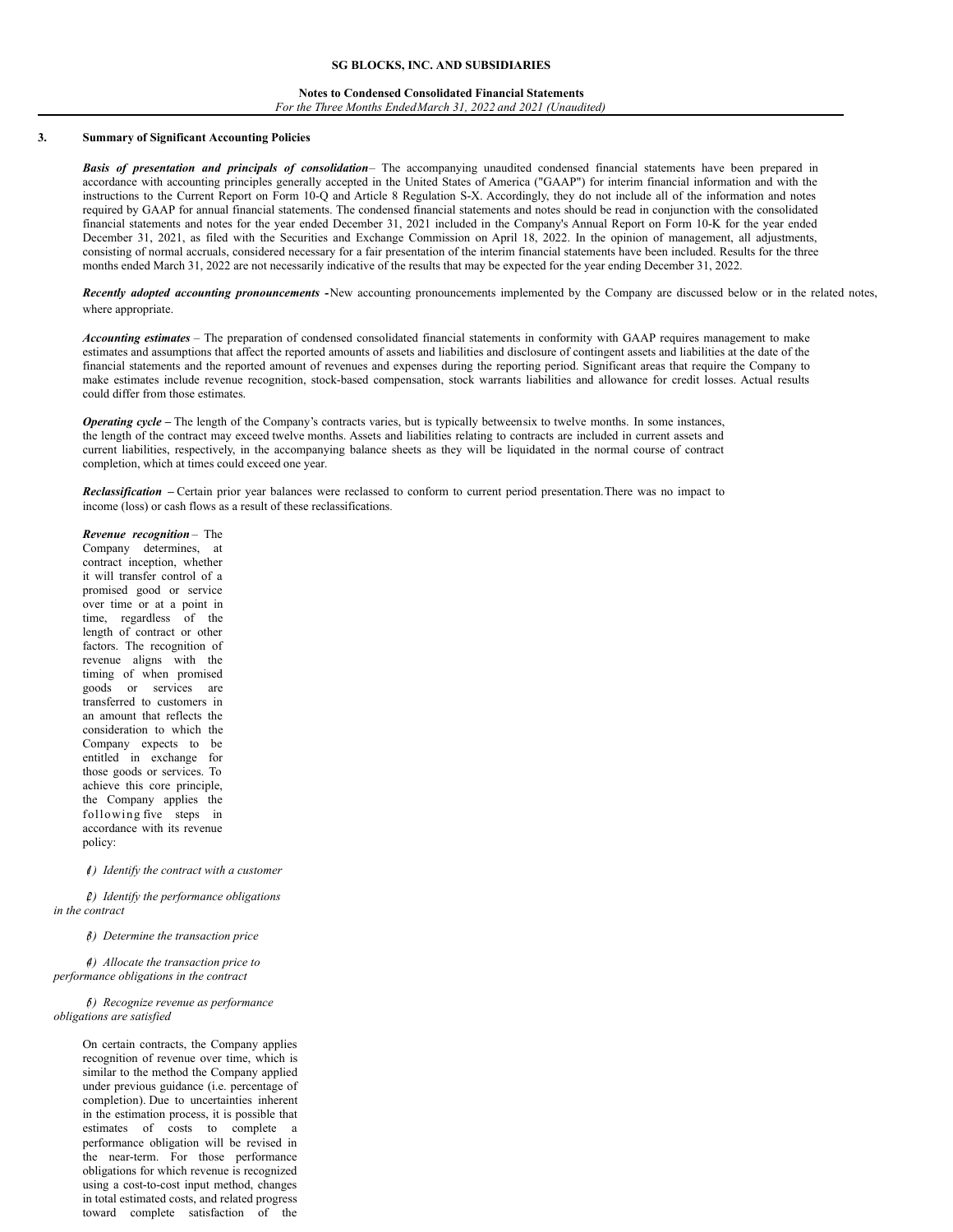performance obligation, are recognized on a cumulative catch-up basis in the period in which the revisions to the estimates are made. When the current estimate of total costs for a performance obligation indicate a loss, a provision for the entire estimated loss on the unsatisfied performance obligation is made in the period in which the loss becomes evident.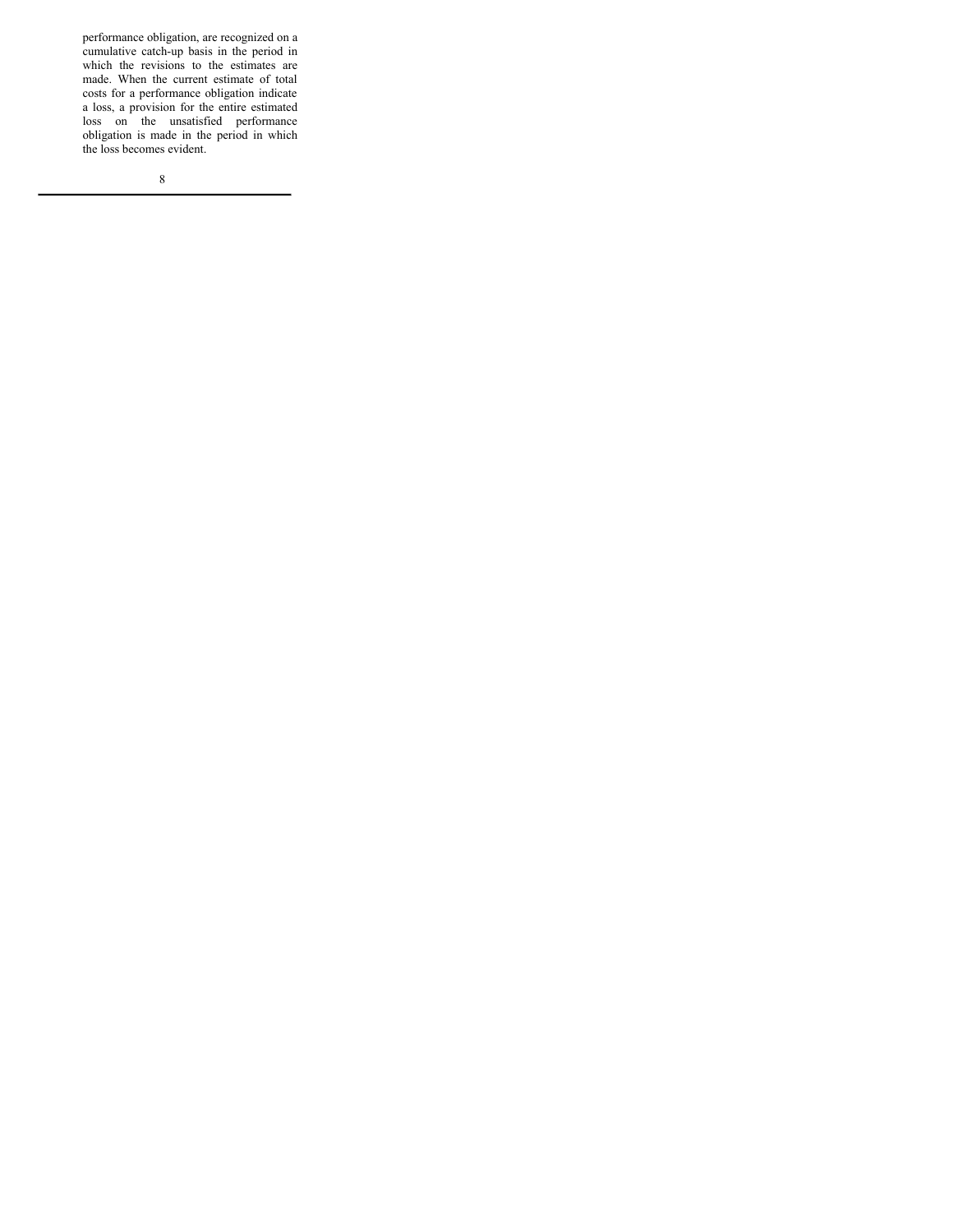# **Notes to Condensed Consolidated Financial**

**Statements** *For the Three Months Ended March 31, 2022 and 2021 (Unaudited)*

# 3. **Summary of Significant Accounting Policies (continued)**

For product or equipment sales, the Company applies recognition of revenue when the customer obtains control over such goods, which is at a point in time.

On October 3, 2019, the Company entered into an Exclusive License Agreement ("ELA" ) pursuant to which it granted an exclusive license for its technology as outlined in the ELA. The ELA is described below. Under the ELA, the Company was to receive royalty payments based upon gross revenues earned by the licensee for commercialized products within the field of design and project management platforms for residential use, including single-family residences and multifamily residences, but excluding military housing. The Company has determined that the ELA granted the licensee a right to access the Company's intellectual property throughout the license period (or its remaining economic life, if shorter), and thus recognizes revenue over time as the licensee recognized revenue and the Company has the right to payment of royalties. On June 15, 2021, the Company terminated the ELA that was executed on October 3, 2019 which is discussed below.

*CMC Right of First Refusal Agreement –* On October 9, 2019, the Company entered into a Right of First Refusal Agreement (the "*Agreement*") with CMC Development LLC ("*CMC*"), which had a term of two (2) years. Under the Agreement, the Company had a right of first refusal with respect to being engaged as a designer and builder of any real estate projects for which CMC has secured the rights to develop and in which CMC has a greater than fifty percent (50%) interest in the owner or developer entity and has the right to select the builder for such real estate project (the "ROFR Rights"). In exchange for such ROFR Rights, the Company agreed to issue to CMC 2,500 shares of restricted stock of the Company's common stock, of which 1,250 shares vested on March 31, 2021 and the remaining 1,250 shares was to vest and be issued on September 30, 2021 unless the Agreement is earlier terminated. In the event that the Agreement was earlier terminated, CMC was entitled to receive the entire amount of such restricted stock that had vested as of such earlier termination date, but in no event less than 1,250 shares of such restricted stock. The Agreement also provided for customary indemnification and confidentiality obligations between the parties. The 2,500 shares of restricted stock of the Company's common stock has yet to be issued to CMC.

The Agreement also provided that CMC has engaged the Company to build and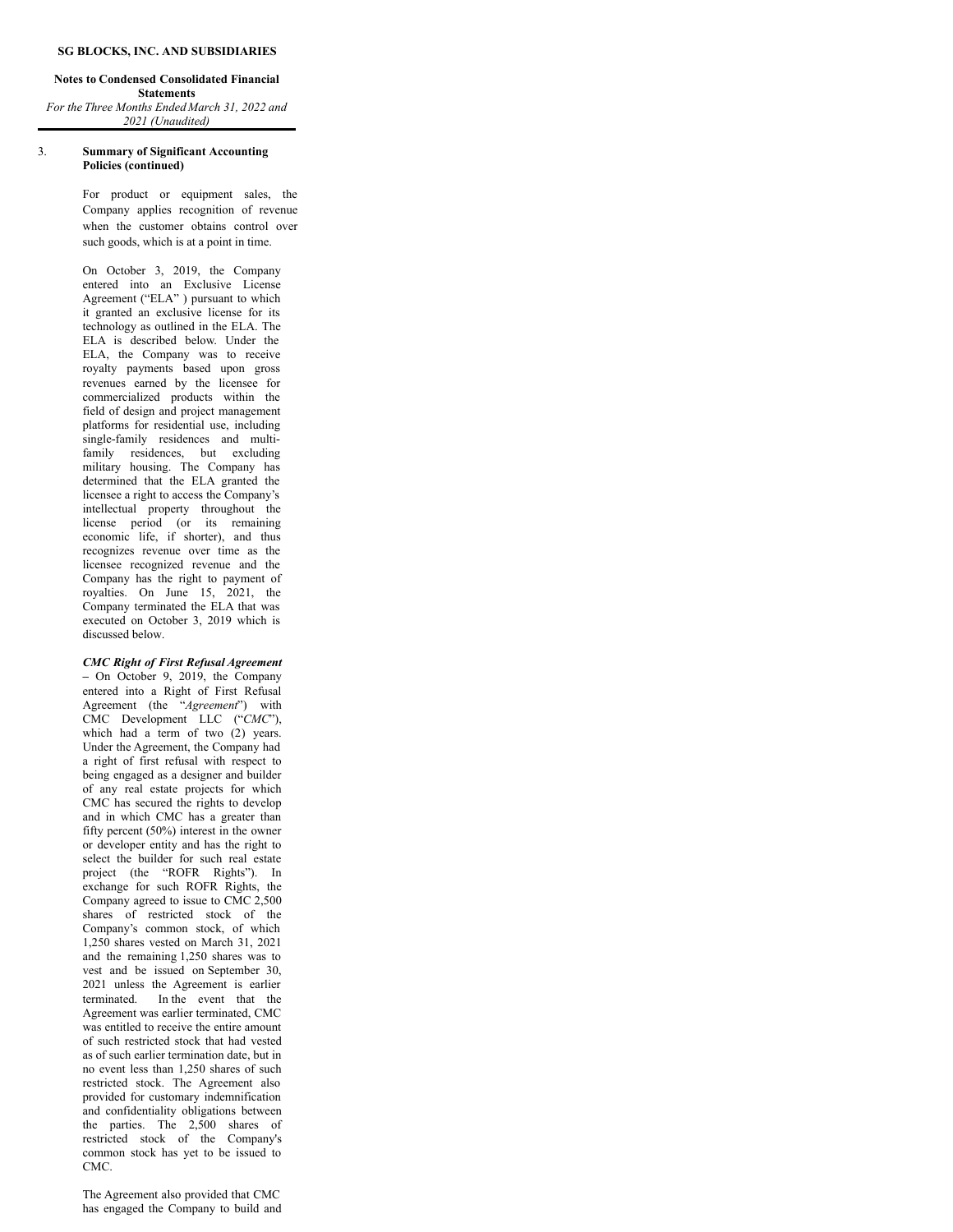design, in the aggregate, approximately 100 residential and commercial units at 1100 Ridge Avenue, Atlanta, Georgia, which is known as the "Ridge Avenue, Atlanta Project." The total expected gross revenue to the Company for the project to be derived by CMC is approximately \$16,900,000. The project is a residential project but it was not subject to the recently terminated ELA. The planning stage of the project was initially delayed due to COVID-19. The Company is no longer participating on Ridge Avenue as CMC has decided to proceed with this project as a traditional construction build. The Company previously reported this as a cancellation within the Company's backlog footnote, see Note 11 on this discussion. No revenue has been recognized under the Agreement during the three months ended March 31, 2022 and 2021.

The Company entered into a joint venture agreement with Clarity Lab Solutions, LLC ("Clarity Labs") (the "JV") in the fourth quarter of 2020. Revenue from the activities of the JV is related to clinical testing services and is recognized when services have been rendered, which is at a point in time. Included in the consideration the Company expected to be entitled to receive, the Company estimates its contractual allowances, payer denials and price concessions. In addition, the Company formed Chicago Airport Testing, LLC which collected rental revenue from subleasing to a consortium of government entities assisting in COVID-19 testing. For the three months ended March 31, 2022 and 2021, the Company recognized<br>approximately \$6,885,828 and approximately \$6,885,828 and \$5,863,358 related to activities through these two joint ventures, which is included in medical revenue on the accompanying consolidated statements of operations.

# *Disaggregation of Revenues*

The Company's revenues are principally derived from construction and engineering contracts related to Modules, and medical revenue derived from lab testing and test kit sales. The Company's contracts are with customers in various industries. Revenue recognized at a point in time and recognized over time were \$6,885,828 and \$1,718,770, respectively, for the three months ending March 31, 2022. Revenue recognized at a point in time and recognized over time were \$5,965,413 and \$3,222,214, respectively, for the three months ending March 31, 2021.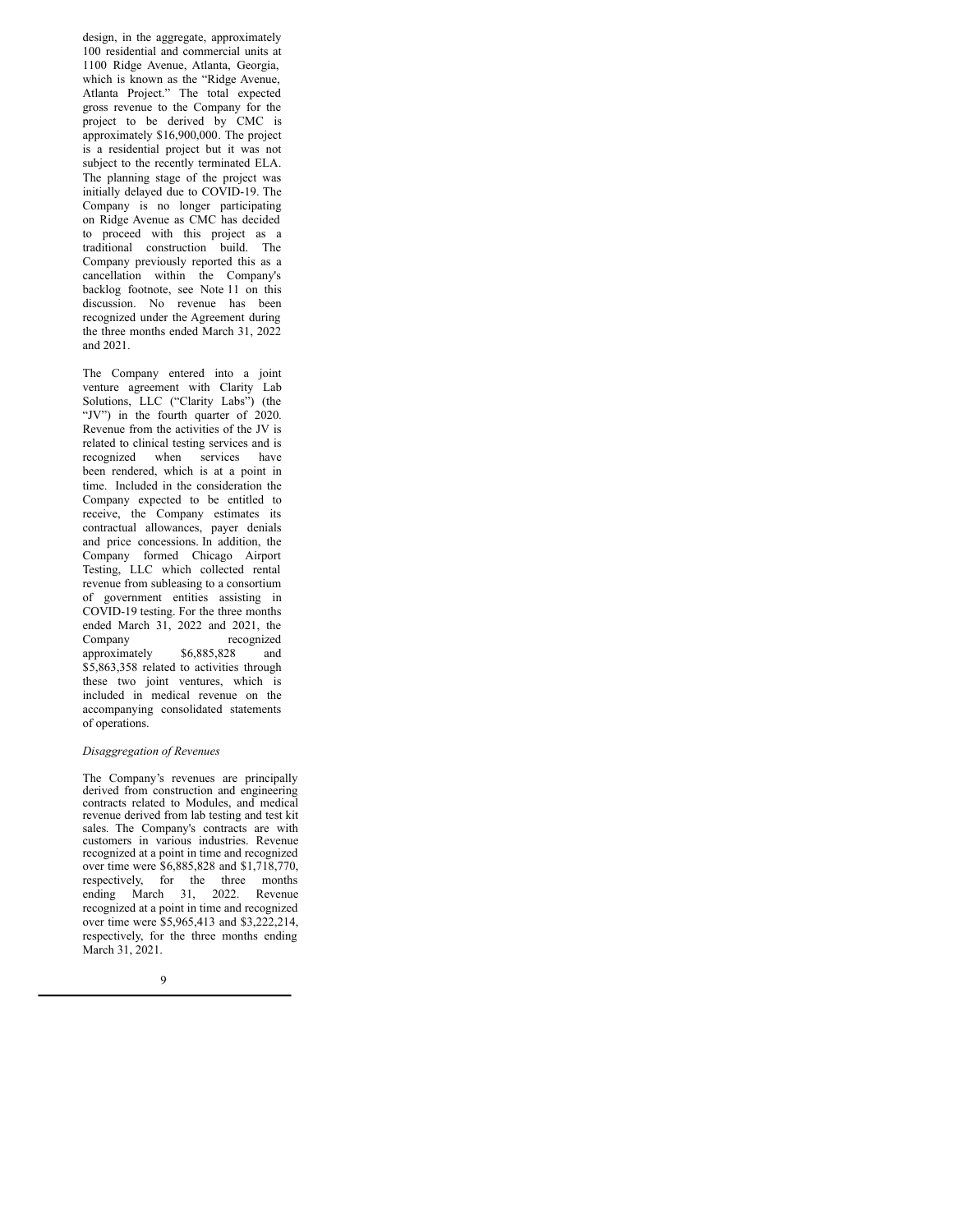# **Notes to Condensed Consolidated Financial**

**Statements** *For the Three Months Ended March 31, 2022 and 2021 (Unaudited)*

#### 3. **Summary of Significant Accounting Policies (continued)**

The following tables provide further disaggregation of the Company's revenues by categories:

**Three Months Ended March 31,**

| <b>Revenue by</b>        |                 |               |                   |       |
|--------------------------|-----------------|---------------|-------------------|-------|
| <b>Customer</b>          |                 |               |                   |       |
| Type                     | 2022            |               | 2021              |       |
| Construction             |                 |               |                   |       |
| and                      |                 |               |                   |       |
| Engineering              |                 |               |                   |       |
| Services:                |                 |               |                   |       |
| Governmen                | 39              |               | $-$ % \$1,085,480 | 12%   |
| Hotel                    | 897,244         | 10%           | 170,426           | 2%    |
| Medical-<br>Construction |                 | %             | 251,560           | $3\%$ |
| Multi-                   |                 |               |                   |       |
| Family                   |                 |               |                   |       |
| <i>(includes)</i>        |                 | %             |                   |       |
| Single                   |                 |               |                   |       |
| Family)                  | 77,626          | 1             | 44,746            | %     |
| Office                   | 728,875         | 8%            | 177,392           | 1%    |
| Retail                   | 5,344           | $1\%$         | 42,015            | $1\%$ |
|                          |                 |               |                   |       |
| Special<br>Use           | 9,642           | $-$ %         | 1,460,045         | 16%   |
| <b>Subtotal</b>          | 1,718,770       | 20%           | 3,231,664         | 35%   |
| Medical                  |                 |               |                   |       |
| Revenue:                 |                 |               |                   |       |
| Medical (lab             |                 |               |                   |       |
| testing, kit             |                 | $\frac{0}{0}$ |                   |       |
| sales and                |                 |               |                   |       |
| equipment)               | 6,885,828       | 80            | 5,955,963 65%     |       |
| Total                    |                 |               |                   |       |
| revenue by               |                 | $\frac{0}{0}$ |                   |       |
| customer                 |                 |               |                   |       |
| type                     | \$8,604,598 100 |               | \$9,187,627 100%  |       |

*Contract Assets and Contract Liabilities*

Accounts receivable are recognized in the period when the Company's right to consideration is unconditional. Accounts receivable are recognized net of an allowance for credit losses. A considerable amount of judgment is required in assessing the likelihood of realization of receivables.

The timing of revenue recognition may differ from the timing of invoicing to customers.

Contract assets include unbilled amounts from long-term construction services when revenue recognized under the cost-to-cost measure of progress exceeds the amounts invoiced to customers, as the amounts cannot be billed under the terms of our contracts. Such amounts are recoverable from customers based upon various measures of performance, including achievement of certain milestones, completion of specified units or completion of a contract. Contract assets are generally classified as current within the condensed consolidated balance sheets.

Contract liabilities from construction and engineering contracts occur when amounts invoiced to customers exceed revenues recognized under the cost-to-cost measure of progress. Contract liabilities additionally include advanced payments from customers on certain contracts. Contract liabilities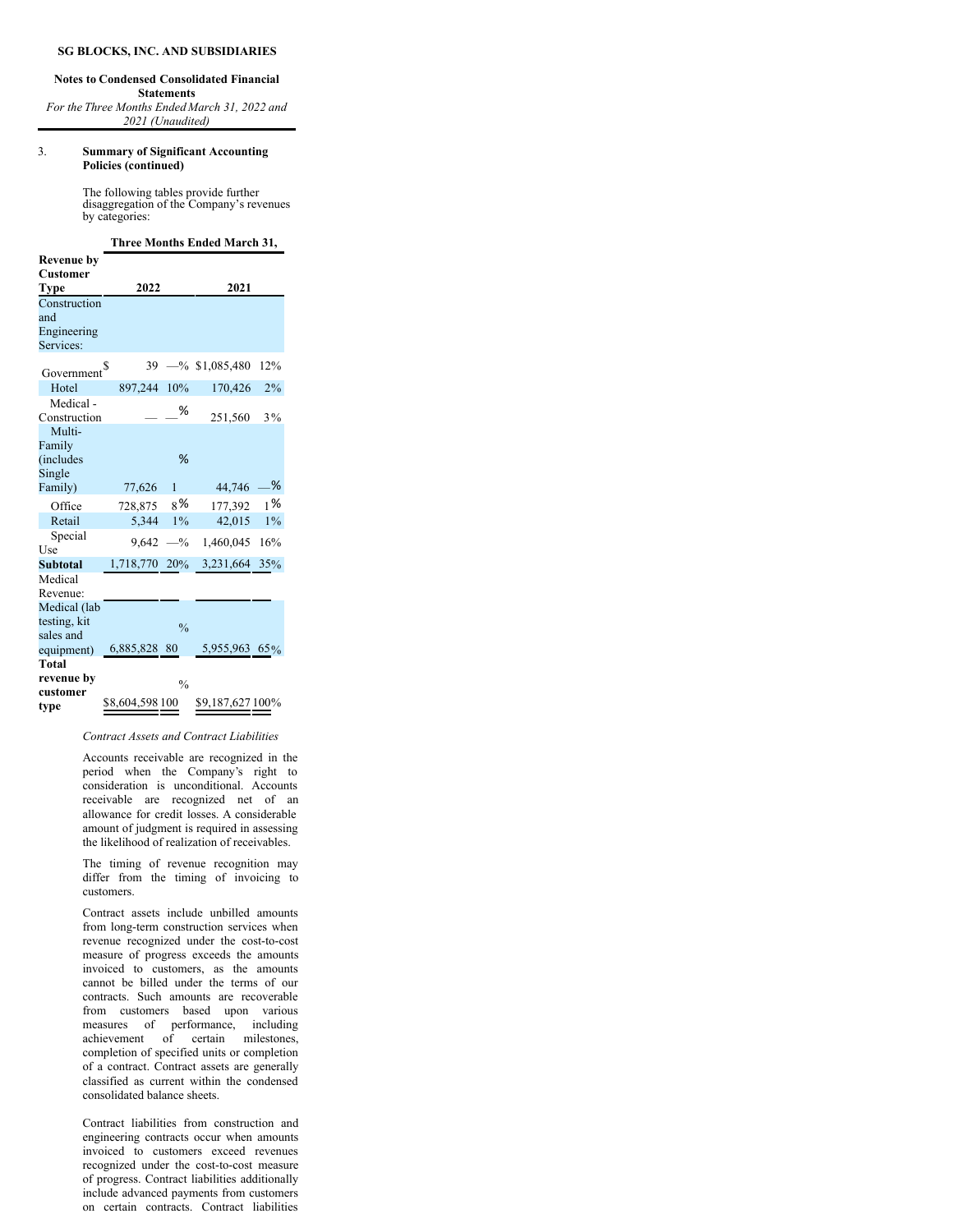decrease as the Company recognizes revenue from the satisfaction of the related performance obligation. Contract liabilities are generally classified as current within the condensed consolidated balance sheet.

Although the Company believes it has established adequate procedures for estimating costs to complete on open contracts, it is at least reasonably possible that additional significant costs could occur on contracts prior to completion. The Company periodically evaluates and revises its estimates and makes adjustments when they are considered necessary.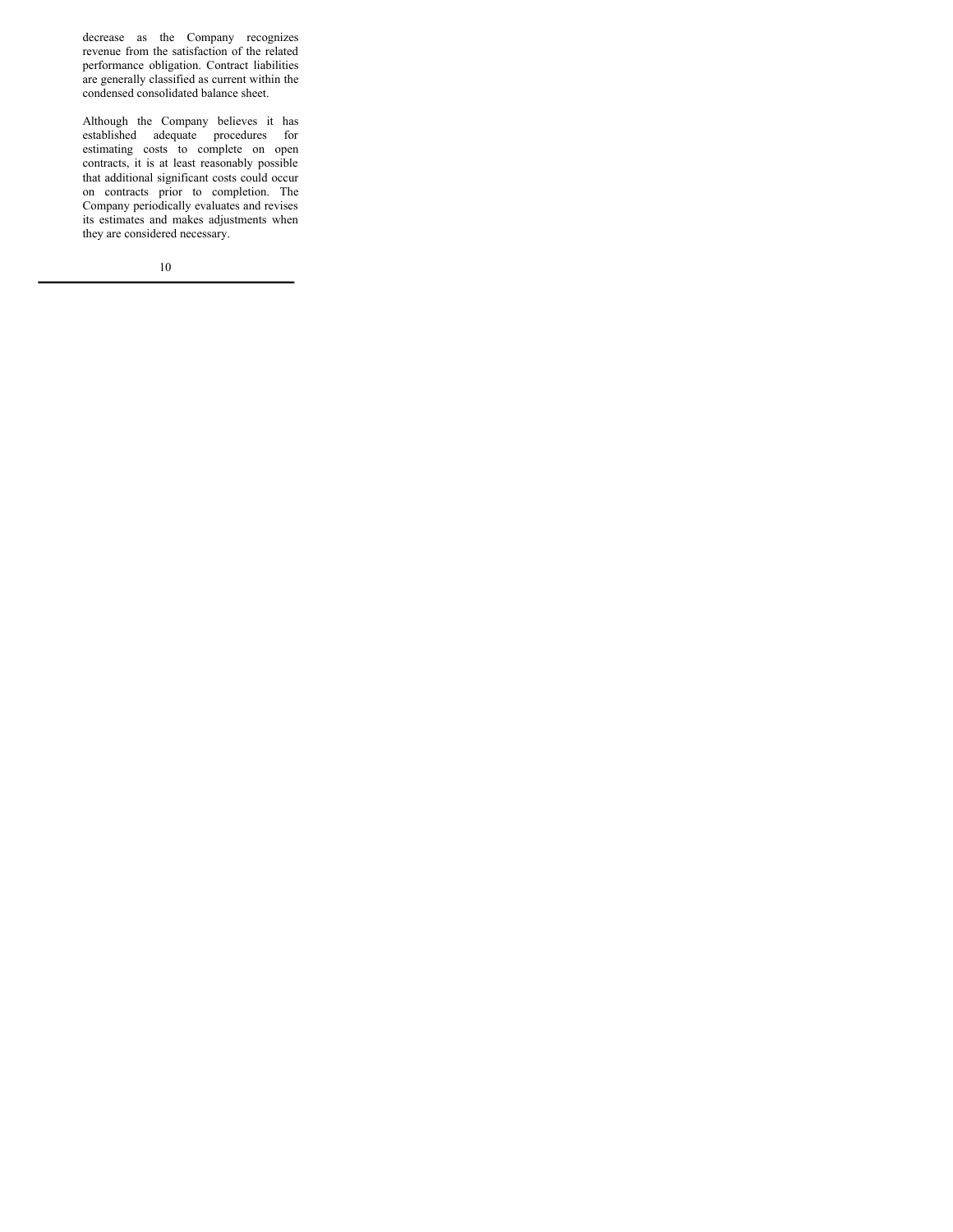# **Notes to Condensed Consolidated Financial**

**Statements** *For the Three Months EndedMarch 31, 2022 and 2021 (Unaudited)*

## 3. **Summary of Significant Accounting Policies (continued)**

*Deferred Contract Costs* - Prior to entering into the ELA, the Company was subject to an agreement to construct and develop a certain property ("Original Agreement"), which now is subject to the ELA. Upon entering into the ELA, the Company is no longer obliged to its Original Agreement. Upon entering the ELA, the Company had an outstanding accounts receivable balance of \$306,143, which was forfeited and recognized this amount as deferred contract costs. This amount was offset by \$102,217, which was reimbursement from the licensee for project costs on this project. The Company incurred total deferred contract costs of \$203,926. The Company considered this amount an incremental cost of obtaining that ELA, because the Company expects to recover those costs through future royalty payments. The Company plans to amortize the asset over sixty months, which is the initial term of the ELA because the asset relates to the services transferred to the customer during the contract term. As of March 31, 2022, accumulated amortization related to deferred contract costs amounted to \$101,963. During the three months ended March 31, 2022 and 2021, amortization expense relating to the deferred contract costs amounted to \$10,196 and \$10,196, respectively, and is included in general and administrative expenses on the accompanying condensed consolidated statement of operations. As previously mentioned, the ELA was terminated on June 15, 2021 but the Company expects to recover the deferred contract costs from the Assignment of Limited Rights Under<br>Membership Interest Redemption Membership Interest Agreement, dated June 15, 2021 as described below.

*Exclusive License Agreement –* On October 3, 2019, as amended on October 17, 2019, the Company entered into the ELA with CPF GP 2019-1 LLC (the "Licensee"), pursuant to which the Company granted the Licensee an exclusive license (the "License") solely within the United States and its legal territories to the Company's technology, intellectual property, any improvements thereto, and any related permits, in order to develop and commercialize products within the field of design and project management platforms for residential use, including single-family residences and multi-family residences, but excluding military housing. The Ridge Avenue Project has also been excluded from the License. The License Agreement has an initial term of five (5) years and will automatically renew for subsequent five (5) year periods. The License Agreement provides for customary terminating provisions, including the right by the Company to terminate if the Licensee fails to make minimum royalty payments (as described below).

In consideration for the License, during the initial term, the Licensee agreed to pay the Company a royalty of  $(x)$  five percent  $(5%)$ on the first \$20,000,000 of gross revenues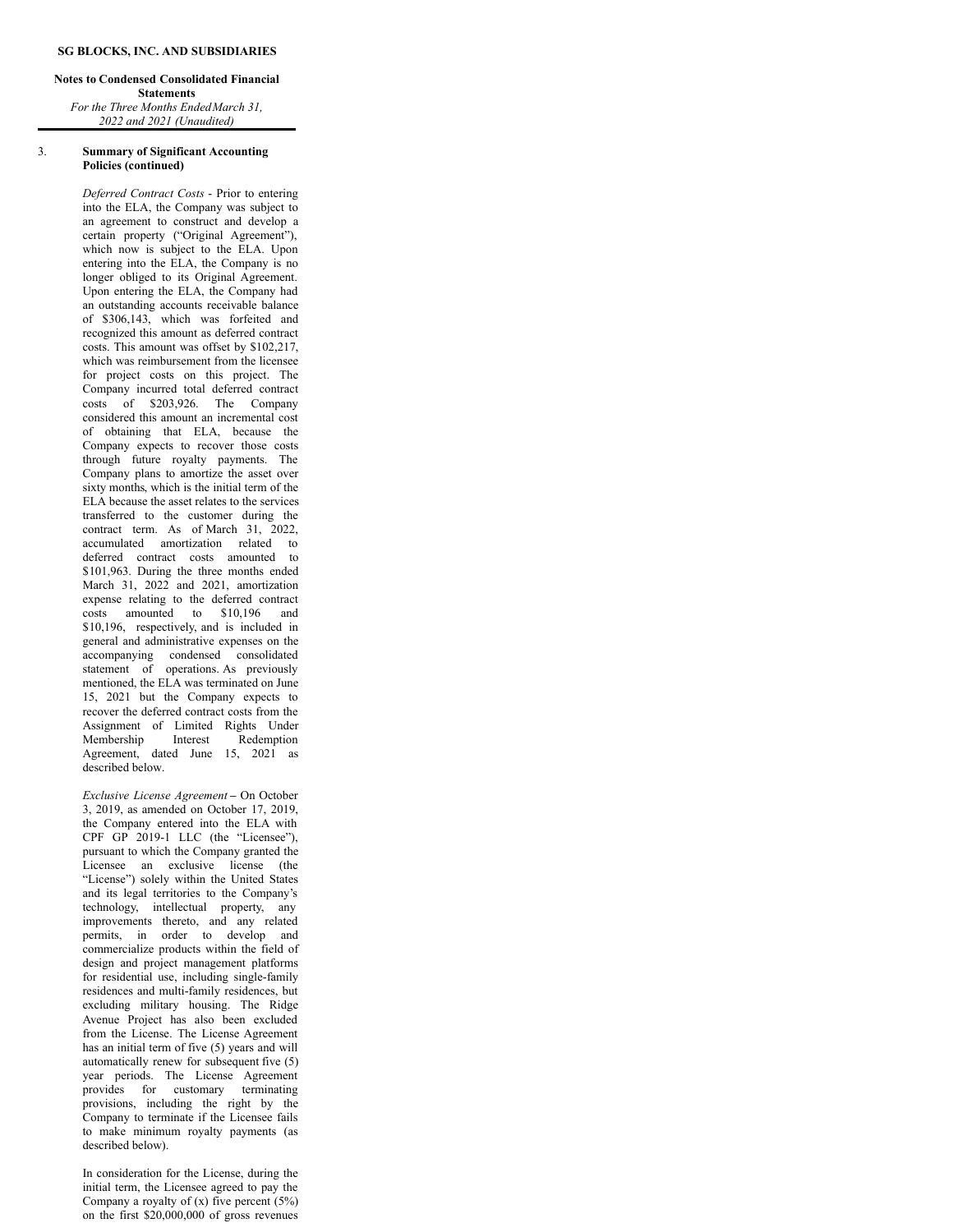derived from the Licensee's commercialization of the License (net of customary discounts, sales taxes, delivery charges, and amounts for returns) (the "Gross Revenues"), (y) four and one-half percent (4.5%) on the next \$30,000,000 of Gross Revenues, and (z) five percent (5%) on all Gross Revenues thereafter (collectively, the "Royalty"), subject to the following minimum royalty payments determined on a cumulative basis during the initial term: \$500,000 in year 1, \$750,000 in year 2, \$1,500,000 in year 3, \$2,000,000 in year 4, and \$2,500,000 in year 5. In addition, to the extent the Licensee sublicensed any aspect of the License to a sub-licensee, the Licensee was obligated to pay to the Company fifty percent (50%) of all payments received by the Licensee from such sublicensee.

The ELA provided for customary indemnification obligations between the parties and further provides that the Licensee will indemnify the Company for any claims arising out of the commercialization of the License by the Licensee or any of its subsidiaries, contractors, or sublicensees.

On June 15, 2021, the Company terminated the ELA. In connection with the termination, the Company entered into a Settlement and Mutual Release Agreement (the "Settlement Agreement") with CPF, the general partner (the "Licensee") of CPF MF 2019-1 LLC ("CPF MF"), and Capital Plus Financial, LLC, a limited partner of the Licensee ("Capital Plus") and an Assignment of Limited Rights Under<br>Membership Interest Redemption Membership Agreement, dated June 15, 2021, with Capital Plus and the Licensee. Pursuant to the Settlement Agreement with CPF and Capital Plus, the ELA was terminated, the Company released CPF and CPF MF for any claims in exchange for releases from CPF and Capital Plus and the Company received an assignment of CPF's right under certain circumstances to a \$1.25 million redemption distribution from CPF MF under its Operating Agreement.

*Business Combinations* - The Company accounts for business acquisitions using the acquisition method of accounting in accordance with ASC 805 "Business Combinations", which requires recognition and measurement of all identifiable assets acquired and liabilities assumed at their fair value as of the date control is obtained. The Company determines the fair value of assets acquired and liabilities assumed based upon its best estimates of the acquisition-date fair value of assets acquired and liabilities assumed in the acquisition. Goodwill represents the excess of the purchase price over the fair value of the net tangible and identifiable intangible assets acquired. Subsequent adjustments to fair value of any contingent consideration are recorded to the Company's consolidated statements of operations. Costs that the Company incurs to complete the business combination are charged to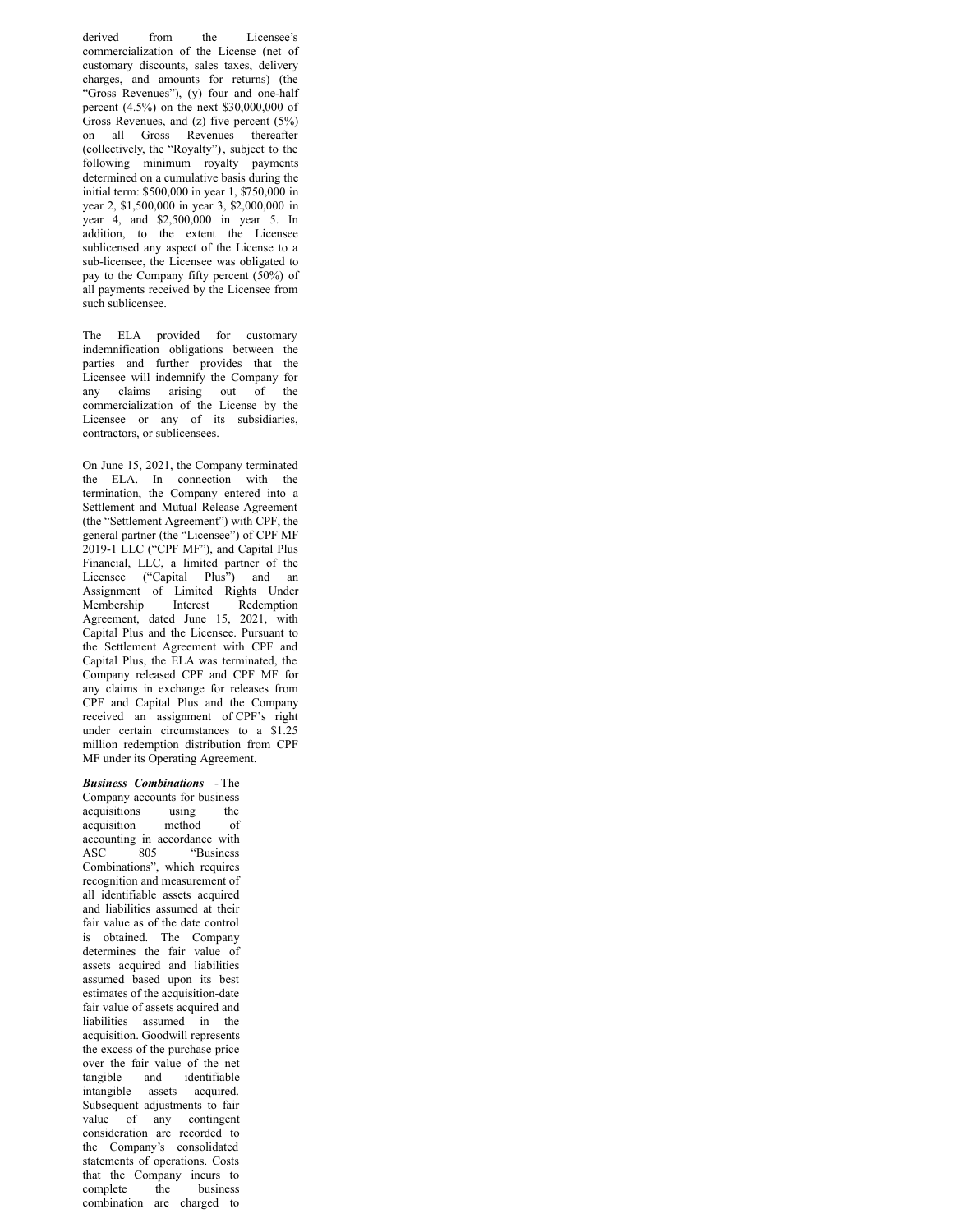general and administrative expenses as they are incurred.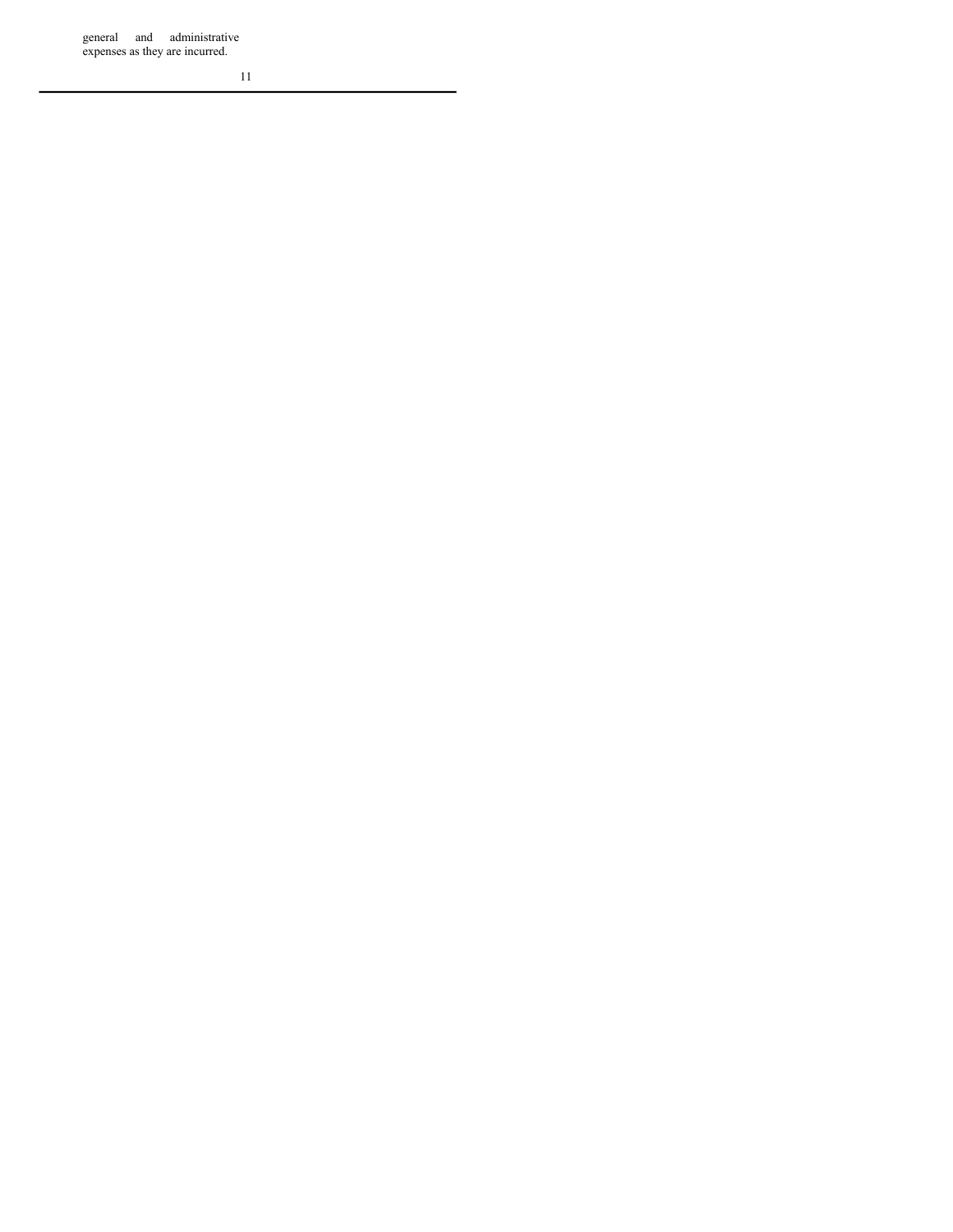#### **Notes to Condensed Consolidated Financial Statements** *For the Three Months Ended March 31, 2022 and 2021 (Unaudited)*

# 3. **Summary of Significant Accounting Policies (continued)**

*Variable Interest Entities* – The Company accounts for certain legal entities as variable interest entities ("VIE"). When evaluating a VIE for consolidation, the Company must determine whether or not there is a variable interest in the entity. Variable interests are investments or other interests that absorb portions of an entity's expected losses or receive portions of the entity's expected returns. If it is determined that the Company does not have a variable interest in the VIE, no further analysis is required and the VIE is not consolidated. If the Company holds a variable interest in a VIE, the Company consolidates the VIE when there is a controlling financial interest in the VIE and therefore are deemed to be the primary beneficiary. The Company is determined to have a controlling financial interest in a VIE when it has both the power to direct the activities of the VIE that most significantly impact the VIE economic performance and the obligation to absorb losses or the right to receive benefits of the VIE that could potentially be significant to that VIE. This determination is evaluated periodically as facts and circumstances change.

On August 27, 2020 the Company entered into a joint venture agreement with Clarity Lab Solutions, LLC ("Clarity Labs") (the "JV"). In consideration and subject to Clarity Lab's services and commitments and provided the agreement remains valid and in force, and is not terminated, the Company agreed to issue 200,000 restricted shares of SGB common stock over a defined vesting period starting in December 1, 2020. The restricted shares of SGB common stock were not issued to Clarity Labs as certain capital commitments were not met. Clarity Labs is a licensed clinical laboratory that uses specialized molecular testing equipment and that focuses on the diagnosis and treatment of critical diseases, including COVID-19. Clarity Labs is also engaged in the business of manufacturing, importing and distributing various medical tests. Under the JV, the Company and Clarity Labs will jointly market, sell, and distribute certain products and services ("Clarity Mobile Venture"). As of December 31, 2021, \$502,958 was due to Clarity Labs for expenses paid on behalf of Clarity Mobile Venture, and is included in Due to Affiliates, Accounts Payable and Accrued Expenses on the accompanying consolidated balance sheets. In addition, during the year ended December 31, 2021, the Company recognized revenue of \$60,110 and other income of \$60,000 to Clarity Labs, of which none is included in accounts receivable as of December 31, 2021. The Company has determined it is the primary beneficiary of Clarity Mobile Venture and has thus consolidated the activities in its consolidated financial statements.

On January 18, 2021 the Company entered into an operating agreement to form CAT. The purpose of CAT was to market , sell, distribute, lease and otherwise commercially exploit certain products and services in the COVID-19 testing industry. The Company has determined it is the primary beneficiary of CAT and has thus consolidated the activities in its consolidated financial statements.

*Investment Entities* – On May 31, 2021, the Company's subsidiary SG DevCorp agreed to contribute \$600,000 to acquire a 50% membership interest in Norman Berry II Owner LLC. The Company contributed \$350,329 and \$114,433 of the initial \$600,000 in the second quarter and third quarter of 2021 respectively, with the remaining \$135,238 funded in the fourth quarter of 2021. The purpose of Norman Berry II Owner LLC is to develop and provide affordable housing in the Atlanta, Georgia metropolitan area. The Company has determined it is not the primary beneficiary of "Norman Berry" and thus will not consolidate the activities in its consolidated financial statements. The Company will use the equity method to report the activities as an investment in its consolidated financial statements.

On June 24, 2021, the Company's subsidiary, SG DevCorp, entered into an operating agreement with Jacoby Development for a 10% non-dilutable equity interest for JDI-Cumberland Inlet, LLC. The Company contributed \$3,000,000 for its 10% equity interest. The purpose of JDI-Cumberland Inlet, LLC is to develop a waterfront parcel in a mixed-use destination community. The Company has determined it is not the primary beneficiary of JDI-Cumberland Inlet, LLC and thus will not consolidate the activities in its consolidated financial statements. The Company will use the equity method to report the activities as an investment in its consolidated financial statements.

On February 24, 2022 the Company made a \$500,000 capital investment for a 1.2% ownership in Moliving, a nomadic hospitality solution company. The Company also executed a side agreement to build the firstsixty Moliving units and an additional ninety units after the firstsixty units are manufactured.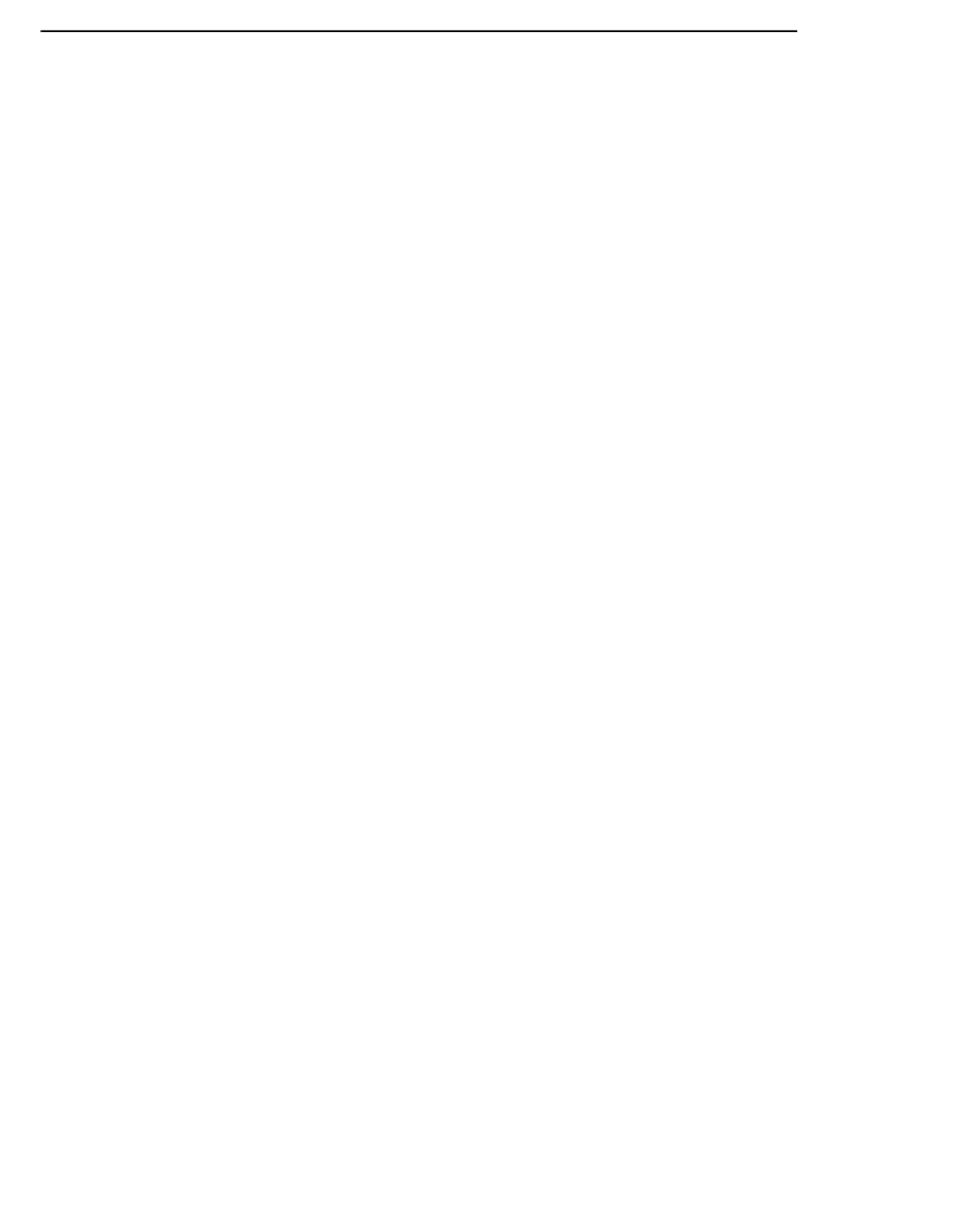#### 3. **Summary of Significant Accounting Policies (continued)**

*Cash and cash equivalents* – The Company considers cash and cash equivalents to include all short-term, highly liquid investments that are readily convertible to known amounts of cash and have original maturities of three months or less upon acquisition. Cash and cash equivalents totaled \$13,146,418 and \$13,024,381 as of March 31, 2022 and December 31, 2021, respectively.

*Short-term investment* – The Company classifies investments consisting of a certificate of deposit with a maturity greater than three months but less than one year as short-term investment. The Company had no short-term investment as of March 31, 2022 or 2021, respectively.

*Accounts receivable and allowance for credit losses*– Accounts receivable are receivables generated from sales to customers and progress billings on performance type contracts. Amounts included in accounts receivable are deemed to be collectible within the Company's operating cycle. The Company recognizes accounts receivable at invoiced amounts.

The allowance for credit losses reflects the Company's best estimate of expected losses inherent in the accounts receivable balances. Management provides an allowance for credit losses based on the Company's historical losses, specific customer circumstances, and general economic conditions. Periodically, management reviews accounts receivable and adjusts the allowance based on current circumstances and charges off uncollectible receivables when all attempts to collect have been exhausted and the prospects for recovery are remote. Recoveries are recognized when they are received. Actual collection losses may differ from our estimates and could be material to our consolidated financial position, results of operations, and cash flows.

*Inventory* – Raw construction materials (primarily shipping containers and fabrication materials) are valued at the lower of cost (first-in, first-out method) or net realizable value. Finished goods and work-in-process inventories are valued at the lower of cost or net realizable value, using the specific identification method. Medical equipment and COVID-19 test and testing supplies are valued at the lower of cost, (first-in, first-out method) or net realizable value. As of March 31, 2022 there was inventory of \$336,586 for construction materials, and \$717,756 of medical equipment and COVID-19 test and testing supplies. As of December 31, 2021 there was inventory of \$516,731 for construction materials, and \$757,094 of medical equipment and COVID-19 test and testing supplies.

**Goodwill** – The Company performs its impairment test of goodwill at the reporting unit level each fiscal year, or more frequently if events or circumstances change that would more likely than not reduce the fair value of its reporting unit below its carrying values.The Company performs a goodwill impairment test by comparing the fair value of the reporting unit with its carrying value and recognizes an impairment charge for the amount by which the carrying value exceeds the fair value, not to exceed the total amount of goodwill. The amount by which the carrying value of the goodwill exceeds its implied fair value, if any, is recognized as an impairment loss. There were no impairments during the three months ended March 31, 2022 or 2021. The Company has taken the recent COVID-19 pandemic into consideration when determining impairment.

*Intangible assets –* Intangible assets consist of \$2,766,000 of proprietary knowledge and technology, which is being amortized over 20 years. In addition, \$97,164 of trademarks, and \$47,800 of website costs are being amortized over 5 years. The Company evaluated intangible assets for impairment during the year ended December 31, 2021, and determined that there were no impairment losses. There was no impairment during the three months ended March 31, 2022. The accumulated amortization as of March 31, 2022 and 2021 was \$857,554 and \$690,262, respectively. The amortization expense for the three months ended March 31, 2022 and 2021 was \$41,823 and \$40,407, respectively. The estimated amortization expense for the successive five yearsis as follows: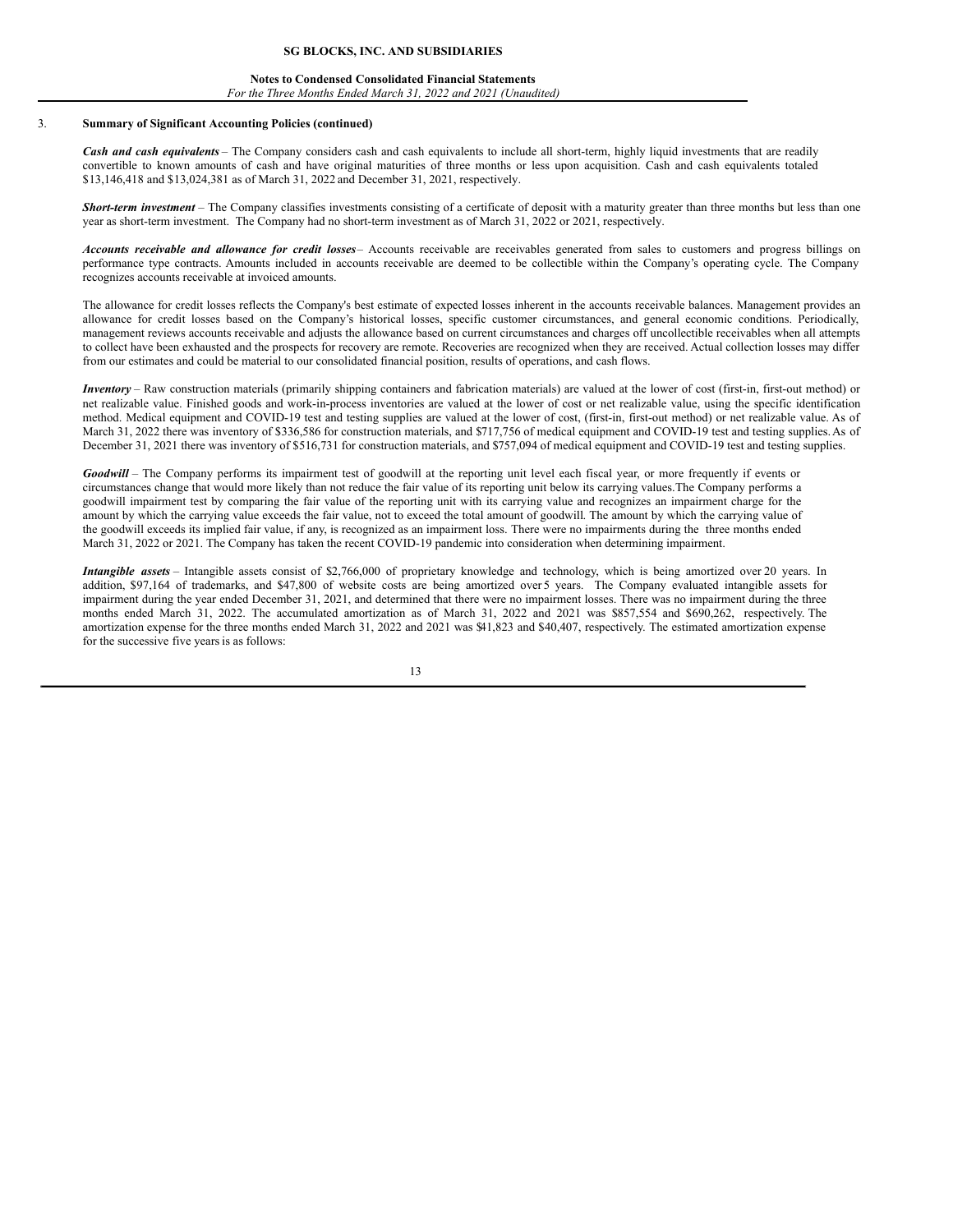#### **Notes to Condensed Consolidated Financial Statements** *For the Three Months Ended March 31, 2022 and 2021 (Unaudited)*

## 3. **Summary of Significant Accounting Policies (continued)**

| For the year ending December 31,: |   |           |
|-----------------------------------|---|-----------|
| 2022                              | D | 121,147   |
| 2023                              |   | 161,176   |
| 2024                              |   | 160,469   |
| 2025                              |   | 157,052   |
| 2026                              |   | 139,716   |
| Thereafter                        |   | 1,313,850 |
|                                   |   | 2,053,410 |

*Property, plant and equipment*– Property, plant and equipment is stated at cost. Depreciation is computed using the straight-line method over the estimated lives of each asset. Estimated useful lives for significant classes of assets are as follows: computer and software 3 to 5 years, furniture and other equipment 5 to 7 years, automobiles 2 to 5 years, buildings held for lease5 to 7 years, and equipment 5 to 29 years. Repairs and maintenance are charged to expense when incurred.

*Held For Sale Assets* – On May 10, 2021 the Company's subsidiary, SG DevCo acquired the Lago Vista, Texas property for \$ 3,576,130. Management has implemented a plan to sell this property, which meets all of the criteria required to classify it as Held for Sale. Including the project development costs associated with Lago Vista of \$816,410, the book value is now \$4,392,541.

*Convertible instruments* – The Company bifurcates conversion options from their host instruments and accounts for them as free standing derivative financial instruments according to certain criteria. The criteria include circumstances in which (a) the economic characteristics and risks of the embedded derivative instrument are not clearly and closely related to the economic characteristics and risks of the host contract, (b) the hybrid instrument that embodies both the embedded derivative instrument and the host contract is not re-measured at fair value under otherwise applicable generally accepted accounting principles with changes in fair value reported in earnings as they occur and (c) a separate instrument with the same terms as the embedded derivative instrument would be considered a derivative instrument.

*Common stock purchase warrants and other derivative financial instruments* – The Company classifies as equity any contracts that (i) require physical settlement or net-share settlement or (ii) provides a choice of net-cash settlement or settlement in the Company's own shares (physical settlement or net-share settlement) providing that such contracts are indexed to the Company's own stock. The Company classifies as assets or liabilities any contracts that (i) require netcash settlement (including a requirement to net cash settle the contract if any event occurs and if that event is outside the Company's control) or (ii) gives the counterparty a choice of net-cash settlement or settlement shares (physical settlement or net-cash settlement). The Company assesses classification of common stock purchase warrants and other free standing derivatives at each reporting date to determine whether a change in classification between assets and liabilities or equity is required.

Fair value measurements – Financial instruments, including cash and cash equivalents, accounts receivable, accounts payable and accrued liabilities are carried at cost, which the Company believes approximates fair value due to the short-term nature of these instruments.

The Company measures the fair value of financial assets and liabilities based on the exchange price that would be received for an asset or paid to transfer a liability (an exit price) in the principal or most advantageous market for the asset or liability in an orderly transaction between market participants on the measurement date. The Company maximizes the use of observable inputs and minimizes the use of unobservable inputs when measuring fair value.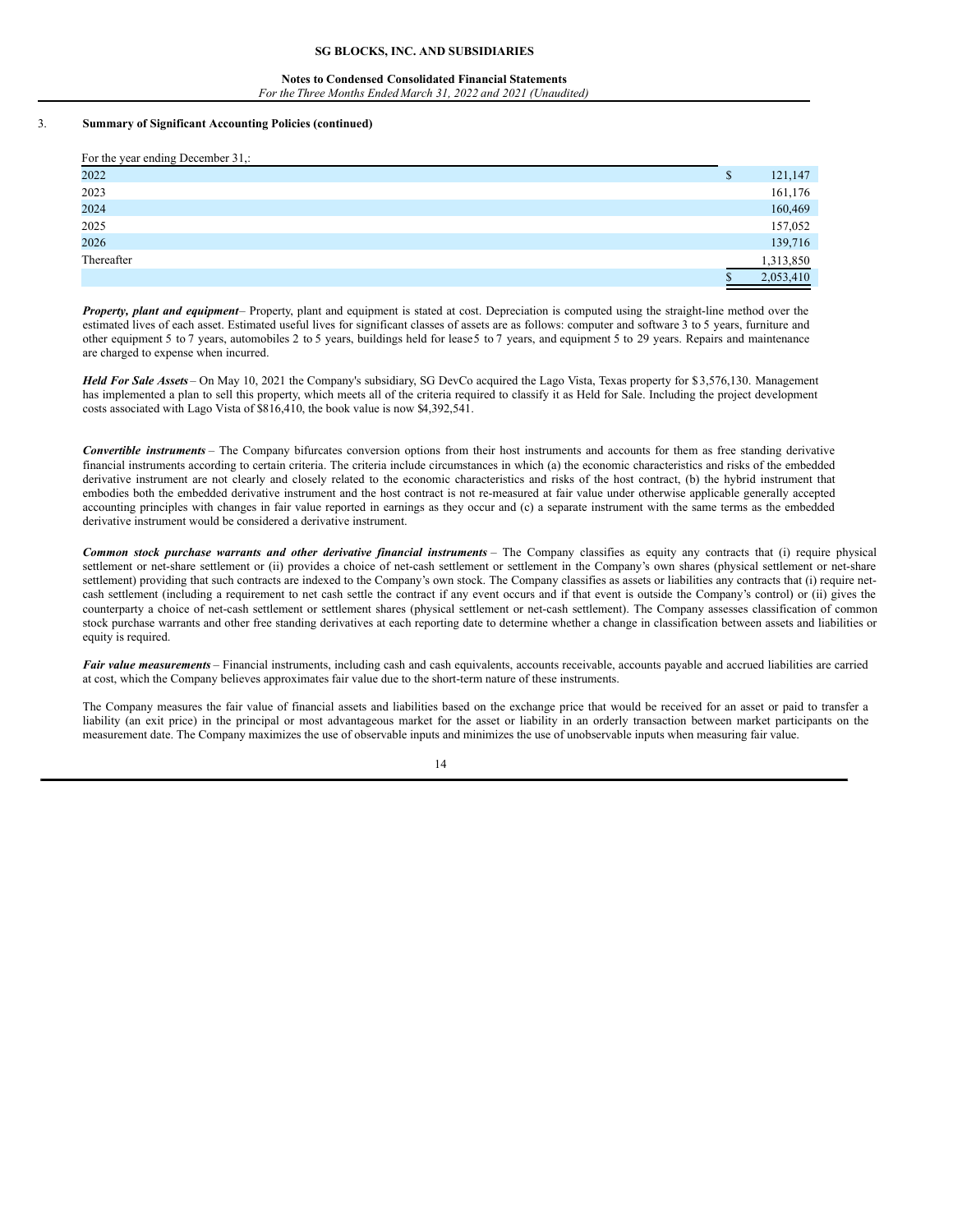#### 3. **Summary of Significant Accounting Policies (continued)**

The Company uses three levels of inputs that may be used to measure fair value:

- Level 1 Quoted prices in active markets for identical assets or liabilities.
- Level 2 Quoted prices for similar assets and liabilities in active markets or inputs that are observable.
- Level 3 Inputs that are unobservable (for example, cash flow modeling inputs based on assumptions).

Transfer into and transfers out of the hierarchy levels are recognized as if they had taken place at the end of the reporting period.

*Share-based payments* – The Company measures the cost of services received in exchange for an award of equity instruments based on the fair value of the award. For employees and directors, including non-employee directors, the fair value of a stock option award is measured on the grant date. The fair value amount is then recognized over the period services are required to be provided in exchange for the award, usually the vesting period. The Company recognizes stock-based compensation expense on a graded-vesting basis over the requisite service period for each separately vesting tranche of each award. Stock-based compensation expense to employees and all directors are reported within payroll and related expenses in the consolidated statements of operations. Stock-based compensation expense to non-employees is reported within marketing and business development expense in the condensed consolidated statements of operations.

*Income taxes –* The Company accounts for income taxes utilizing the asset and liability approach. Under this approach, deferred taxes represent the future tax consequences expected to occur when the reported amounts of assets and liabilities are recovered or paid. The provision for income taxes generally represents income taxes paid or payable for the current year plus the change in deferred taxes during the year. Deferred taxes result from the differences between the financial and tax bases of the Company's assets and liabilities and are adjusted for changes in tax rates and tax laws when changes are enacted.

The calculation of tax liabilities involves dealing with uncertainties in the application of complex tax regulations. The Company recognizes liabilities for anticipated tax audit issues based on the Company's estimate of whether, and the extent to which, additional taxes will be due. If payment of these amounts ultimately proves to be unnecessary, the reversal of the liabilities would result in tax benefits being recognized in the period when the liabilities are no longer determined to be necessary. If the estimate of tax liabilities proves to be less than the ultimate assessment, a further charge to expense would result.

*Concentrations of credit risk –* Financial instruments, that potentially subject the Company to concentration of credit risk, consist principally of cash and cash equivalents. The Company places its cash with high credit quality institutions. At times, such amounts may be in excess of the FDIC insurance limits. The Company has not experienced any losses in such account and believes that it is not exposed to any significant credit risk on the account.

With respect to receivables, concentrations of credit risk are limited to a few customers in the construction industry. The Company performs ongoing credit evaluations of its customers' financial condition and, generally, requires no collateral from its customers other than normal lien rights. At March 31, 2022 and December 31, 2021, 75% and 78%, respectively, of the Company's gross accounts receivable were due fromtwo and four customers.

Revenue relating to two and two customers represented approximately 90% and 80% of the Company's total revenue for the three months ended March 31, 2022 and 2021, respectively.

Cost of revenue relating to two and two vendors represented approximately 28% and 28% of the Company's total cost of revenue for the three months ended March 31, 2022 and 2021, respectively. The Company believes it has access to alternative suppliers, with limited disruption to the business, should circumstances change with its existing suppliers.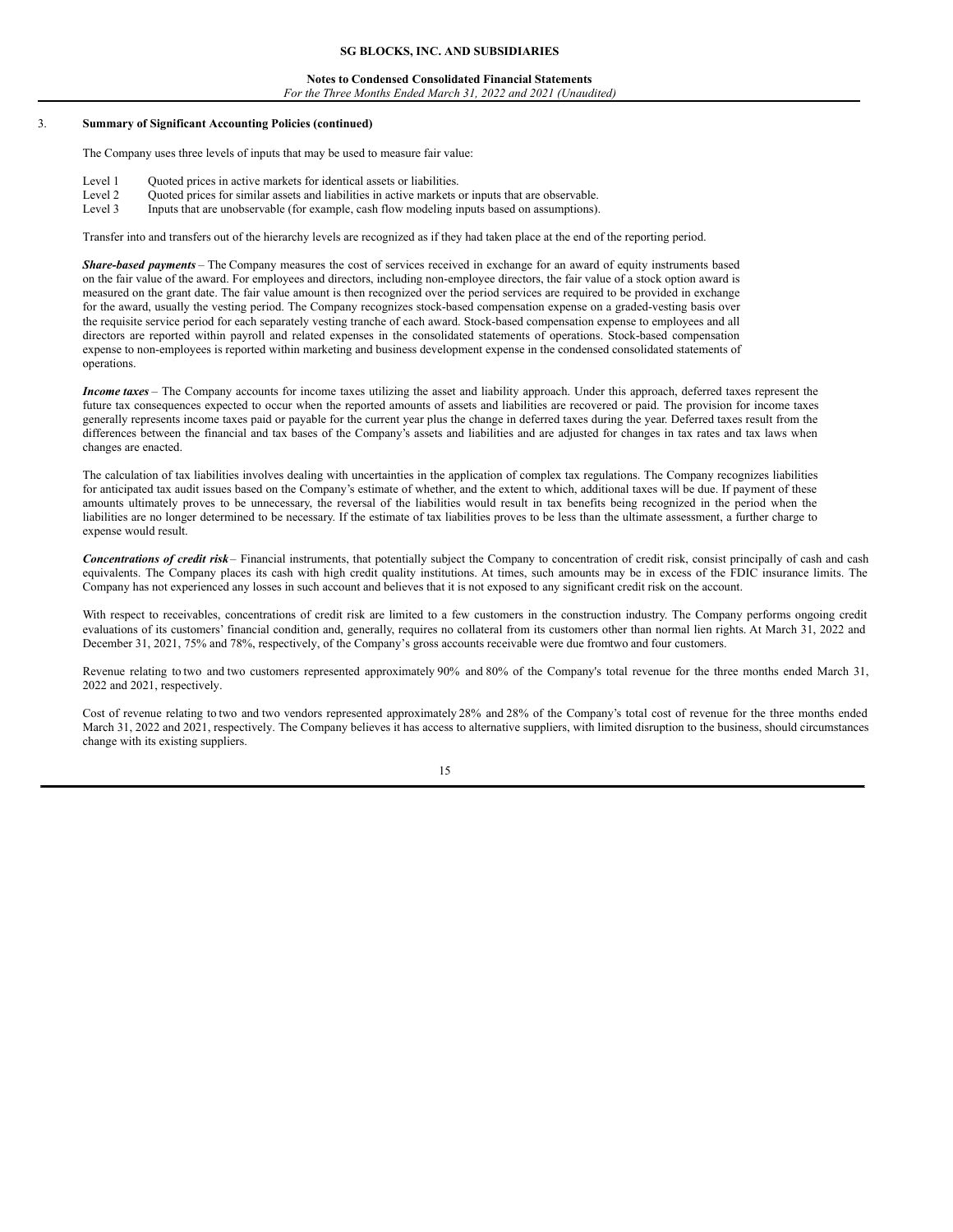#### **4. Accounts Receivable**

At March 31, 2022 and December 31, 2021, the Company's accounts receivable consisted of the following:

|                                   |   | 2022         | 2021       |
|-----------------------------------|---|--------------|------------|
| Billed:                           |   |              |            |
| Construction services             | S | 2,370,435 \$ | 2,293,187  |
| Engineering services              |   | 11.795       | 86,388     |
| Medical revenue                   |   | 122,939      | 679,446    |
| Retainage receivable              |   | 686,560      | 635,049    |
| Other receivable                  |   | 195,888      | 186,692    |
| Total gross receivables           |   | 3,387,617    | 3,880,762  |
| Less: allowance for credit losses |   | (963, 116)   | (963, 116) |
| Total net receivables             |   | 2,424,501 \$ | 2,917,646  |

Receivables are evaluated for collectability and allowances for potential losses are established or maintained on applicable receivables. The allowance of doubtful accounts was \$963,116 as of March 31, 2022 and December 31, 2021. There was \$7,024 in bad debt expense during the three months ended March 31, 2022. There were no write offs for the year ended December 31, 2021.

# **5. Contract Assets and Contract Liabilities**

Costs and estimated earnings on uncompleted contracts, which represent contract assets and contract liabilities, consisted of the following at March 31, 2022 and December 31, 2021:

|                                                            | 2022             | 2021        |
|------------------------------------------------------------|------------------|-------------|
| Costs incurred on uncompleted contracts                    | 7,004,438 \$     | 4,272,425   |
| Provision for loss on uncompleted contracts                | 391.703          | 2,238,578   |
| Estimated earnings to date on uncompleted contracts        | (3,731,057)      | (3,156,377) |
| Gross contract assets                                      | 3.665.084        | 3.354.626   |
| Less: billings to date                                     | (8,737,401)      | (4,750,289) |
| Net contract assets (liabilities) on uncompleted contracts | $(5,072,317)$ \$ | (1,395,663) |

The above amounts are included in the accompanying condensed consolidated balance sheets under the following captions at March 31, 2022 and December 31, 2021.

|                                   | 2022        | 2021        |
|-----------------------------------|-------------|-------------|
| Contract assets                   | 133.395     | 41.916      |
| Contract liabilities              | (5,205,712) | ,579)       |
| Net contract assets (liabilities) | (5.072.31)  | (1,395,663) |

Although management believes it has established adequate procedures for estimating costs to complete on open contracts, it is at least reasonably possible that additional significant costs could occur on contracts prior to completion. The Company periodically evaluates and revises its estimates and makes adjustments when they are considered necessary.

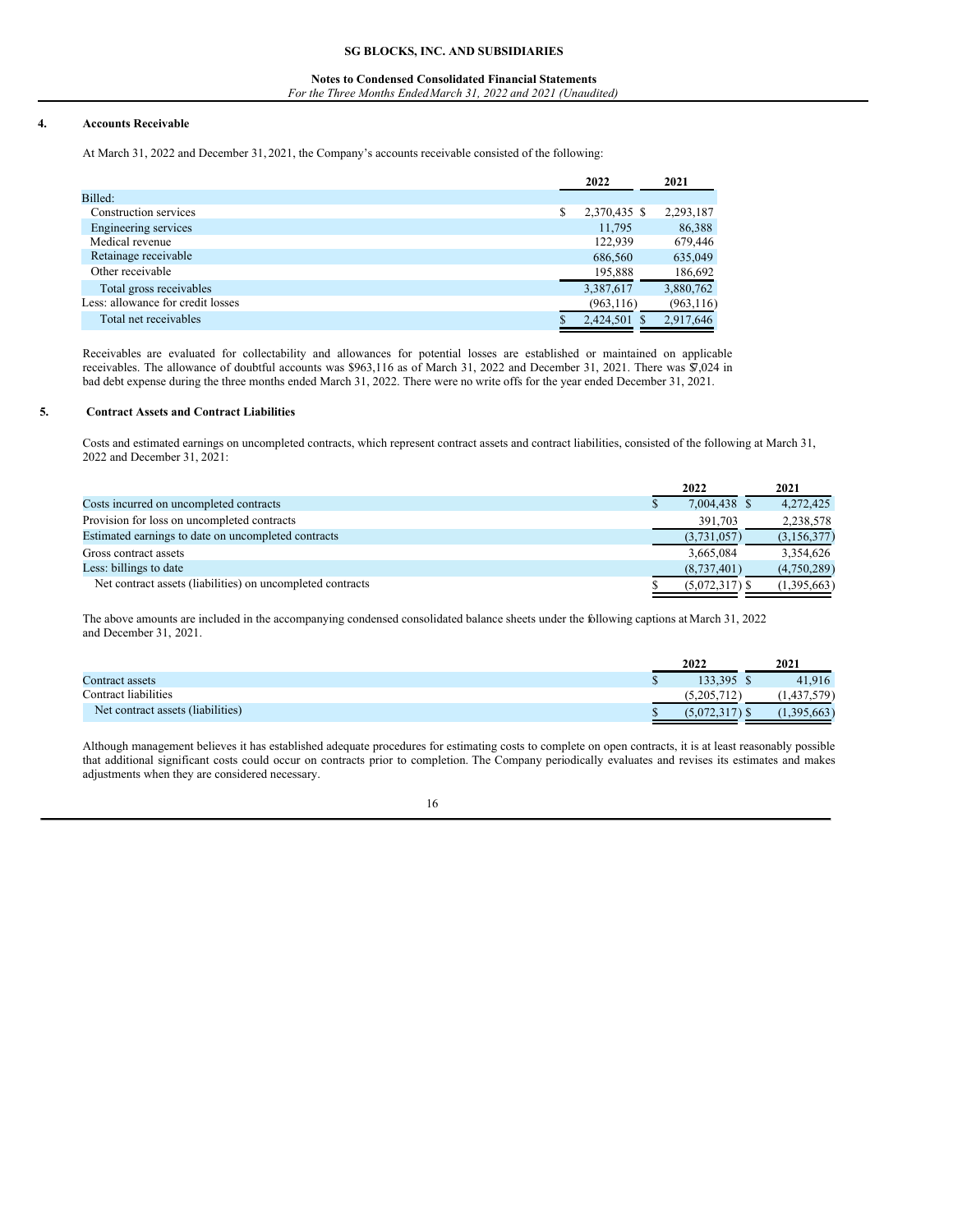## **6. Property, plant and equipment**

Property, plant and equipment are stated at cost less accumulated depreciation and amortization and depreciated using the straight-line method over their useful lives. At March 31, 2022 and December 31, 2021, the Company's property, plant and equipment, net consisted of the following:

|                                    |    | 2022       |     | 2021       |
|------------------------------------|----|------------|-----|------------|
| Computer equipment and software    | S. | 159,987    | - S | 156,701    |
| Furniture and other equipment      |    | 276,703    |     | 275,606    |
| Leasehold improvements             |    | 15,400     |     | 15,400     |
| Equipment and machinery            |    | 1,232,378  |     | 1,219,056  |
| Automobiles                        |    | 4,638      |     | 4,638      |
| Building held for leases           |    | 196.416    |     | 196,416    |
| Laboratory and temporary units     |    | 1,364,748  |     | 1,362,760  |
| Land                               |    | 893.786    |     | 3,576,130  |
| Construction in progress           |    | 450,381    |     | 442,515    |
| Property, plant and equipment      |    | 4,594,437  |     | 7,249,222  |
| Less: accumulated depreciation     |    | (513, 585) |     | (409, 279) |
| Property, plant and equipment, net |    | 4,080,852  |     | 6,839,943  |

Depreciation expense for the three months ended March 31, 2022 and 2021 amounted to \$104,825 and \$91,190 respectively.

# **7. Notes Receivable**

On January 21, 2020, CPF GP 2019-1 LLC ("CPF GP") issued to the Company a promissory note in the principal amount of \$400,000 (the "Company Note") and issued to Paul Galvin, the Company's Chairman and CEO, a promissory note in the principal amount of \$100,000 (the "Galvin Note"). The transaction closed on January 22, 2021, on which date the Company loaned CPF GP 2019-1 LLC \$400,000 and Mr. Galvin personally loaned CPF GP \$100,000 on behalf of the Company. The Company Note and Galvin Note were issued pursuant to that certain Loan Agreement and Promissory Note, dated October 3, 2019 (the "Loan Agreement"), as amended on October 15, 2019 and November 7, 2019 by and between the CPF GP and the Company, and bear interest at five percent (5%) per annum, payable, together with the unpaid principal amount of the promissory notes, on the earlier of the July 31, 2023 maturity date or upon the liquidation, redemption sale or issuance of a dividend upon the LLC interests in CPF MF 2019-1 LLC, a Texas limited liability company of which CPF GP is the general partner; provided, that the terms of the Galvin Note provide that all interest payments due to Mr. Galvin under the Galvin Note shall be paid directly to, and for the benefit of, the Company.

In April 2020, CPF GP issued to the Company a promissory note in the principal amount of \$250,000 (the "Company Note 2"). The transaction closed on April 15, 2021, on which date the Company loaned CPF GP 2019-1 LLC \$250,000. The Company Note was issued pursuant to that certain Loan Agreement and Promissory Note, dated October 3, 2019 (the "Loan Agreement 2"), as amended on October 15, 2019 and November 7, 2019 by and between the CPF GP and the Company, and bear interest at five percent (5%) per annum, payable, together with the unpaid principal amount of the promissory notes, on the earlier of theJuly 31, 2023 maturity date or upon the liquidation, redemption sale or issuance of a dividend upon the LLC interests in CPF MF 2019-1 LLC, a Texas limited liability company of which CPF GP is the general partner.

During the period ended March 31, 2022, the Galvin Note was assigned to the Company and the principal amount of \$100,000 was returned to Mr. Galvin. The Company has a promissory note in the principal amount of \$100,000 (the "Company Note 3") and the assignment occurred in January 2022.The promissory notes are unaffected by the Settlement and Mutual Release Agreement and remain in effect and outstanding in accordance with the terms of the notes evidencing such loans. See Note 3 for a discussion on the Settlement and Mutual Release Agreement and termination of the ELA with CPF.

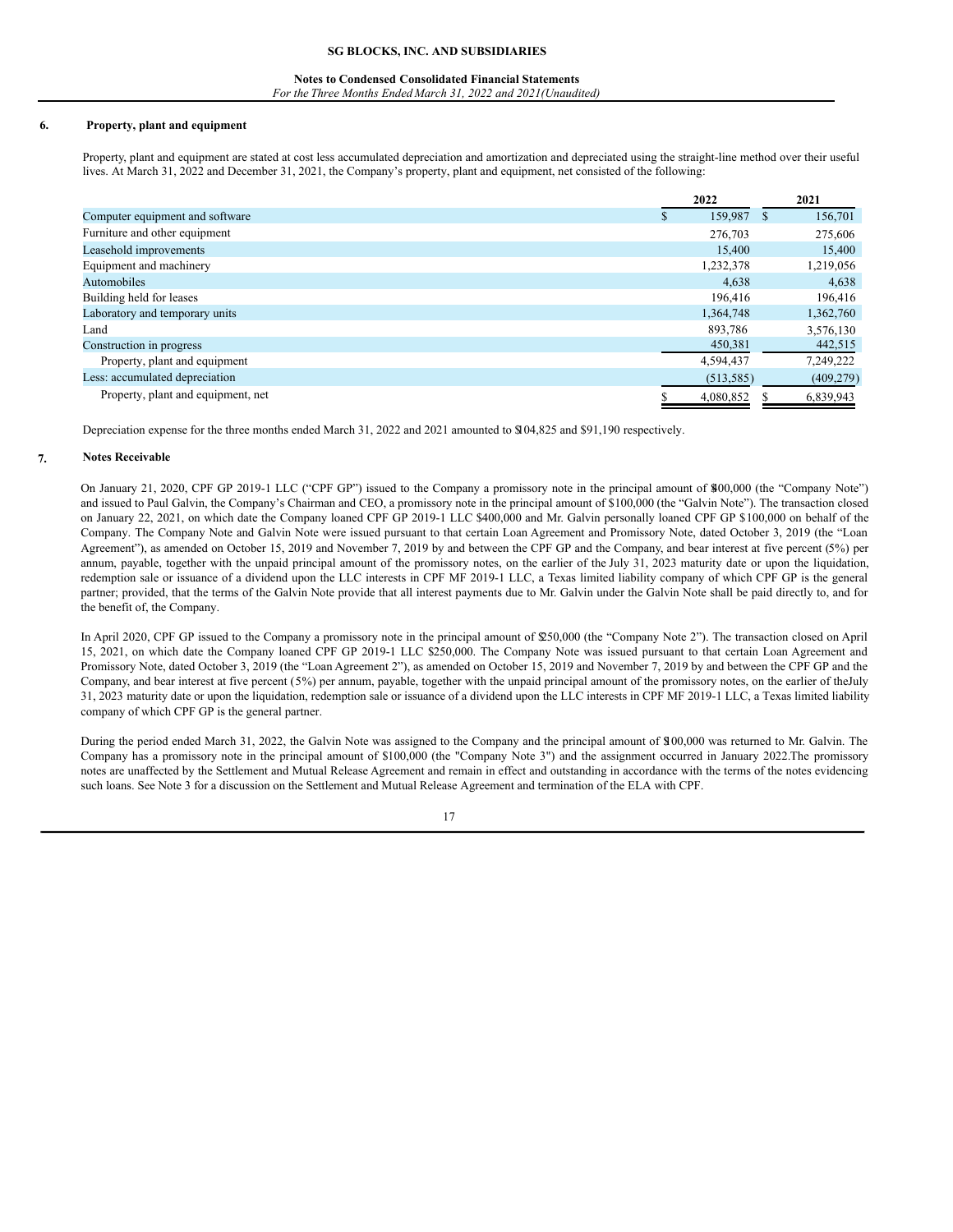# **8. Notes Payable**

On July 14, 2021, SG DevCorp, a subsidiary of the Company, issued a Real Estate Lien Note, in the principal amount of \$2,000,000 (the "Short-Term Note"), secured by a Deed of Trust, dated July 14, 2021 (the "Deed of Trust"), on the Company's 50+ acre Lake Travis project site in Lago Vista, Texas and a related Assignment of Leases and Rents, dated July 8, 2021 ("Assignment of Rents"), for net loan proceeds of approximately \$1,948,234 after fees. The Short-Term Note has a term of one (1) year, provides for payments of interest only at a rate of twelve percent (12%) per annum and may be prepaid without penalty commencing nine (9) months after its issuance date. If the Short-Term Note is prepaid prior to nine (9) months after its issuance date, a 0.5% prepayment penalty is due. The Company capitalized \$20,000 in interest charges and \$4,314 in debt issuance costs as of March 31, 2022 related to the Lago Vista project in accordance with ASC 835-20. The Company capitalized \$112,348 in interest charges and \$23,727 in debt issuance costs as of December 31, 2021 related to the Lago Vista project in accordance with ASC 835-20.

On October 29, 2021, SG Echo, a subsidiary of the Company, entered into a Loan Agreement ("Loan Agreement") with the Durant Industrial Authority (the "Authority") pursuant to which it received \$750,000 to be used for renovation improvements related to the Company's second manufacturing facility and issued to the Authority a non-interest bearing Forgivable Promissory Note in the principal amount of \$750,000 (the "Forgivable Note"). The Forgivable Note is due on April 29, 2029 and guaranteed by the Company, provided, if no event of default has occurred under the Forgivable Note or Loan Agreement, one-third (1/3) of the balance of the Forgivable Note will be forgiven on April 29, 2027, one-half (1/2) of the balance of the Forgivable Note will be forgiven on April 29, 2028, and the remainder of the balance of the Forgivable Note will be forgiven on April 29, 2029. The Loan Agreement includes a covenant by SG Echo to employ a minimum of 75 full-time employees in Durant Oklahoma and pay them no less than 1.5 times the federal minimum wage, and provides SG Echo 24 months to comply with the provision.

#### **9. Leases**

The Company leases an office, a manufacturing plant and certain equipment under non-cancelable operating lease agreements. The leases have remaining lease terms ranging from one year to ten years.

Supplemental balance sheet information related to leases is as follows:

| <b>Balance Sheet Location</b>                |                                            |              | March 31, 2022 |  |  |
|----------------------------------------------|--------------------------------------------|--------------|----------------|--|--|
| <b>Operating Leases</b>                      |                                            |              |                |  |  |
| Right-of-use assets, net                     |                                            | \$           | 2,874,936      |  |  |
|                                              |                                            |              |                |  |  |
| Current liabilities                          | Lease liability, current maturities        |              | (461, 584)     |  |  |
| Non-current liabilities                      | Lease liability, net of current maturities |              | (2,420,401)    |  |  |
| Total operating lease liabilities            |                                            |              | (2,881,985)    |  |  |
|                                              |                                            |              |                |  |  |
| <b>Finance Leases</b>                        |                                            |              |                |  |  |
| Right-of-use assets                          |                                            | $\mathbb{S}$ | 27,348         |  |  |
|                                              |                                            |              |                |  |  |
| <b>Current liabilities</b>                   | Lease liability, current maturities        |              | (19,639)       |  |  |
| Non-current liabilities                      | Lease liability, net of current maturities |              | (6,679)        |  |  |
| Total finance lease liabilities              |                                            |              | (26,318)       |  |  |
|                                              |                                            |              |                |  |  |
| <b>Weighted Average Remaining Lease Term</b> |                                            |              |                |  |  |
| Operating leases                             |                                            |              | 7.4 years      |  |  |
| Finance leases                               |                                            |              | $1.36$ years   |  |  |
| <b>Weighted Average Discount Rate</b>        |                                            |              |                |  |  |
| Operating leases                             |                                            |              | $3\%$          |  |  |
| Finance leases                               |                                            |              | 3%             |  |  |
|                                              | 18                                         |              |                |  |  |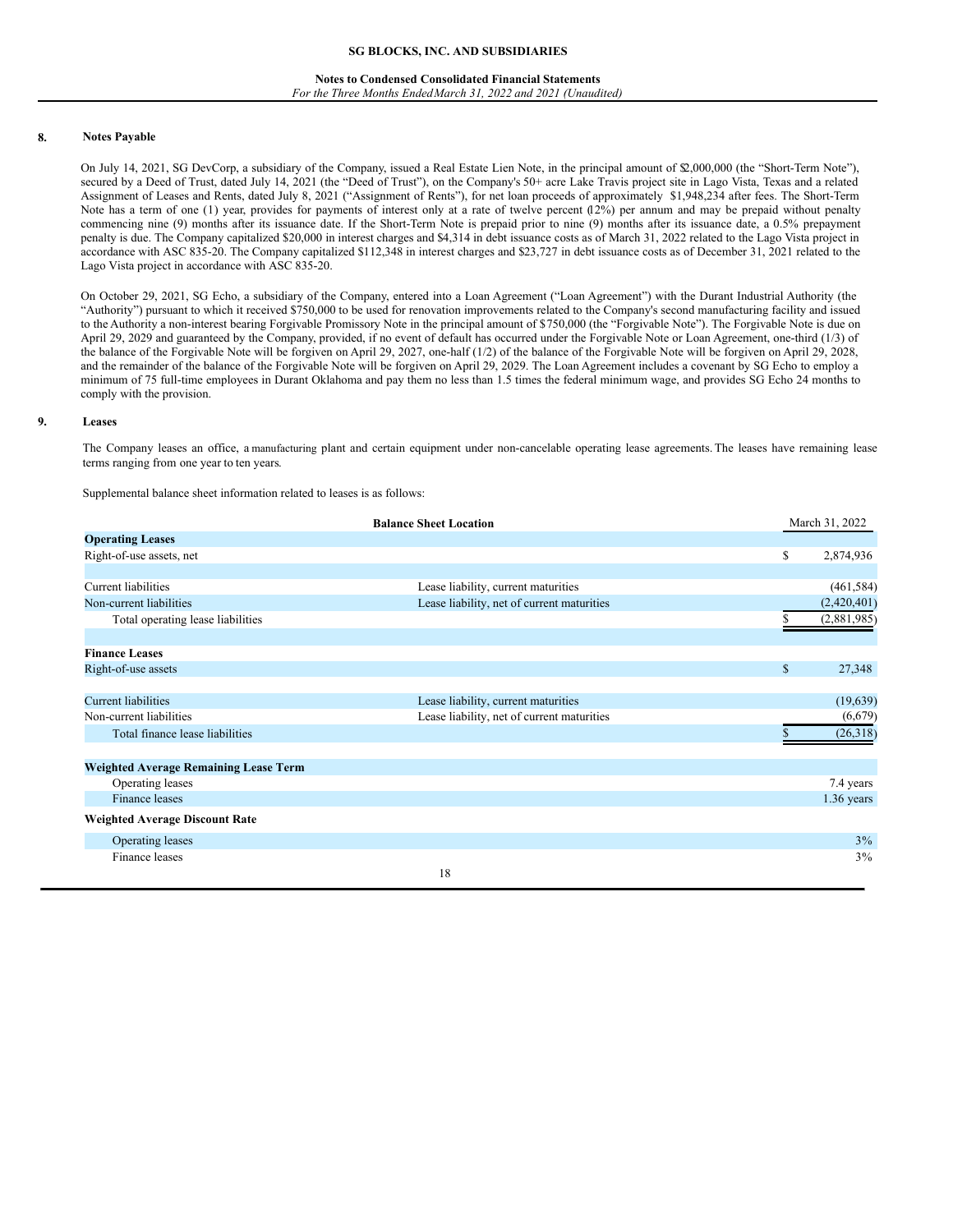#### **9. Leases (continued)**

As the leases do not provide an implicit rate, the Company used an incremental borrowing rate based on the information available at the lease commencement date in determining the present value of the lease payments, which is reflective of the specific term of the leases and economic environment of each geographic region.

Anticipated future lease costs, which are based in part on certain assumptions to approximate minimum annual rental commitments under non-cancelable leases, are as follows:

| <b>Year Ending December 31:</b>    |     | <b>Operating</b> | Financing            | Total     |
|------------------------------------|-----|------------------|----------------------|-----------|
| 2022                               | ۰D۰ | 405,825 \$       | $15,120 \text{ }$ \$ | 420,945   |
| 2023                               |     | 525,718          | 11,760               | 537,478   |
| 2024                               |     | 523,722          |                      | 523,722   |
| 2025                               |     | 446,349          |                      | 446,349   |
| 2026                               |     | 207,379          |                      | 207,379   |
| Thereafter                         |     | 1,119,904        |                      | 1,119,904 |
| Total lease payments               |     | 3,228,897        | 26,880               | 3,255,777 |
| Less: Imputed interest             |     | 346,912          | 562                  | 347,474   |
| Present value of lease liabilities |     | 2,881,985 \$     | 26,318 \$            | 2,908,303 |

Chicago Airport Testing has subleased its leased vacant area for a period ofone year, the sublessee has the option to terminate at any time after the first six months. The sublessee elected to terminate the Agreement, effective as of July 31, 2021 and the Company has no remaining lease revenue from the sublessee.

# **10. Net Income (Loss) Per Share**

Basic net income (loss) per share is computed by dividing the net income (loss) for the period by the weighted average number of common shares outstanding during the period. Diluted net income (loss) per share is computed by dividing the net income (loss) for the period by the weighted average number of common and potentially dilutive common shares outstanding during the period. Potentially dilutive common shares consist of the common shares issuable upon the exercise of stock options and warrants. Potentially dilutive common shares are excluded from the calculation if their effect is antidilutive.

At March 31, 2022, there were restricted stock units, options and warrants of 2,245,186, 36,436 and 2,025,520 respectively, outstanding that could potentially dilute future net income per share. Because the Company had a net loss as of March 31, 2022, it is prohibited from including potential common shares in the computation of diluted per share amounts. Accordingly, the Company has used the same number of shares outstanding to calculate both the basic and diluted loss per share. At March 31, 2021, there were options, including options to non-employees and non-directors, restricted stock units and warrants to purchase 36,436, 884,343 and 128,090 shares of common stock, respectively, outstanding that could potentially dilute future net income per share.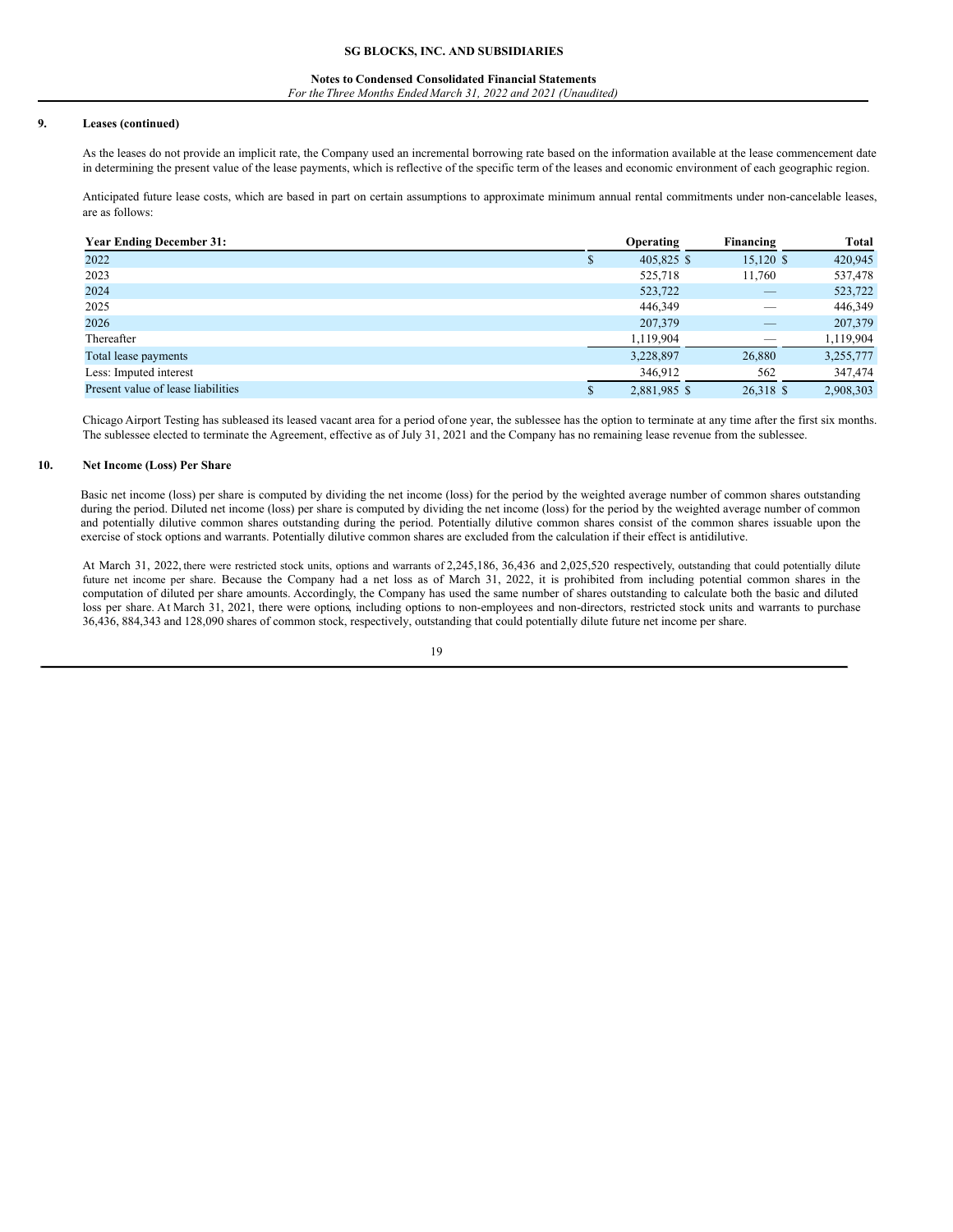## **11. Construction Backlog**

The following represents the backlog of signed construction and engineering contracts in existence at March 31, 2022 and December 31, 2021, which represents the amount of revenue the Company expects to realize from work to be performed on uncompleted contracts in progress and from contractual agreements in effect at March 31, 2022 and December 31, 2021, respectively, on which work has not yet begun:

|                                                   | 2022         | 2021           |
|---------------------------------------------------|--------------|----------------|
| <b>Balance - beginning of period</b>              | 3,217,909 \$ | 25, 117, 461   |
| New contracts and change orders during the period | 6,092,724    | 3,191,335      |
| Adjustments and cancellations, net                |              | (18, 297, 197) |
| Subtotal                                          | 9,310,633    | 10,011,599     |
| Less: contract revenue earned during the period   | 1,718,770    | (6,793,690)    |
| <b>Balance - end of period</b>                    | 7,591,863    | 3,217,909      |
|                                                   |              |                |

Backlog at December 31, 2021 included two contracts entered into during the third quarter of 2020 in the amount of approximately \$4 million and approximately \$2.95 million along with three contracts during the fourth quarter of 2020 in the amount of approximately \$2.7 million, \$0.80 million, and \$0.70 million. The Company executed one large contract in the first quarter of 2021 in the amount of approximately \$1.3 million, one large contract in the third quarter of 2021 of approximately of \$0.87 million and had one large partial contract cancellation to an existing contract of approximately (\$1.3) million. The Company executed one large contract in the fourth quarter of 2021 in the amount of approximately \$0.78 million and had one contract cancellation in the amount of approximately \$16.9 million. On March 29, 2022, the Company entered into a contract with ATCO Structures & Logistics (USA) Inc. for \$5,954,950 that is reflected in the March 31, 2022 backlog. The Company expects that all of this revenue will be realized by December 31, 2022.

The Company's remaining backlog as of March 31, 2022 represents the remaining transaction price of firm contracts for which work has not been performed and excludes unexercised contract options.

The Company expects to satisfy its backlog which represents the remaining unsatisfied performance obligation on contracts as of March 31, 2022 over the following period:

|                      |    | 2022                            |
|----------------------|----|---------------------------------|
| Within 1 year        | S. | 7,591,863                       |
| 1 to 2 years         |    | $\hspace{0.1mm}-\hspace{0.1mm}$ |
| <b>Total Backlog</b> |    | 7,591,863                       |

Although backlog reflects business that is considered to be firm, cancellations, deferrals or scope adjustments may occur. Backlog is adjusted to reflect any known project cancellations, revisions to project scope and cost and project deferrals, as appropriate.

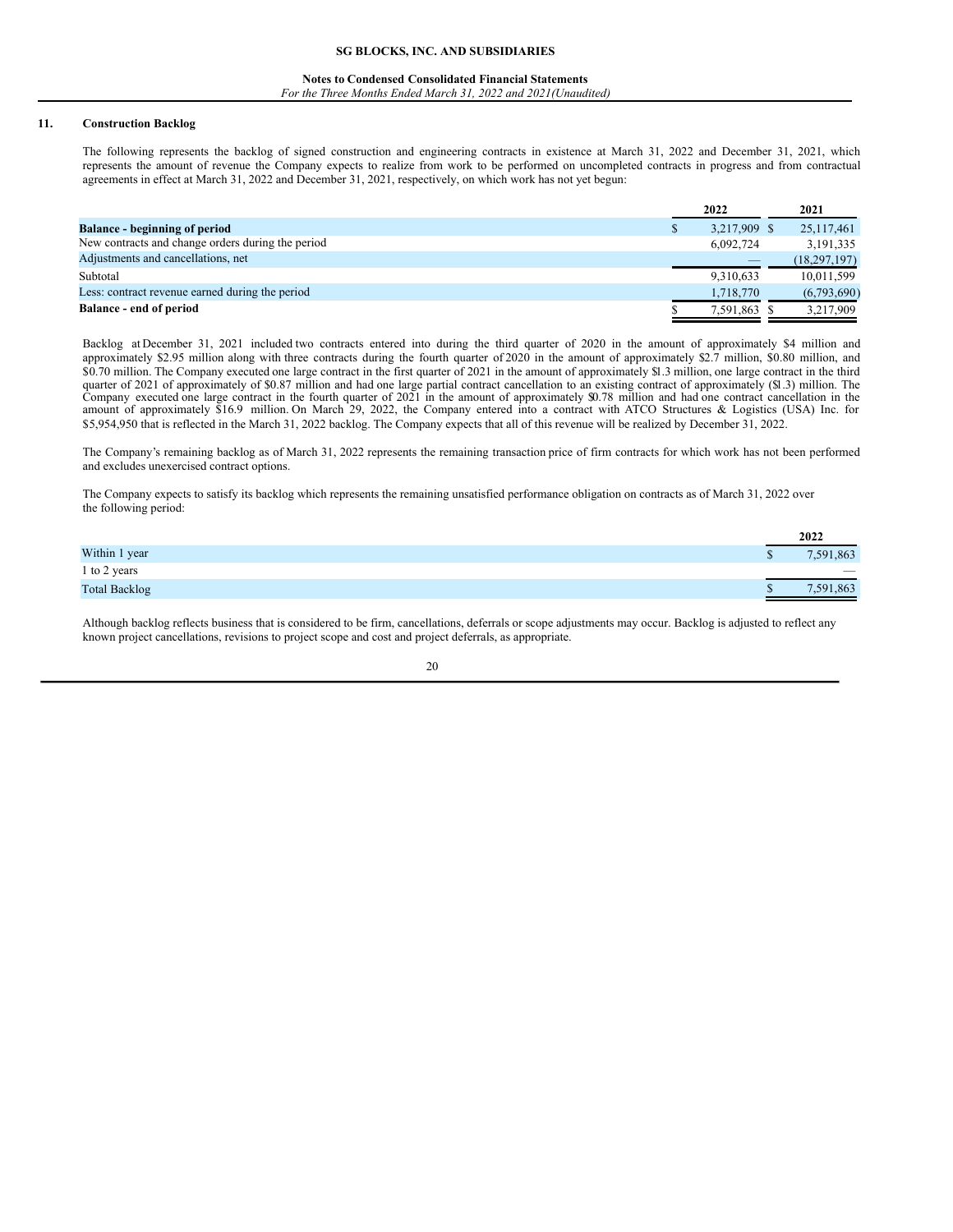# **12. Stockholders' Equity**

#### *Public Of erings –*

In October 2021, the Company closed a registered direct offering and concurrent private placement of its common stock (the "October Offering") that the Company effected pursuant to the Securities Purchase Agreement that it entered into on October 25, 2021 with an institutional investor and received gross proceeds of \$11.55 million. Pursuant to the terms of the Purchase Agreement, the Company issued to the investor (A) in a registered direct offering (i)975,000 shares (the "Public Shares") of its Common Stock, par value \$0.01 per share (the "Common Stock"), and (ii) pre-funded warrants (the "Pre-Funded Warrants") to purchase up t o 2,189,384 shares (the "Pre-Funded Warrant Shares") of Common Stock and (B) in a concurrent private placement, Series A warrants to purchase up to 1,898,630 shares (the "Common Stock Warrant Shares") of Common Stock (the "Common Stock Warrants," and together with the Public Shares and the Pre-Funded Warrants, the "Securities") (the "Offering The Pre-Funded Warrants were immediately exercisable at a nominal exercise price of \$ 0.001 and all Pre-Funded Warrants sold have been exercised. The Common Stock Warrants have an exercise price of \$ 4.80 per share, are exercisable upon issuance and will expire five years from the date of issuance. A.G.P./Alliance Global Partners (the "Placement Agent") acted as the exclusive placement agent for the transaction pursuant to that certain Placement Agency Agreement, dated as of October 25, 2021, by and between the Company and the Placement Agent (the "Placement Agency Agreement"), the Placement Agent received (i) a cash fee equal to seven percent (7.0%) of the gross proceeds from the placement of the Securities sold by the Placement Agent in the Offering and (ii) a non-accountable expense allowance of one half of one percent (0.5%) of the gross proceeds from the placement of the Gross Proceeds Securities sold by the Placement Agent in the Offering. The Company also reimbursed the Placement Agent's expenses up to \$50,000 upon closing the Offering. The net proceeds to the Company after deducting the Placement Agent's fees and the Company's estimated offering expenses was approximately \$10.5 million.

*Securities Purchase Agreement* – In April 2019, the Company issued 42,388 shares of its common stock at \$22.00 per share through a Securities Purchase Agreement (the "Purchase Agreement") with certain institutional investors and accredited investors. Concurrently with the sale of the common stock, pursuant to the Purchase Agreement, the Company also sold common stock purchase warrants to such investors to purchase up to an aggregate of 42,388 shares of common stock. The Company incurred \$379,816 in issuance costs from the offering and issued4,239 warrants to the underwriters. The warrants are further discussed in Note 14.

*Decrease in Authorized Shares* – On June 5, 2019, at the Company's annual meeting of stockholders, the stockholders approved an amendment to the Company's amended and restated certificate of incorporation to decrease the number of authorized shares of common stock from 300,000,000 to 25,000,000 shares. Following the meeting, on June 5, 2019, the Company filed a certificate of amendment to the amended and restated certificate of incorporation to decrease its authorized shares of common stock accordingly. There was no change to the number of authorized shares of preferred stock.

*Underwriting Agreement* – In August 2019, the Company issued 45,000 shares of its common stock at \$17.00 per share pursuant to the terms of an Underwriting Agreement (the "Underwriting Agreement") to the public. The Company incurred \$181,695 in issuance costs from the offering and issued warrants to purchase 2,250 shares of common stock to the underwriter. The warrants are further discussed in Note 14.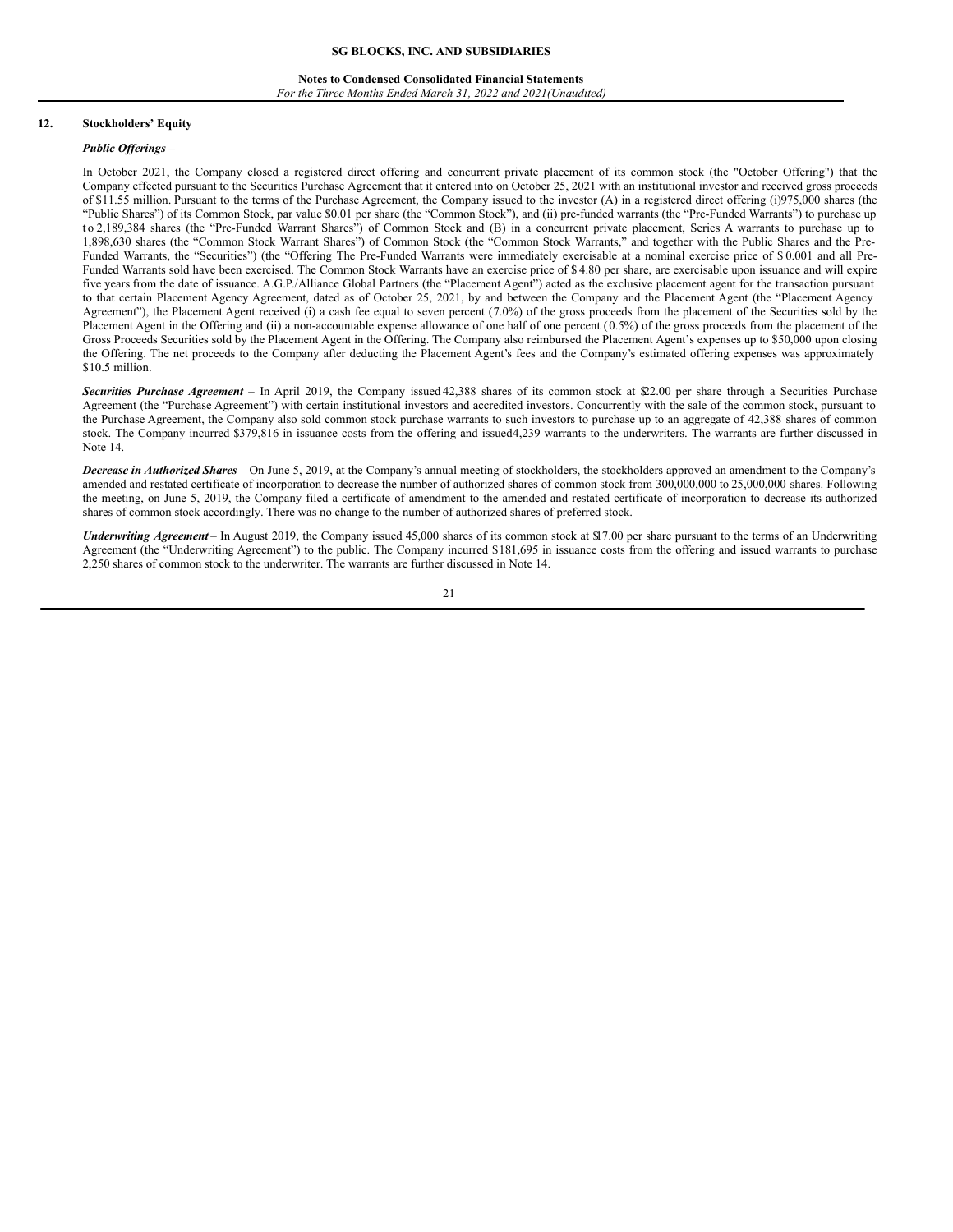# **Notes to Condensed Consolidated Financial Statements** *For the Three Months EndedMarch 31, 2022 and 2021 (Unaudited)*

# **13. Segments and Disaggregated Revenue**

|                                            |    |              |    |           |               |                    |              | Corporate and |               |              |
|--------------------------------------------|----|--------------|----|-----------|---------------|--------------------|--------------|---------------|---------------|--------------|
|                                            |    | Construction |    | Medical   |               | <b>Development</b> |              | support       |               | Consolidated |
| <b>Fiscal Quarter Ended March 31, 2022</b> |    |              |    |           |               |                    |              |               |               |              |
| Revenue                                    | S  | 1,718,770    | S  | 6,885,829 | S             |                    | S            |               | \$            | 8,604,599    |
| Cost of revenue                            |    | 1,720,714    |    | 4,397,449 |               |                    |              |               |               | 6,118,163    |
| Operating expenses                         |    | 109,163      |    | 18,973    |               | 281,988            |              | 1,657,419     |               | 2,067,543    |
| Operating gain/loss                        |    | (111, 107)   |    | 2,469,407 |               | (281,988)          |              | (1,657,419)   |               | 418,892      |
| Other income (expense)                     |    |              |    |           |               | (40,000)           |              | 122,836       |               | 82,836       |
| Income before income taxes                 |    | (111, 107)   |    | 2,469,407 |               | (321,988)          |              | (1, 534, 583) |               | 501,728      |
| Net income attributable to non-controlling |    |              |    |           |               |                    |              |               |               |              |
| interest                                   |    |              |    | 1,218,905 |               |                    |              |               |               | 1,218,905    |
| Net loss attributable to common            |    |              |    |           |               |                    |              |               |               |              |
| stockholders of SG Blocks, Inc.            |    | (111, 107)   |    | 1,250,502 |               | (321,988)          | S.           | (1, 534, 583) |               | (717, 177)   |
|                                            |    |              |    |           |               |                    |              |               |               |              |
| Total assets                               | \$ | 10.464,450   | \$ | 4,857,366 | -S            | 8,889,271          | $\mathbb{S}$ | 13,752,110    | <sup>\$</sup> | 37,963,197   |
| Depreciation and amortization              |    | 143,435      | S  | 263,169   | -S            | 8,628              | \$           |               | \$            | 165,473      |
| Capital expenditures                       |    | 24,100       | \$ |           | <sup>\$</sup> | 893,785            | \$           | 4,980         | \$            | 922,865      |
| Inter-segment revenue elimination          | ъ. |              | ъ  | 160,500   | S             |                    |              | (160, 500)    |               |              |

|                                                                    |   |              |               |                        |      |                          |              | Corporate and |               |              |
|--------------------------------------------------------------------|---|--------------|---------------|------------------------|------|--------------------------|--------------|---------------|---------------|--------------|
|                                                                    |   | Construction |               | Medical<br>Development |      |                          | support      |               | Consolidated  |              |
| <b>Fiscal Quarter Ended March 31, 2021</b>                         |   |              |               |                        |      |                          |              |               |               |              |
| Revenue                                                            | S | 3,231,664    | S             | 5,955,963              | -S   | -                        |              |               | S             | 9,187,627    |
| Cost of revenue                                                    |   | 4,103,310    |               | 4,527,692              |      |                          |              |               |               | 8,631,002    |
| Operating expenses                                                 |   | 6,150        |               | 159,254                |      |                          |              | 1,552,678     |               | 1,718,082    |
| Operating gain/loss                                                |   | (877,796)    |               | 1,269,017              |      |                          |              | (1,552,678)   |               | (1,161,457)  |
| Other income (expense)                                             |   |              |               |                        |      |                          |              | 17,107        |               | 17,107       |
| Income before income taxes                                         |   | (877,796)    |               | 1,269,017              |      |                          |              | (1,535,571)   |               | (1,144,350)  |
| Net income attributable to non-controlling<br>interest             |   |              |               | 889,527                |      |                          |              |               |               | 889,527      |
| Net loss attributable to common<br>stockholders of SG Blocks, Inc. |   | (877,796)    | \$            | 379,491                |      |                          |              | (1, 535, 571) |               | (2,033,877)  |
|                                                                    |   |              |               |                        |      |                          |              |               |               |              |
| <b>Total assets</b>                                                |   | 14,050,007   | \$            | 5,047,318              | - \$ | 127,395                  | $\mathbf{s}$ | 8,023,564     | <sup>\$</sup> | 27, 248, 283 |
| Depreciation and amortization                                      |   | 56,909       | S             | 84,619                 | S    |                          |              | 265           | S             | 141,793      |
| Capital expenditures                                               |   | 477,882      | <sup>\$</sup> | 36,890                 | - \$ | $\overline{\phantom{a}}$ |              | 347,318       | <sup>\$</sup> | 862,090      |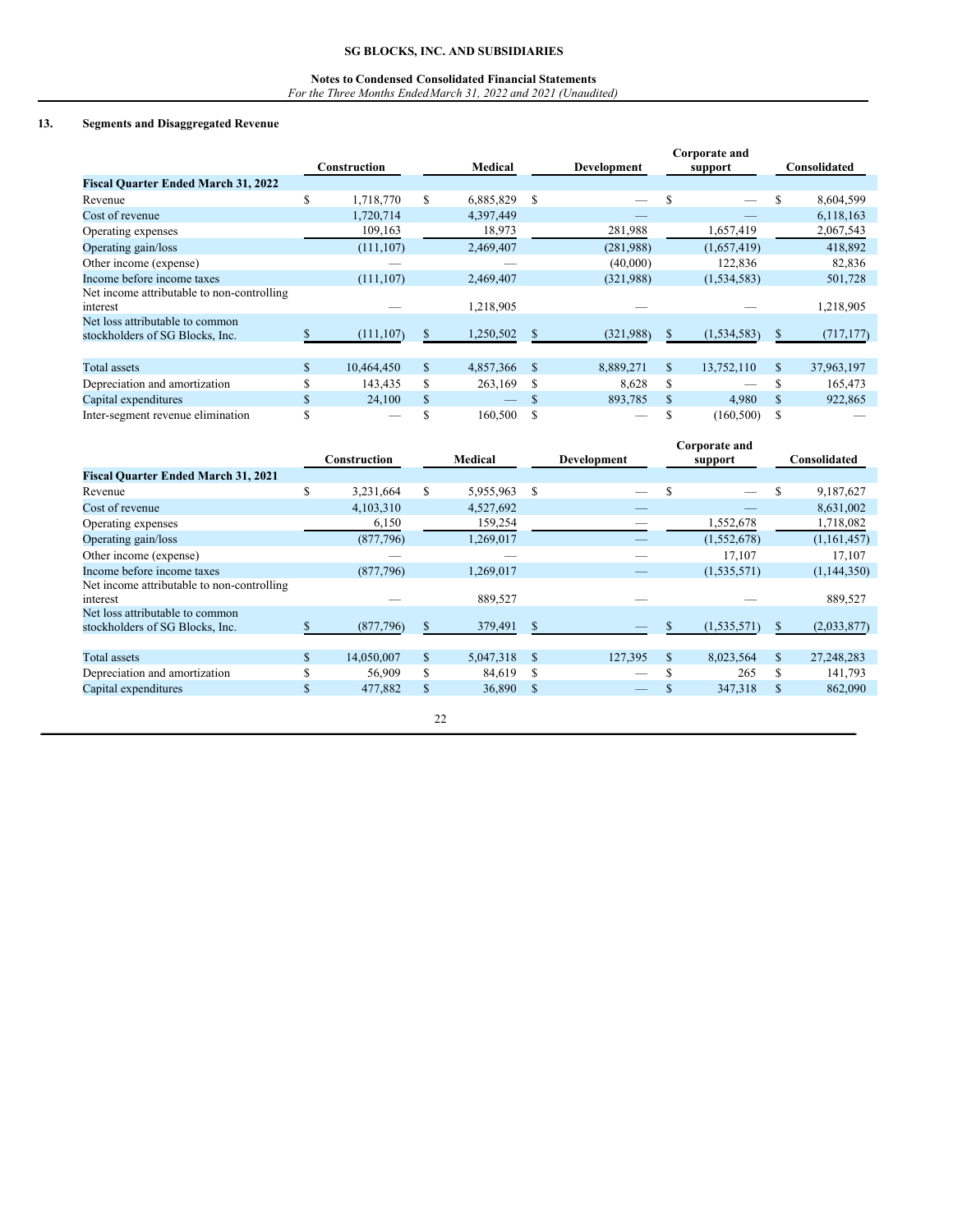## **14. Warrants**

In conjunction with the June 2017 Public Offering, the Company issued to certain affiliates of the underwriters, as compensation, warrants to purchase an aggregate of 4,313 shares of common stock at an exercise price of \$125.00 per share. The warrants are exercisable at the option of the holder on or after June 21, 2018 and expire June 21, 2023.The fair value of warrants was calculated utilizing a Black-Scholes model and amounted to \$63,796. The fair market value of the warrants as of the date of issuance has been included in issuance costs in additional paid-in capital.

In conjunction with the Purchase Agreement in April 2019, the Company also sold warrants to purchase up to an aggregate of 42,388 shares of common stock at an initial exercise price of \$27.50 per share. The warrants are exercisable at the option of the holder on or after October 29, 2019 and expire October 29, 2024. The Company issued to certain affiliates of the underwriters, as compensation, warrants to purchase an aggregate of4,239 shares of common stock at an initial exercise price of \$27.50 per share. The warrants are exercisable at the option of the holder on or after October 29, 2019 and expire April 24, 2024.

In conjunction with the Underwriting Agreement in August 2019, the Company issued to the underwriter, as compensation, warrants to purchase an aggregate of 2,250 shares of common stock at an initial exercise price of \$21.25 per share. The warrants are exercisable at the option of the holder on or after February 1, 2020 and expire August 29, 2024.

In conjunction with the Underwriting Agreement in May 2020, the Company issued to the underwriter, as compensation, warrants to purchase an aggregate of 300,000 shares of common stock at an initial exercise price of \$3.14 per share. The warrants are exercisable at the option of the holder on or after November 6, 2021 and expire May 5, 2025.

In conjunction with the Purchase Agreement in October 2021, the Company also issued Series A warrants to purchase up to 1,898,630 shares of Common Stock in a concurrent private placement. The warrants have an exercise price of \$4.80 per share, exercisable at the option of the holder on or after October 26, 2021 and will expire five years from the date of issuance.

# **15. Share-based Compensation**

On October 26, 2016, the Company's Board of Directors approved the issuance of up to25,000 shares of the Company's common stock in the form of restricted stock or options ("2016 Stock Plan"). Effective January 20, 2017, the 2016 Stock Plan was amended and restated as the SG Blocks,Inc. Stock Incentive Plan, as further amended effective June 1, 2018 and as further amended on July 30, 2020 and as further amended on August 18, 2021, (the "Incentive Plan"). The Incentive Plan authorizes the issuance of up to 3,625,000 shares of common stock. It authorizes the issuance of equity-based awards in the form of stock options, stock appreciation rights, restricted shares, restricted share units, other share-based awards and cash-based awards to non-employee directors and to officers, employees and consultants of the Company and its subsidiary, except that incentive stock options may only be granted to the Company's employees and its subsidiary's employees. The Incentive Plan expires on October 26, 2026, and is administered by the Company's Compensation Committee of the Board of Directors. Each of the Company's employees, directors, and consultants are eligible to participate in the Incentive Plan. As of March 31, 2022, there were 1,343,377 shares of common stock available for issuance under the Incentive Plan.

# **Stock-Based Compensation Expense**

Stock-based compensation expense is included in the condensed consolidated statements of operations as follows:

|                              |    | <b>Three Months Ended</b><br>March 31, |         |  |
|------------------------------|----|----------------------------------------|---------|--|
|                              |    | 2022                                   | 2021    |  |
| Payroll and related expenses | \$ | 649,090 \$                             | 286,186 |  |
| Total                        | S  | 649,090 \$                             | 286,186 |  |
|                              |    |                                        |         |  |
|                              |    |                                        |         |  |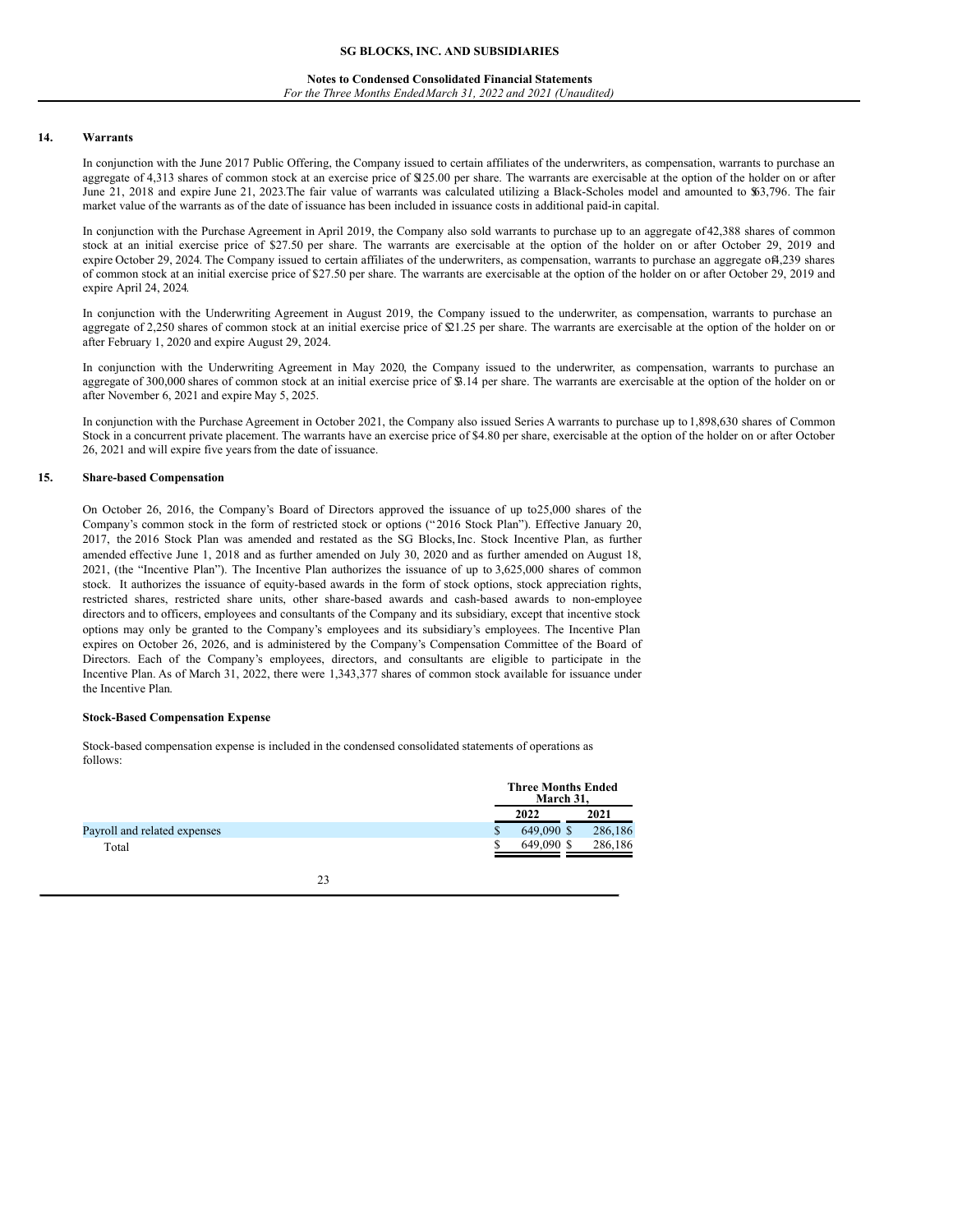#### **15. Share-based Compensation (continued)**

The following table presents total stock-based compensation expense by security type included in the condensed consolidated statements of operations:

|                               |    | <b>Three Months Ended</b><br>March 31, |  |         |  |
|-------------------------------|----|----------------------------------------|--|---------|--|
|                               |    | 2022                                   |  | 2021    |  |
| Stock options                 | S  | $\qquad \qquad - \qquad$               |  | 2,666   |  |
| <b>Restricted Stock Units</b> |    | 649,090                                |  | 283,520 |  |
| Total                         | ٨D | 649,090                                |  | 286,186 |  |

## **Stock-Based Option Awards**

The Company has issued no stock-based options during the threemonths ended March 31, 2022 and 2021.

Because the Company does not have significant historical data on employee exercise behavior, the Company uses the "Simplified Method" to calculate the expected life of the stock-based option awards granted to employees. The simplified method is calculated by averaging the vesting period and contractual term of the options.

The following table summarizes stock-based option activities and changes during the three months ended March 31, 2022 as described below:

|                                 | <b>Shares</b> | Weighted<br>Average<br>Fair<br>Value Per<br><b>Share</b> | Weighted<br>Average<br><b>Exercise</b><br><b>Price Per</b><br>Share | Weighted<br>Average<br><b>Remaining Aggregate</b><br><b>Terms</b><br>(in years) | <b>Intrinsic</b><br>Value |
|---------------------------------|---------------|----------------------------------------------------------|---------------------------------------------------------------------|---------------------------------------------------------------------------------|---------------------------|
| Outstanding – December 31, 2021 | 36,436        | 24.80                                                    | 78.71                                                               | 5.34                                                                            |                           |
| Granted                         |               |                                                          |                                                                     |                                                                                 |                           |
| Exercised                       |               |                                                          |                                                                     |                                                                                 |                           |
| Cancelled                       |               |                                                          |                                                                     |                                                                                 |                           |
| Outstanding – March 31, 2022    | 36,436        | 24.80                                                    | 78.71                                                               | 5.09                                                                            |                           |
| Exercisable – December 31, 2021 | 36,436        | 24.80                                                    | 78.71                                                               | 5.34                                                                            |                           |
| Exercisable – March 31, 2022    | 36,436        | 24.80                                                    | 78.71                                                               | 5.09                                                                            |                           |

For the three months ended March 31, 2022 and 2021, the Company recognized stock-based compensation expense of \$0 and \$2,666, respectively, related to stock options. This expense is included in payroll and related expenses in the accompanying condensed consolidated statements of operations..

As of March 31, 2022, there wasno unrecognized compensation costs related to non-vested stock options and all options have been expensed. The intrinsic value is calculated as the difference between the fair value of the stock price at year end and the exercise price of each of the outstanding stock options. The fair value of the stock price at March 31, 2022 was \$1.95 per share.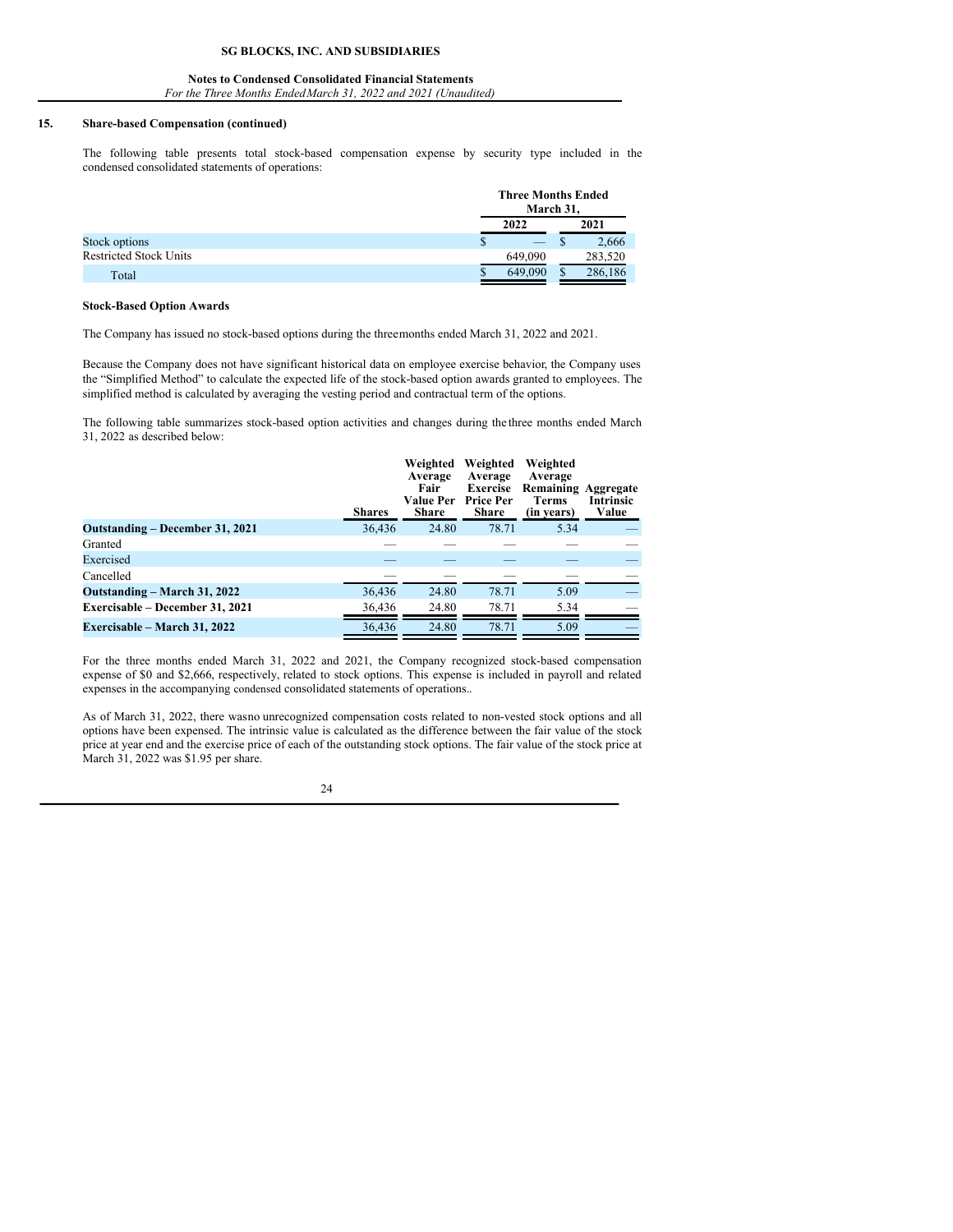## **15. Share-based Compensation (continued)**

# **Restricted Stock Units**

On March 22, 2019, a total of15,703 of restricted stock units were granted toMr. Galvin, Mr. Armstrong, M r. Shetty, six employees and one consultant of the Company, under the Company's stock-based compensation plan, at the fair value of \$54.00 per share, which represents the closing price of the Company's common stock on February 26, 2019 as adjusted for stock splits. Restricted stock units granted to Mr. Galvin, Mr. Armstrong, Mr. Shetty, and an aggregate of six employees and one consultant of 6,139, 772, 5,729 and an aggregate of 3,063, respectively, vest in installments over either a one-year, two-year, three-year and four-year period and will fully vest by the end of December 31, 2022. The fair value of these units upon issuance amounted to \$847,957.

On January 15, 2019 and February 26, 2019, a total of 526 of restricted stock units were granted to two of the Company's non-employee directors, under the Incentive Plan, at the calculated fair value of \$58.80 and \$55.20 per share, respectively, which represents the average closing price of the Company's common stock for the ten trading days immediately preceding and including the grant date as adjusted for stock splits. The restricted stock units granted on January 15, 2019 vested on January 15, 2020, subject to each individual's continued service as a director of the Company through such date, and are payable six months after the termination of the director from the Company's Board of Directors or death or disability. The restricted stock units granted on February 26, 2019 vested on the earlier of (A) the first anniversary of the date of the grant or (B) the date of the 2019 annual meeting of the Company's stockholders subject to each individual's continued service as a director of the Company through such date, and are payable six months after the termination of the director from the Board of Directors or death or disability.

Effective June 5, 2019, a total of 9,189 of restricted stock units were granted to the Company's non-employee directors, under the Company's stock-based compensation plan, at the calculated fair value of \$16.40 per share, which represents the average closing price of the Company's common stock for the ten trading days immediately preceding and including the grant date. Restricted stock units granted to directors on June 5, 2019 vest on the earlier of (A) the first anniversary of the date of the grant or (B) the date of the annual meeting of the Company's stockholders that occurs in the year immediately following the date of the grant; and are payable six months after the termination of the director from the Board or death or disability.

On April 14, 2020, a total of 35,331 of restricted stock units were granted to Mr. Galvin, Mr. Armstrong, Mr. Sheeran, five employees and two consultants of the Company, under the Company's stock-based compensation plan, at the fair value of \$4.76 per share, which represents the closing price of the Company's common stock on April 14, 2020. Restricted stock units granted to Mr. Galvin, Mr. Armstrong, Mr. Sheeran, and an aggregate of five employees and one consultant of 11,331, 1,000, 3,000 and an aggregate of 8,000, respectively, will vest in full on the first anniversary of the vesting commencement date and one consultant received 12,000 restricted stock units that vested immediately on April 15, 2020. The fair value of these units upon issuance amounted to \$168,176.

On April 14, 2020, a total of 12,000 of restricted stock units were granted to three of the Company's nonemployee directors, under the Incentive Plan, at the calculated fair value of \$4.76 per share, which represents the closing price of the Company's common stock on April 14, 2020. The restricted stock units granted on April 14, 2020 will fully vest on April 14, 2021, subject to each individual's continued service as a director of the Company through such date, and are payable six months after the termination of the director from the Company's Board of Directors or death or disability. The fair value of these units upon issuance amounted to \$57,120.

On September 23, 2020, a total of 425,000 of restricted stock units were granted toMr. Armstrong, Mr. Sheeran, seven employees and one consultant of the Company, under the Company's stock-based compensation plan, at the fair value of \$1.81 per share, which represents the closing price of the Company's common stock on September 23, 2020. Restricted stock units granted to Mr. Armstrong, Mr. Sheeran, and an aggregate of seven employees and one consultant of 50,000, 75,000 and an aggregate of 300,000, respectively, and 1/3 will vest on September 23, 2020, 1/3 on the one year anniversary of the grant date and 1/3 on the two year anniversary of the grant date. The fair value of these units upon issuance amounted to \$769,250.

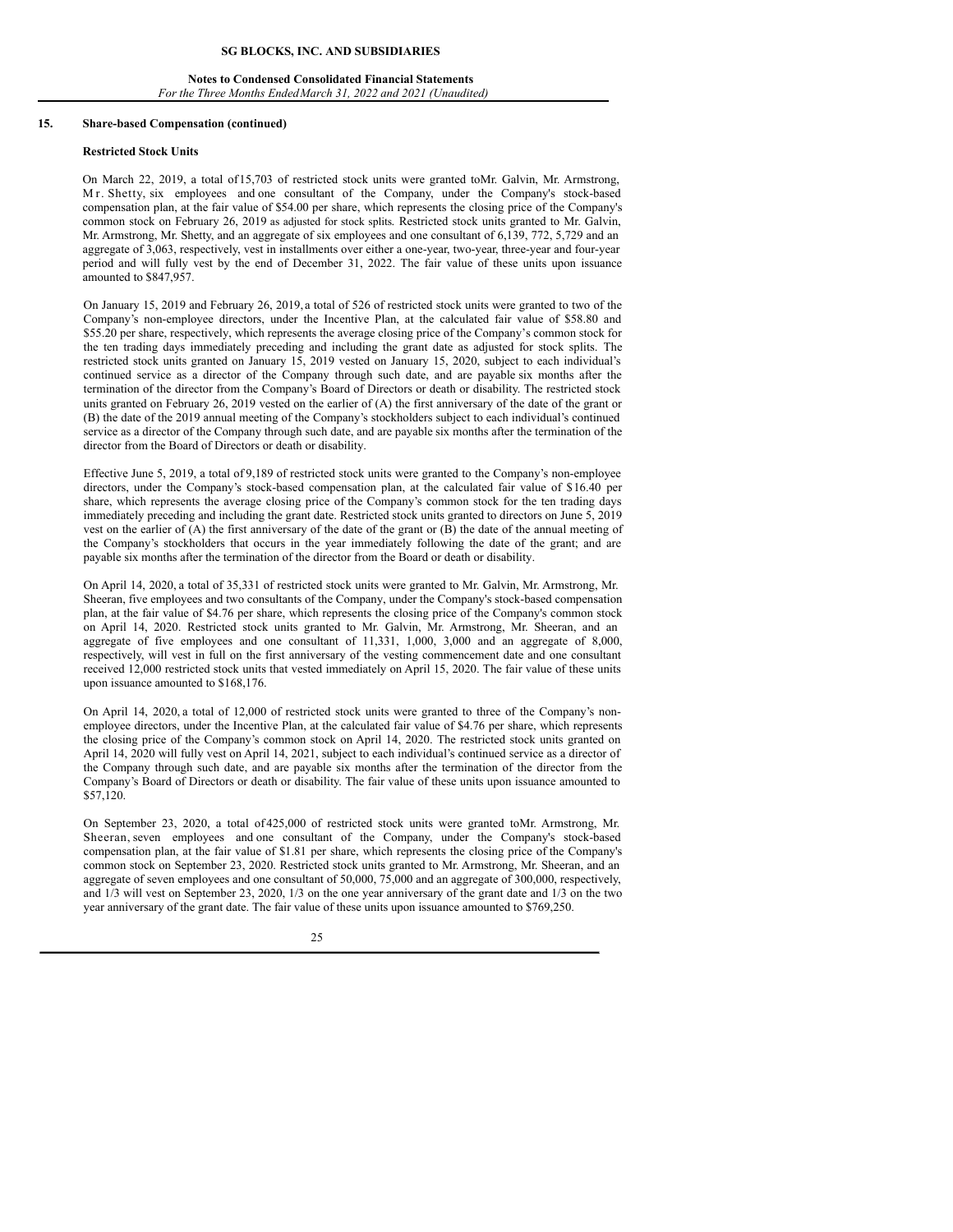#### **Notes to Condensed Consolidated Financial Statements** *For the Three Months Ended March 31, 2022 and 2021 (Unaudited)*

#### **15. Share-based Compensation (continued)**

On November 11, 2020, a total of 46,826 of restricted stock units were granted to three of the Company's nonemployee directors, under the Incentive Plan, at the calculated fair value of \$2.39 per share, which represents the closing price of the Company's common stock on November 11, 2020. The restricted stock units granted on November 11, 2020 will vest 1/2 on November 11, 2020 and 1/2 on the one year anniversary of the grant date, subject to each individual's continued service as a director of the Company through such date, and are payable six months after the termination of the director from the Company's Board of Directors or death or disability. The fair value of these units upon issuance amounted to \$111,920.

On December 9, 2020, a total of 372,000 of restricted stock units were granted to Mr. Galvin, under the Company's stock-based compensation plan, at the fair value of \$3.28 per share, which represents the closing price of the Company's common stock on December 9, 2020. Restricted stock units granted to Mr. Galvin will vest 1/2 on December 9, 2020 and 1/2 on the first year anniversary of the grant date. The fair value of these units upon issuance amounted to \$1,220,160.

On October 1, 2021, a total of 1,214,500 of restricted stock units were granted to Mr. Galvin, Mr. Rogers, Mr. Armstrong, Mr. Sheeran, thirteen employees and three consultant of the Company, under the Company's stockbased compensation plan, at the fair value of \$3.38 per share, which represents the closing price of the Company's common stock on October 1, 2021. Restricted stock units granted to Mr. Galvin, Mr. Armstrong, Mr. Sheeran, and an aggregate of thirteen employees and two consultant of 350,000, 40,000, 100,000 and an aggregate of 475,000, respectively, vesting quarterly over two years from the anniversary of the grant date. Restricted stock units granted to Mr. Rogers and one consultant of 37,500 and 12,000 vest upon issuance date. Restricted stock units granted to Mr. Rogers of 200,000 vest monthly over a two-year period. The fair value of these units upon issuance amounted to \$4,105,010.

On October 1, 2021, a total of 59,170 of restricted stock units were granted tofive of the Company's nonemployee directors, under the Company's stock-based compensation plan, at the fair value of \$3.38 per share, which represents the closing price of the Company's common stock on October 1, 2021. The restricted stock units granted October 1, 2021 vesting monthly over one year and, if earlier, in full on the date of the Company's 2022 Annual Meeting of Stockholders.

On December 7, 2021, a total of62,500 of restricted stock units were granted tofive of the Company's nonemployee advisory directors, under the Company's stock-based compensation plan, at the fair value of \$2.36 per share, which represents the closing price of the Company's common stock on December 7, 2021. The restricted stock units granted vest in equal monthly installments overone year period.

For the three months ended March 31, 2022 and 2021, the Company recognized stock-based compensation of \$649,090 and \$283,520 related to restricted stock units.This expense is included in the payroll and related expenses, general and administrative expenses, and marketing and business development expense in the accompanying condensed consolidated statement of operations.

The following table summarized restricted stock unit activities during the three months ended March 31, 2022:

|                                       | Number of<br><b>Shares</b> |
|---------------------------------------|----------------------------|
| Non-vested balance at January 1, 2022 | 1,274,137                  |
| Granted                               |                            |
| Vested                                | 212,999                    |
| Forfeited/Expired                     | 17,500                     |
| Non-vested balance at March 31, 2022  | 1,043,638                  |
|                                       |                            |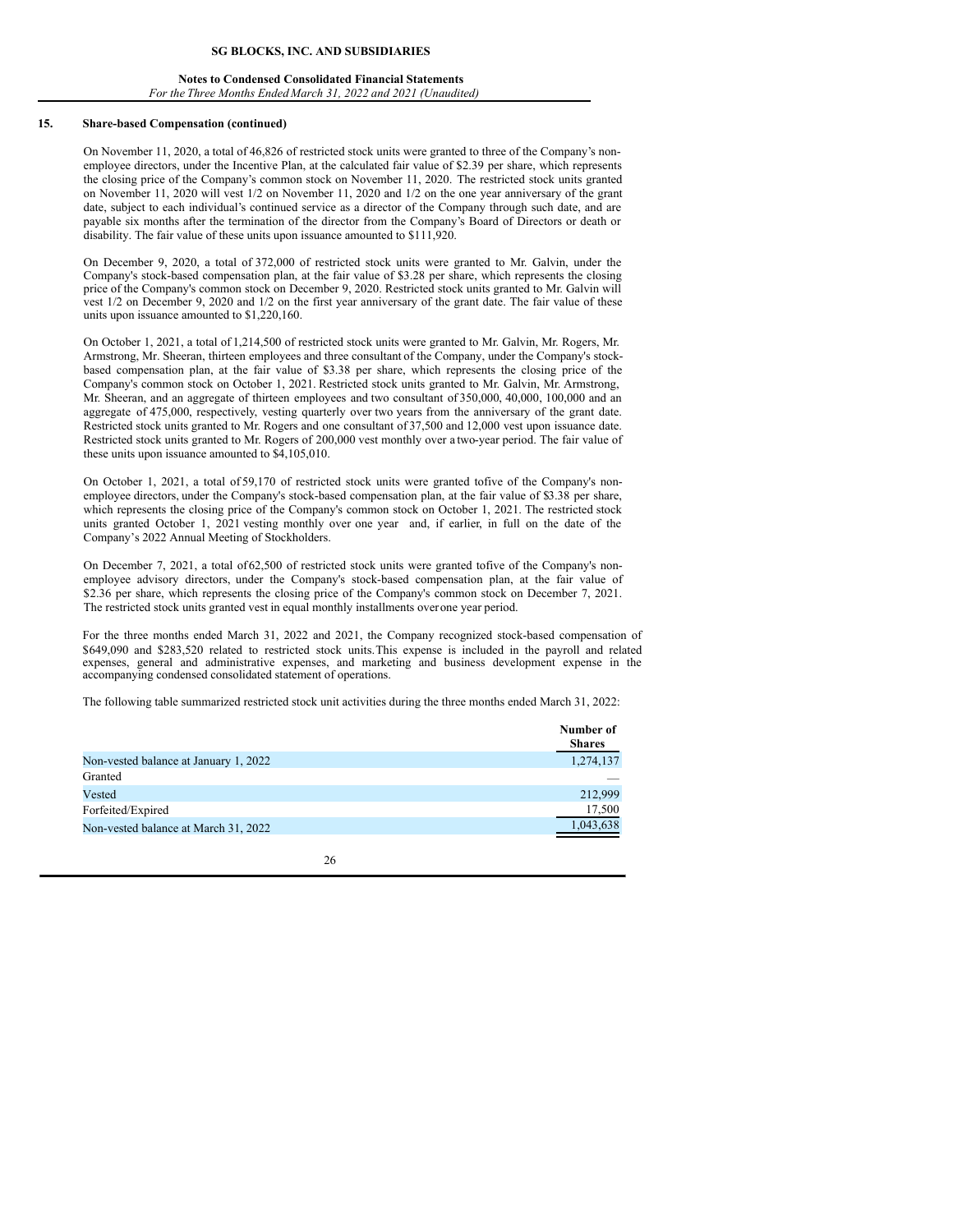#### **16. Commitments and Contingencies**

# *Legal Proceedings*

The Company is subject to certain claims and lawsuits arising in the normal course of business. The Company assesses liabilities and contingencies in connection with outstanding legal proceedings utilizing the latest information available. Where it is probable that the Company will incur a loss and the amount of the loss can be reasonably estimated, the Company records a liability in our consolidated financial statements. These legal accruals may be increased or decreased to reflect any relevant developments on a quarterly basis. Where a loss is not probable or the amount of the loss is not estimable, the Company does not record an accrual, consistent with applicable accounting guidance. Based on information currently available, advice of counsel, and available insurance coverage, the Company believes that the established accruals are adequate and the liabilities arising from the legal proceedings will not have a material adverse effect on the consolidated financial condition. However, that in light of the inherent uncertainty in legal proceedings there can be no assurance that the ultimate resolution of a matter will not exceed established accruals. As a result, the outcome of a particular matter or a combination of matters may be material to the results of operations for a particular period, depending upon the size of the loss or the income for that particular period.

*1.) Pizzarotti Litigation* - On or about August 10, 2018 Pizzarotti, LLC filed a complaint against the Company and Mahesh Shetty, the Company's former President and CFO, and others, seeking unspecified damages for an alleged breach of contract by the Company and another entity named Phipps & Co. ("Phipps"). The lawsuit was filed as Pizzarotti, LLC. v. Phipps & Co., et al., Index No. 653996/2018 and commenced in the Supreme Court of the State of New York for the County of New York. On or about April 1, 2019, Phipps filed cross-claims against the Company and Mr. Shetty asserting claims for indemnification, contribution, fraud, negligence, negligent misrepresentation, and breach of contract. SG Blocks has likewise cross claimed against Phipps for indemnification and contribution, claiming that any damages to the Plaintiff were the result of the acts or omissions of Phipps and its principals.

Pizzarotti's suit arose from a contract dated April 3, 2018 that it executed with Phipps whereby Pizzarotti, a construction manager, engaged Phipps to perform stone procuring and tile work at a construction project located at 161 Maiden Lane, New York 10038. Pizzarotti's claims against the Company arise from a purported assignment agreement dated August 10, 2018, whereby Pizzarotti claims that the Company agreed to assume certain obligations of Phipps under a certain trade contract between Pizzarotti and Phipps & Co. Phipps' claims against the Company arise from a purported Assignment Agreement, dated as of May 30, 2018, between Pizzarotti, Phipps and the Company (the "Assignment Agreement"), pursuant to which, it is alleged, that the Company agreed to provide a letter of credit in connection with the sub-contracted work to be provided by Phipps to Pizzarotti.

The Company believes that the Assignment Agreement was void for lack of consideration and moved to dismiss the case on those and other grounds. On June 17, 2020, the New York Supreme Court entered an order dismissing certain claims against the Company brought by cross claimant Phipps & Co. Specifically, the court dismissed Phipps' claims for indemnification, contribution, fraud, negligence and negligent misrepresentation. The court did not dismiss Phipps' claim for breach of the Assignment Agreement. The issue of the validity of the Assignment Agreement, and the Company's defenses to the claims brought by the plaintiff Pizzarotti, and cross claimant Phipps, are being litigated. The Company maintains that the Assignment Agreement, to the extent valid and enforceable, was properly terminated and/or there are no damages, and, consequently, that the claims brought against the Company are without merit. The Company intends to continue to vigorously defend the litigation. The parties have engaged in written discovery but no depositions have been conducted as of yet. By motion dated February 24, 2021, Pizzarotti moved to stay the entire action pending the outcome of a separate litigation captioned *Pizzarotti, LLC v. FPG Maiden Lane, LLC et. al*., Index No. 651697/2019, involving some of the same parties (but excluding the Company). Phipps cross moved to consolidate the two actions. The Company opposed both motions. On April 26, 2021, the court denied both motions and directed the parties to meet and confer concerning the scheduling of depositions. On May 10, 2021, the parties jointly filed with the court a proposed order providing the completion of depositions of all parties and nonparties by September 30, 2021. The court has not entered the proposed discovery order and no action has been taken by the plaintiff Pizzarotti nor the defendant-cross claimant Phipps since the proposed order was submitted. There are no scheduled hearings or conferences before the court at this time.

Litigation is subject to many uncertainties, and the outcome of this action is not predicted with assurance. The Company is currently unable to predict the possible loss or range of loss, if any, associated with the resolution of this litigation, and, accordingly, the Company has made no provision related to this matter in the consolidated financial statements.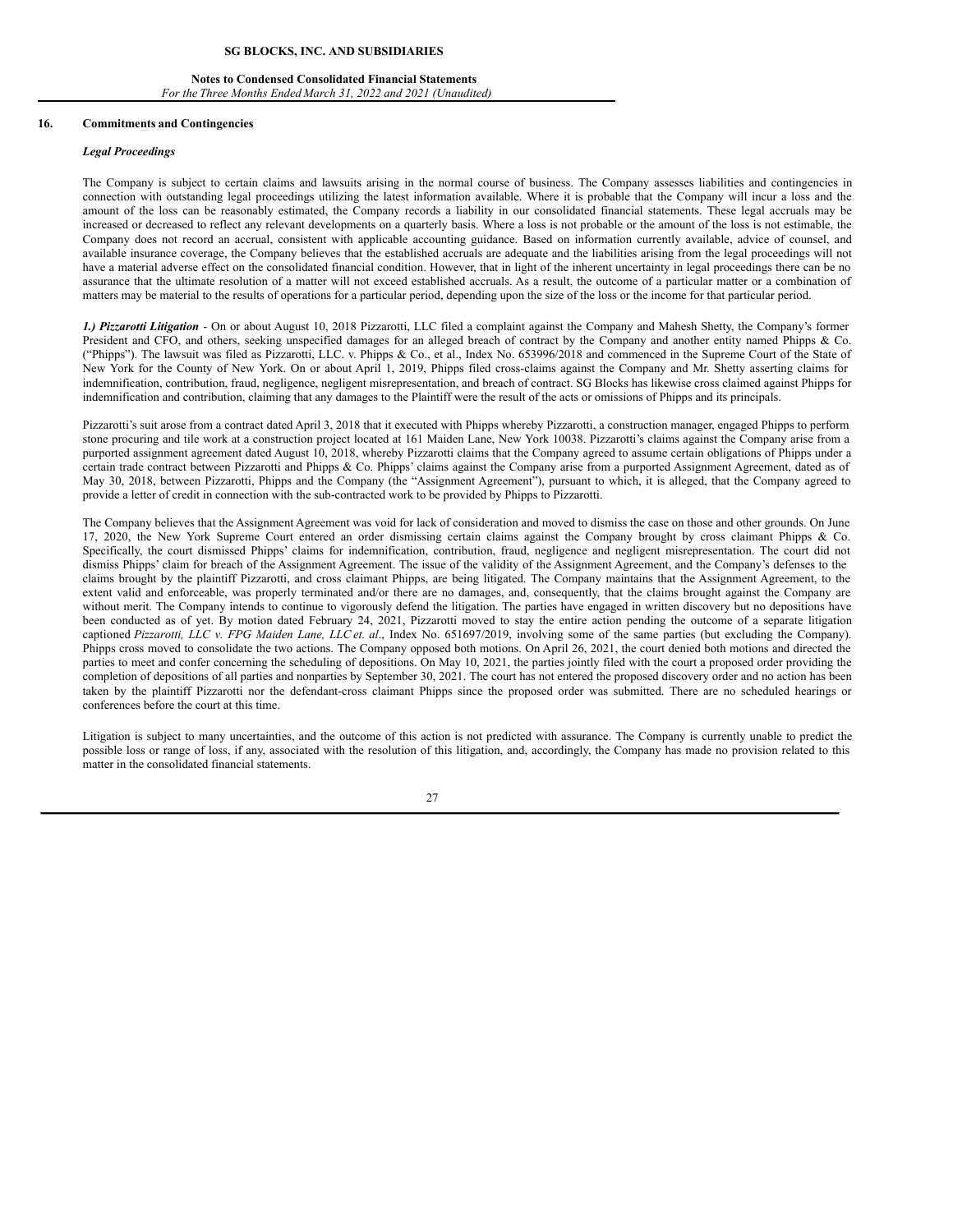#### **16. Commitments and Contingencies (continued)**

*2.) ICON Construction Inc. v. SG Blocks, Inc, et. al.*- On or about June 8, 2021 ICON Construction Inc. ("ICON") filed a complaint against the Company and Echo DCL LLC ("Echo DCL"), seeking unspecified damages, arising out of a certain asset purchase agreement entered into between ICON and Echo DCL on or about February 20, 2020 (the "ICON-Echo Asset Agreement") whereby, *inter alia*, Echo DCL acquired all of the assets of ICON. On or about September 17, 2020, Echo DCL and SG Echo LLC entered into a certain asset purchase agreement (the "Echo Asset Agreement") whereby, *inter alia*, SG Echo acquired all of the assets of Echo DCL. In the Echo Asset Agreement Echo DCL represented and warranted to SG Echo that it had good and marketable title to the assets, had full right and power to transfer same, and that the same were free and clear of any encumbrances except for a certain permitted lien held by BTH Bank.

ICON alleges that ECHO DCL breached the terms of the ICON-Echo Asset Agreement and that the Company agreed to assume Echo DCL's liabilities obligations under the ICON-Echo Asset Agreement. Icon also claims a security interest in the assets conveyed to SG Echo by Echo DCL. The Company has filed an answer to the ICON complaint denying the allegations and raised eleven affirmative defenses and that it is entitled to indemnification and/or contribution from Echo DCL and its principal Michael Ames. The parties are currently engaged in discovery.

Litigation is subject to many uncertainties, and the outcome of this action is not predicted with assurance. The Company is currently unable to predict the possible loss or range of loss, if any, associated with the resolution of this litigation, and, accordingly, the Company has made no provision related to this matter in the consolidated financial statements.

### *Vendor* **Litigation**

#### *1.) Teton Buildings, LLC*

(i) On January 1, 2019, SG Blocks commenced an action against Teton Buildings, LLC ("Teton") in Harris County, Texas ("Teton Texas Action ") to recover approximately \$2,100,000 arising from defendant's breach of the operative contract related to Heart of Los Angeles construction project in Los Angeles (the "HOLA Project") entered into on or about June 2, 2017. The Petition brought claims of breach of contract, negligence, and breach of express warranty. In or about February 2022 SG Blocks dismissed without prejudice the Teton Texas Action.

(ii) On or about September 12, 2018, the Company entered into a Firm Price Quote and Purchase (the "GVL Contract") with Teton to govern the manufacture and provision of 23 shipping containers and modular units (the "Teton GVL Modules") for the Four Oaks Gather GVL project in South Carolina (the "GVL Project."). The Company maintains that Teton breached the GVL Contract by (i) failing to timely deliver the Teton GVL Modules, (ii) delivering Teton GVL Modules that were defective in their design and manufacture, (iii) otherwise failed to meet South Carolina Building Code regulations and (iv) breached applicable warranties. As a result of the breach and defects in performance, design and manufacture by Teton, Company asserts that it has sustained approximately \$761,401.66 in actual and consequential damages, excluding attorney's fees. On October 16, 2019, Teton filed for Chapter 11 in the United States Bankruptcy Court for Southern District of Texas, Houston Division styled *In re: Teton Buildings, LLC* and bearing the case number 19-35811. On February 11, 2020, the Company filed a proof of claim again Teton in the amount of \$2,861,401.66 arising from the HOLA Project and the GVL Contract. On or about March 16, 2020, the Bankruptcy Court converted Teton's Chapter 11 reorganization case to a Chapter 7 liquidation case. On July 18, 2019, Ronald Sommers, the Chapter 7 Trustee, filed a Report of No Distribution stating that there is no property available for distribution to creditors. On August 20, 2019, the Bankruptcy Court closed the Teton bankruptcy case. As such, there is no prospect of any recovery against Teton.

On January 22, 2021, the Company filed a third-party complaint against Teton in the United States District Court for the Central District of California, Case No. 2:20-cv-03432 in the HOLA Action (described below), seeking to determine Teton's liability in its capacity as a bankruptcy debtor in order to collect any damages payable from Teton's liability insurance carrier or carriers. On July 23, 2021, the Company filed a First Amended Third-Party Complaint against Teton and other named third party defendants (see #2 below). Teton has been served with the First Amended Third-Party Complaint and on or about February 11, 2022, Teton filed an answer and affirmative defenses. The parties in the HOLA Action are currently conducting discovery.

The Company is currently unable to predict the possible loss or range of loss, if any, associated with the resolution of this litigation, and, accordingly, the Company has made no provision related to this matter in the consolidated financial statements.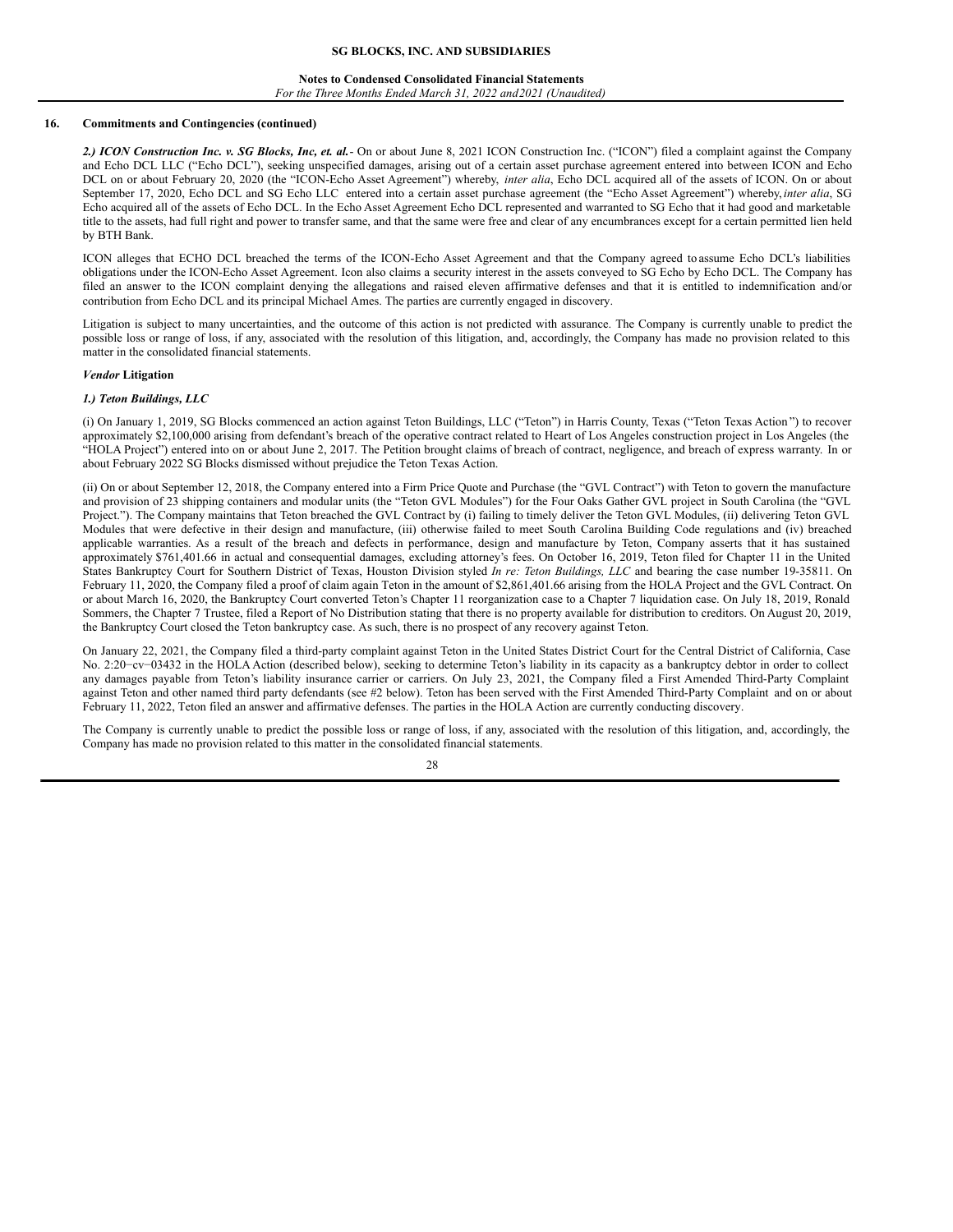## **16. Commitments and Contingencies (continued)**

# *2.) SG Blocks, Inc. v HOLA Community Partners, et. al.*

On April 13, 2020, Plaintiff SG Blocks, Inc. ("SG Blocks" or the "Company") filed a Complaint against HOLA Community Partners ("HCP"), Heart of Los Angeles Youth, Inc. ("HOLA") (HCP and HOLA are collectively referred to as the "HOLA Defendants"), and the City of Los Angeles ("City") in the United States District Court for the Central District of California, Case No. 2:20-cv-03432-ODW ("HOLA Action"). The Company asserted seven claims against HOLA Defendants arising out of and related to the HOLA Project, to wit, for: (1) breach of contract; (2) conversion; (3) default and judicial foreclosure under the Agreement as a security agreement; (4) misappropriation of trade secrets under California Civil Code section 3426; (5) misappropriation of trade secrets under 18 U.S.C. § 1836; and (6) intentional interference with contractual relations. On April 20, 2020, HOLA filed a separate action against the Company in the Los Angeles Superior Court arising out of the HOLA Project, asserting claims of (1) negligence; (2) strict products liability; (3) strict products liability, (4) breach of contract; (5) breach of express warranty; (6) violation of Business and Professions Code § 7031(b); and (7) violation of California's unfair competition law, Business and Professions Code section 17200 ("UCL") ("HOLA State Court Action"). The HOLA State Court Action was removed to the Central District of California and consolidated with the HOLA Action.

On January 22, 2021, the Company filed a Third-Party Complaint in the HOLA Action against Third-Party Defendants Teton Buildings, LLC, Avesi Construction, LLC, and American Home Building and Masonry Corp ("AHB") for indemnity and contribution with respect to HOLA's claims. The Company has also notified its general liability carrier Sompo International regarding coverage concerning HOLA's claims On February 25, 2021, the Court entered an order dismissing the Company's claims for (1) breach of contract; (2) conversion; (3) default and judicial foreclosure under the Agreement as a security agreement; (4) misappropriation of trade secrets under California Civil Code section 3426; (5) misappropriation of trade secrets under 18 U.S.C. § 1836; but denied dismissal of the Company's claims for intentional interference with contractual relations. The Court also denied the Company's motion to dismiss HOLA's claims.

On March 12, 2021, the HOLA Defendants filed an answer to the Company's complaint against it denying liability and asserting affirmative defenses. On March 12, 2021, the Company filed an answer to the HOLA Defendants' First Amended Consolidated Complaint against it, denying liability and asserting affirmative defenses.

On April 26, 2021, the Company and the HOLA Defendants filed a Joint Stipulation to Dismiss HOLA Community Partners' Sixth Claim for Relief (violation of California Business and Professions Code §7031(b)), with prejudice, pursuant to Fed. R. Civ. P. 41(a)(1)(A)(ii).

On July 23, 2021, the Company filed a First Amended Third-Party Complaint adding the following additional third party defendants seeking,*inter alia*, contractual indemnity, equitable indemnity; and contribution: American Home Building and Masonry Corp. ("American Home"), Anderson Air Conditioning, L.P. ("Anderson"). Broadway Glass and Mirror, Inc. ("Broadway"), Marne Construction, Inc. ("Marne"), The McIntyre Company ("McIntrye"), Dowell & Bradley Construction, Inc. dba J R Construction ("JR Construction") Junior Steel Co. ("Junior Steel") Saddleback Roofing, Inc. ("Saddleback") Schindler Elevator Corporation ("Schindler") U.S. Smoke & Fire Corp. ("U.S. Smoke") and FirstForm, Inc. ("FirstForm") (collectively the "Additional Third Party Defendants").

On September 2, 2021, Schindler Elevator Corp. filed its answer to the First Amended Third-Party Complaint. On September 3, 2021, Junior Steel Co. filed its answer to the First Amended Third-Party Complaint. On September 7, 2021, Anderson Air Conditioning, L.P. filed its answer to the First Amended Third-Party Complaint. On October 6, 2021, the McIntyre Group filed its answer to the First Amended Third-Party Complaint.

On February 7, 2022, the Company filed a request for entry of a Clerk's default against the following defendants: American Home Building and Masonry Corp., Avesi Construction, Marne Construction, Inc., Firstform, Inc., Dowell & Bradley Construction, Inc, Saddleback Roofing, Inc., and US Smoke and Fire Corp. On February 9, 2022, the court entered a clerk's default pursuant to Federal Rule 55 against the following defendants: American Home Building and Masonry Corp. Avesi Construction, Dowel & Bradley Construction, Inc., Saddleback Roofing Inc. and US smoke and Fire Corp. The parties that have answered and appeared in the case are currently engaged in discovery. The cut-off for fact discovery has been extended to September 12, 2022, and a trial has been set for January 31, 2023.

Litigation is subject to many uncertainties, and the outcome of this action is not predicted with assurance. The Company is currently unable to predict the outcome or possible recovery or loss or range of loss, if any, associated with the resolution of this litigation, and, accordingly, the Company has made no provision related to this matter in the consolidated financial statements.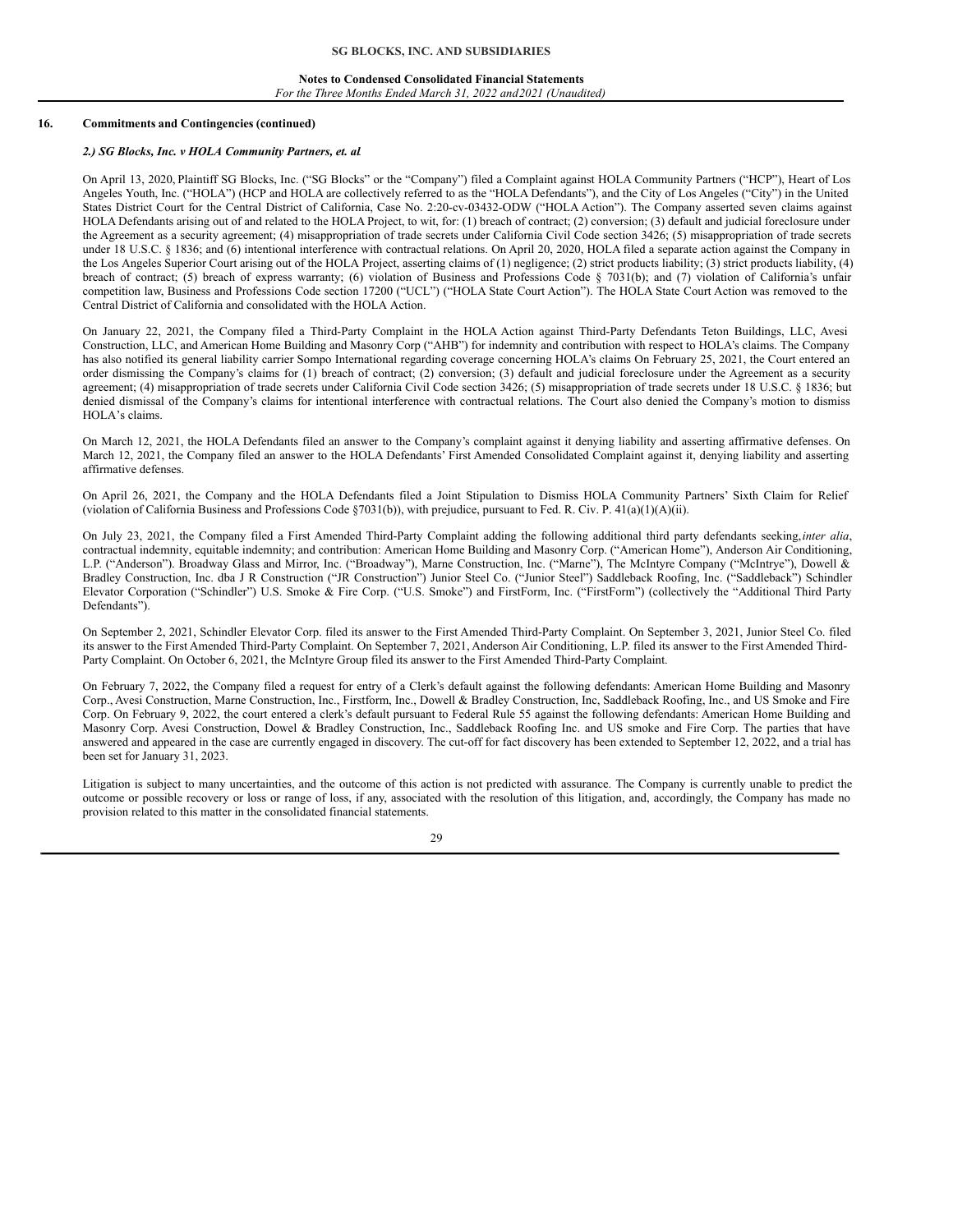#### **16. Commitments and Contingencies (continued)**

# *3.) SG Blocks, Inc. v. EDI International, PC.-*

On June 21, 2019, SG Blocks filed a lawsuit against EDI International, PC, a New Jersey corporation, in theSuperior Court of the State of California, County of Los Angeles, Central District, in connection with the parties' consulting agreement, dated June 29, 2016, pursuant to which EDI International, PC, was to provide, for a fee, certain architectural and design services for the HOLA Project. SG Blocks, Inc. claims that EDI International, PC, tortiously interfered with SG Blocks, Inc's economic relationship with HOLA Community Partners and Heart of Los Angeles Youth, Inc. EDI International, PC, filed a cross-complaint for alleged unpaid fees and tortious interference with EDI International, PC's contractual relationship with HOLA Community Partners and Heart of Los Angeles Youth, Inc. EDI International, PC's cross-complaint seeks in excess of \$30,428.71 in damages.

On July 8, 2020, SG Blocks, Inc. added PVE LLC as a defendant in the lawsuit, claiming PVE LLC is liable to the same extent as EDI International, PC. The case is currently in the discovery stage and a trial date has been set for May 2, 2022.

On May 14, 2021, EDI accepted the Company's Statutory Offer of Compromise, pursuant to California Code of Civil Procedures §998, to settle EDI's crossclaims. On July 26, 2021, the Company and EDI entered into a certain General Release agreement whereby in exchange for payment by the Company in the amount of \$67,125.83 EDI released SG Blocks from all liabilities and damages related to EDI's cross-claims. The Company continues to prosecute its claim against EDI for tortious interference with the Company's economic relationship with HOLA Community Partners and Heart of Los Angeles Youth, Inc. The parties are in engaged in the discovery and a trial date has been set for September 6, 2022. The parties have agreed to mediate their dispute. Mediation has been scheduled to take place on or about May 17, 2022.

Litigation is subject to many uncertainties, and the outcome of this action is not predicted with assurance. The Company is currently unable to predict the outcome or possible recovery or loss or range of loss, if any, associated with the resolution of this litigation, and, accordingly, the Company has made no provision related to this matter in the consolidated financial statements.

# **Other Litigation**

#### 1.) Shetty v. SG Blocks, Inc. et. al., - Case No. 20-CV-00550, United States District Court, Eastern District of New York.

On January 31, 2020, Mahesh Shetty, the Company's former President and Chief Financial Officer ("Former Employee"), filed suit against the Company and its Chairman and Chief Executive Officer, Paul Galvin, claiming (i) \$372,638 in unpaid wages and bonuses and (ii) \$300,000 due in severance (hereafter the "Action"). On March 25, 2020, the Former Employee filed an amended complaint raising additional claims of retaliation under the Fair Labor Standards Act, 29 U.S.C. §201 et. seq. ("FLSA"), and contractual indemnification. On April 27, 2020, the Company filed a motion to dismiss the Action. The Company asserted that the Former Employee agreed to accept (and did receive) restricted stock units of the Company's common stock in full satisfaction and payment of all alleged unpaid wages and bonuses that are claimed in the Action, and/or has otherwise been paid in full for all amounts claimed. The Company further maintained that the Former Employee's employment agreement precludes any entitlement to or liability for severance. On June 15, 2020, the Court entered a decision granting in part and denying in part the Company's motion to dismiss. Specifically, the Court dismissed the Former Employee's claim (i) for severance (in the amount of \$300,000) and unpaid wages pursuant to the FLSA, but denied dismissal of the Former Employee's claims for retaliation under the FLSA or unpaid wages allegedly due under the New York Labor Law.

On or about September 14, 2021, the Company and Former Employee entered into a settlement and release agreement resolving their respective claims. On September 14, 2021, the parties filed a joint motion seeking court approval of the settlement. By order dated February 8, 2022, the court approved the settlement. On February 9, 2022 the court closed the case.

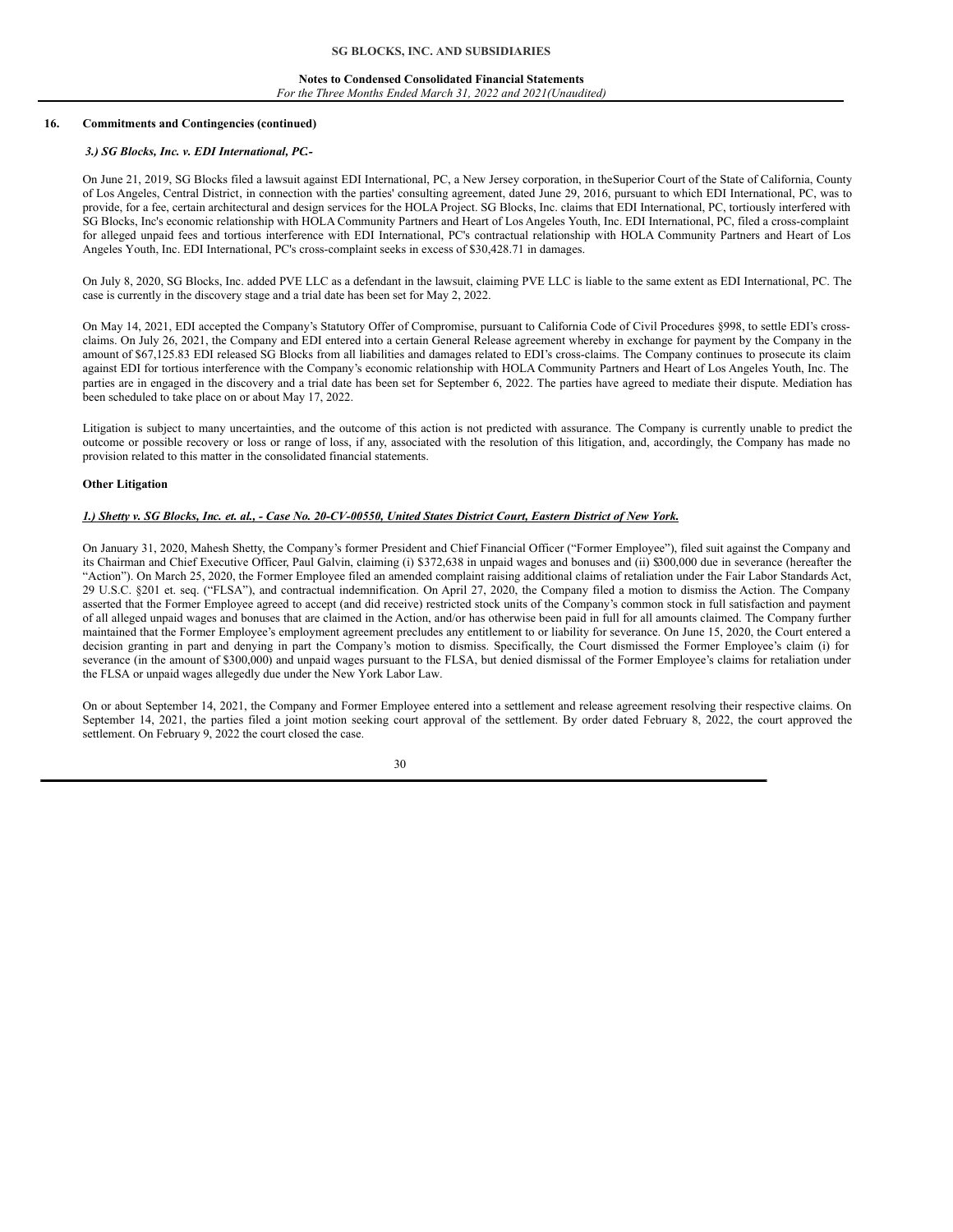#### **16. Commitments and Contingencies (continued)**

# *2.) SG Blocks,Inc. v. Osang Healthcare Company, Ltd.***,**

On April 14, 2021, the Company commenced an action against Osang Healthcare Company, Ltd. ("Osang") in theUnited States District Court, Eastern District of New York, Case No. 21-01990 ("Osang Action"). The Company has asserted that Osang materially breached a certain Managed Supply Agreement ("MSA") entered into between the parties on October 12, 2020, pursuant to which the Company received on consignment two million (2,000,000) units of Osang's "Genefinder Plus RealAmp Covid-19 PCR Test" (the "Covid-19 Test") for domestic and international distribution. The Company has also asserted that Osang breached the covenant of good faith and fair dealing, fraudulently induced it to enter into the MSA, and violated §349 of the New York General Business Law's prohibition of deceptive business practices.

On June 18, 2021, Osang served a motion to dismiss the Osang Action pursuant to Rule 12(b)(6) of the Federal Rules of Civil Procedure. On July 30, 2021, the Company served its opposition to the motion to dismiss. The motion has been fully briefed and submitted to the court and the parties are awaiting a ruling thereon. On January 10, 2022 the court entered an order staying discovery pending its ruling on the defendant's motion to dismiss.

Litigation is subject to many uncertainties, and the outcome of this action is not predicted with assurance. The Company is currently unable to predict the outcome or possible recovery, if any, associated with the resolution of this litigation, and, accordingly, the Company has made no provision related to this matter in the consolidated financial statements.

#### *Commitments*

In April 2020, the Company entered into an amendment to its employment agreement, dated January 1, 2017, with Paul Gavin (the "Amendment"), to extend the term of employment to December 31, 2021, provide for an annual base salary of \$400,000 provide for a performance bonus structure for a bonus of up to 50% of base salary upon the Company's achievement of \$2,000,000 EBITDA and additional performance bonus payments for the achievement of EBITDA in excess of \$2,000,000 based on a percentage of the incremental increase in EBITDA (ranging from 10% of the incremental increase in EBITDA if the Company achieves over \$2,000,000 and up to \$7,000,000 in EBITDA, 8% of the incremental increase in EBITDA if the Company achieves over \$7,000,000 and up to \$12,000,000 in EBITDA and 3% of the incremental increase in EBITDA over \$12,000,000), provide for a profits-based additional bonus of up to \$250,000 in certain limited circumstances, and provide for one (1) year severance, plus a pro-rated amount of any unpaid bonus earned by him during the year as verified by the Company's principal financial officer, if Mr. Galvin is terminated without cause. At the Company's option, up to fifty (50%) percent of the EBITDA performance bonuses may be paid in restricted stock units if then available for grant under the Company's Stock Incentive Plan.All other terms of the employment agreement remain in full force and effect.

#### **17. Subsequent Events**

Subsequent to March 31, 2022, SG Echo, a subsidiary of SG Blocks, has broadened its relationship with a private client and received a purchase order for its largest contract to date. The purchase order is for more than 100 units and the Company expects to generate approximately \$6 million dollars of revenue from this contract. The units are scheduled to be completed by the end of Q2 2022.

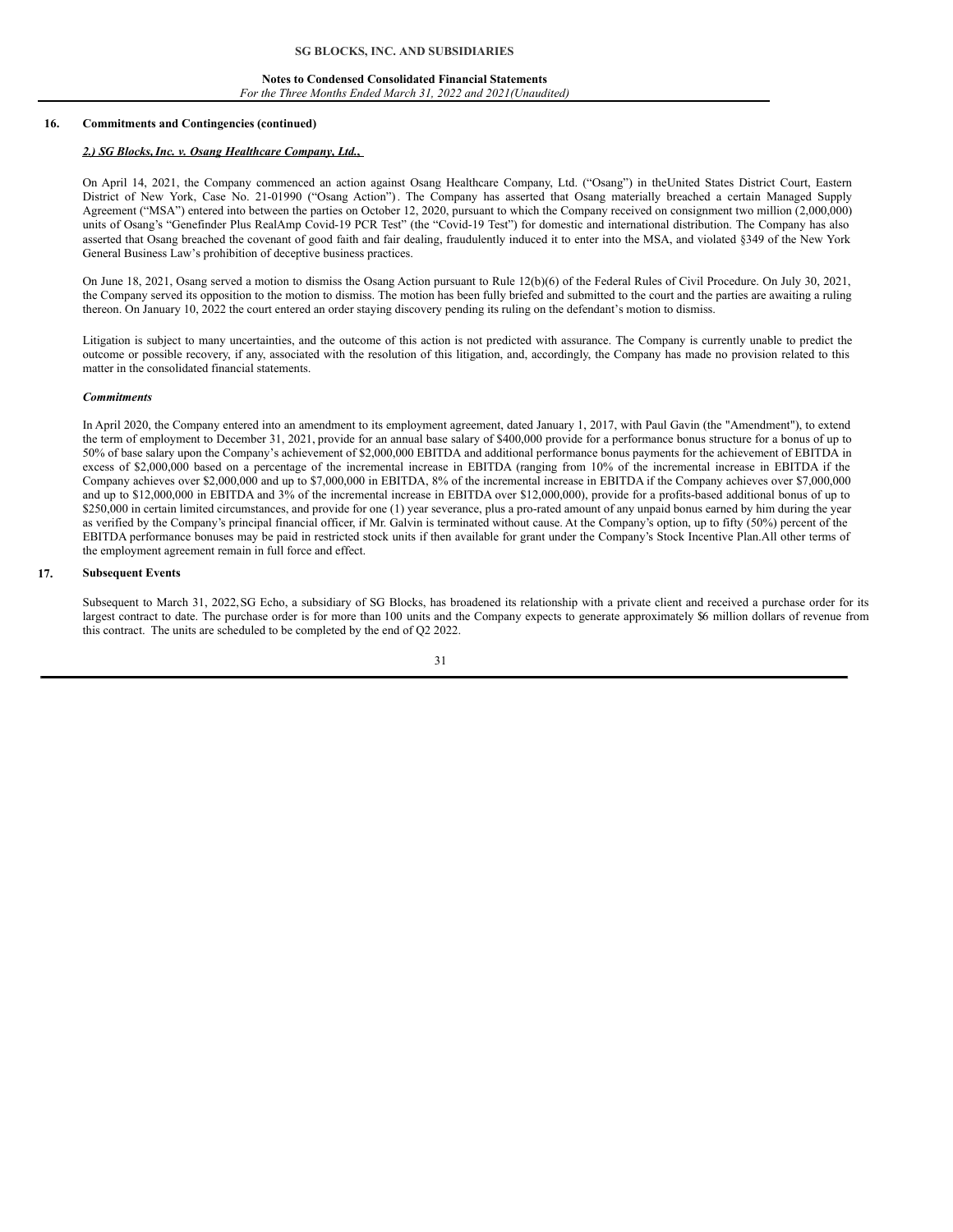# <span id="page-38-0"></span>ITEM 2. **MANAGEMENT'S DISCUSSION AND ANALYSIS OF FINANCIAL CONDITION AND RESULTS OFOPERATIONS.**

## **Introduction and Certain Cautionary Statements**

As used in this Quarterly Report, unless the context requires otherwise, references to the "Company," "we," "us," and "our" refer to SG Blocks, Inc. and its subsidiaries. The following discussion and analysis of the financial condition and results of our operations should be read in conjunction with our unaudited condensed consolidated financial statements and related notes and schedules included elsewhere in this Quarterly Report on Form 10-Q and with our audited condensed consolidated financial statements and notes for the year ended December 31, 2021, which were included in our Annual Report on Form 10-K for the year then ended December 31, 2021, as filed with the Securities and Exchange Commission (the "SEC") on April 18, 2022 (the "2021 Form 10-K"). This discussion, particularly information with respect to our future operations, includes forward-looking statements that involve risks and uncertainties as described under the heading "Special note regarding forward-looking statements" in this Quarterly Report on Form10-Q. You should review the disclosure under the heading "Risk Factors" in this Quarterly Report on Form 10-Q for a discussion for important factors that could cause our actual results to differ materially from those anticipated in these forward-looking statements.

#### **Special note regarding forward-looking statements**

This Quarterly Report on Form 10-Q contains forward-looking statements that involve risks and uncertainties. Our actual results could differ materially from those discussed in the forward-looking statements. The statements contained in this report that are not purely historical are forward-looking statements within the meaning of Section 27A of the Securities Act of 1933, as amended (the "Securities Act"), and Section 21E of the Securities Exchange Act of 1934, as amended (the "Exchange Act"). Statements contained in this Quarterly Report on Form 10-Q may use forward-looking terminology, such as "anticipates," "believes," "could," "would," "estimates," "may," "might," "plan," "expect," "intend," "should," "will," or other variations on these terms or their negatives. All statements other than statements of historical facts are statements that could potentially be forward-looking. The Company cautions that forward-looking statements involve risks and uncertainties and actual results could differ materially from those expressed or implied in these forward-looking statements or could affect the extent to which a particular objective, projection, estimate or prediction is realized. Factors that could cause or contribute to such differences include, but are not limited to: general economic, political and financial conditions, both in the United States and internationally; our ability to obtain additional financing on acceptable terms, if at all, or to obtain additional capital in other ways; our ability to increase sales, generate income, effectively manage our growth and realize our backlog; competition in the markets in which we operate, including the consolidation of our industry, our ability to expand into and compete in new geographic markets and our ability to compete by protecting our proprietary manufacturing process; a disruption or cybersecurity breach in our or third-party suppliers' information technology systems; our ability to adapt our products and services to industry standards and consumer preferences and obtain general market acceptance of our products; product shortages and the availability of raw materials, and potential loss of relationships with key vendors, suppliers or subcontractors; the seasonality of the construction industry in general, and the commercial and residential construction markets in particular; a disruption or limited availability with our third party transportation vendors; the loss or potential loss of any significant customers; exposure to product liability, including the possibility that our liability for estimated warranties may be inadequate, and various other claims and litigation; our ability to attract and retain key employees; our ability to attract private investment for sales of product; the credit risk from our customers and our customers' ability to obtaining third-party financing if and as needed; an impairment of goodwill; the impact of federal, state and local regulations, including changes to international trade and tariff policies, and the impact of any failure of any person acting on our behalf to comply with applicable regulations and guidelines; costs incurred relating to current and future legal proceedings or investigations; the cost of compliance with environmental, health and safety laws and other local building regulations; our ability to utilize our net operating loss carryforwards and the impact of changes in the United States' tax rules and regulations; dangers inherent in our operations, such as natural or man-made disruptions to our facilities and project sites, the impact of COVID-19, and related government "shelter-in-place" mandates and other restrictions on business and commercial activity and the adequacy of our insurance coverage; our ability to comply with the requirements of being a public company; fluctuations in the price of our common stock, including decreases in price due to sales of significant amounts of stock; potential dilution of the ownership of our current stockholders due to, among other things, public offerings or private placements by the Company or issuances upon the exercise of outstanding options or warrants and the vesting of restricted stock units; the ability of our principal stockholders, management and directors to potentially exert control due to their ownership interest; any ability to pay dividends in the future; potential negative reports by securities or industry analysts regarding our business or the construction industry in general; Delaware law provisions discouraging, delaying or preventing a merger or acquisition at a premium price; our ability to remain listed on the Nasdaq Capital Market and the possibility that our stock will be subject to penny stock rules; our classification as a smaller reporting company resulting in, among other things, a potential reduction in active trading of our common stock or increased volatility in our stock price; and any factors discussed in "Part II - Item 1A. Risk Factors" to this Quarterly Report on Form 10-Q as well as our 2021 Form 10-K, and other filings with the Securities Exchange Commission. In addition, certain information presented below is based on unaudited financial information. There can be no assurance that there will be no changes to this information once audited financial information is available. As a result, readers are cautioned not to place undue reliance on forward-looking statements. Forward-looking statements speak only as of the date of this report. The Company will not undertake to update any forward-looking statement herein or that may be made from time to time on behalf of the Company.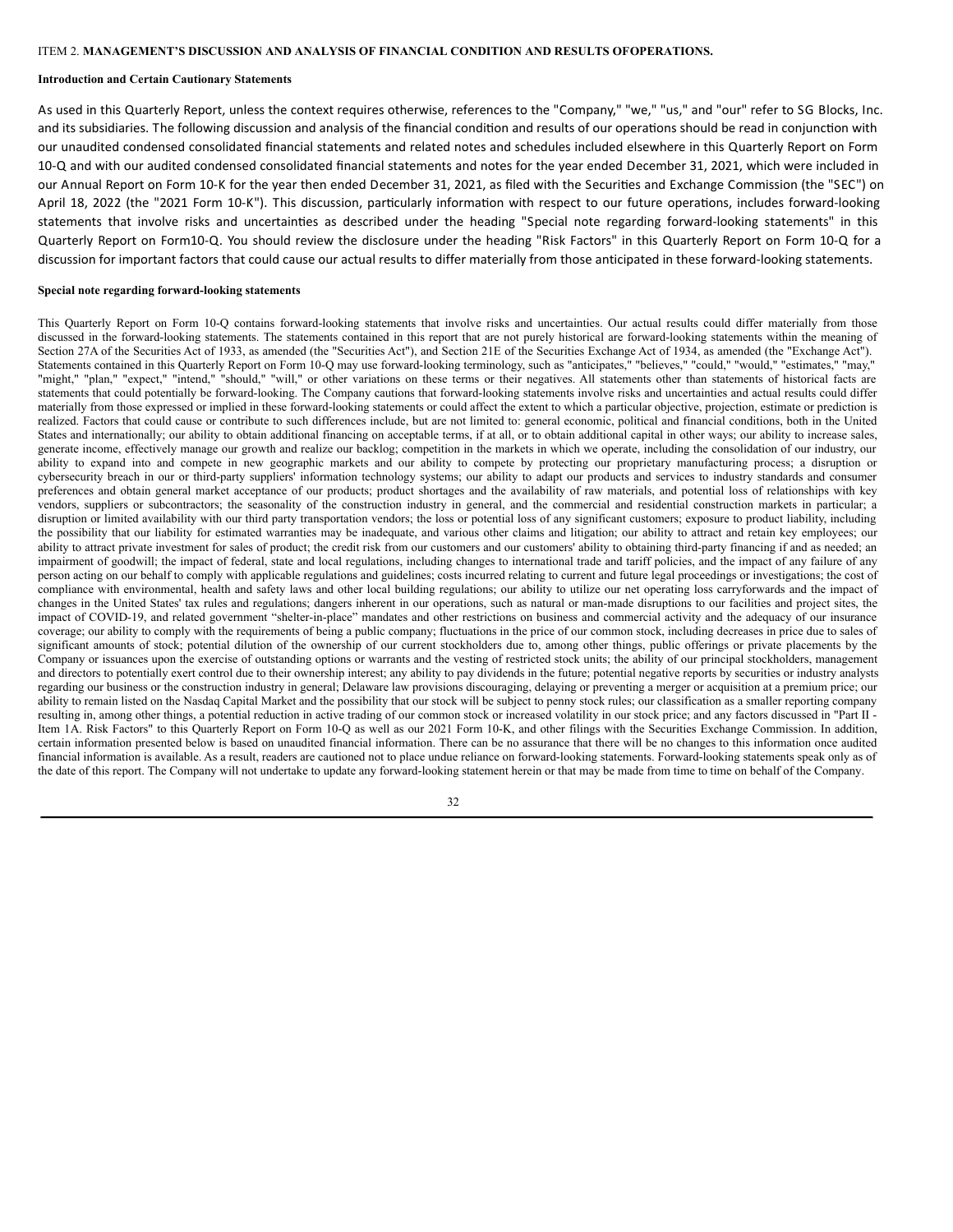#### **Overview**

We are a provider of Modular (as defined below) facilities. Prior to the COVID-19 pandemic, the Modules we supplied were primarily for retail, restaurant and military use and were manufactured by third party suppliers using our proprietary technology and design and engineering expertise, which modifies code-engineered cargo shipping containers and purpose-built modules for use for safe and sustainable commercial, industrial and residential building. With our acquisition in September 2020 of Echo DCL, LLC ("Echo"), one of our key supply chain providers, we now have more control over the manufacturing process and have increased our product offerings to add Modules made out of wood. In March 2020, in response to the COVID-19 pandemic we began increasing our focus on providing our Modules as health care facilities for deployable medical response solutions. Our partnership with Clarity Lab Solutions, LLC ("Clarity Labs") in Boca Raton, Florida, a CLIA-certified laboratory, has allowed us to provide laboratory testing in our Modules. During 2021, we also began to focus on acquiring property to build multi-family housing communities that allows us to utilize the manufacturing services of Echo.

Prior to October 2019, our business model was solely a project-based construction model pursuant to which we were responsible for the design and construction of finished products that incorporated our technology primarily to customers in the retail, restaurant, military and education industries throughout the United States. In October 2019, we changed our business model for our residential building construction to a royalty fee model and entered into a five-year exclusive license with CPF GP 2019-1 LLC ("CPF") under which CPF licensed on an exclusive basis our proprietary technology and intellectual property to develop and commercialize products in the United States (and its territories) for residential use, including, without limitation, single-family residences and multi-family residences, but excluding military housing. On June 15, 2021, we terminated the exclusive license by mutual agreement and ceased our royalty fee model.

Prior to the COVID-19 pandemic, our core customer base was comprised of architects, landowners, builders and developers who use our Modules in commercial and residential structures. Our cargo modified Modules allow for the redesign, repurpose and conversion of heavy-gauge steel cargo shipping containers into SGBlocks™, which are safe green building blocks for commercial, industrial, and residential building construction, rather than consuming new steel and lumber. Our technology and expertise is also used to purpose-build modules, or prefabricated steel modular units customized for use in modular construction ("SGPBMs" and, together with SGBlocks™, "Modules"), primarily to augment or complement an SGBlocks™ structure.

In March 2020, we began increasing our focus on providing our Modules as health care facilities for deployable medical response solutions. In May, we entered into a joint development agreement with Grimshaw Design to assist with the deployment of our D-Tec suite of prefabricated health facilities for on-site immediate COVID-19 testing. In September 2020, we entered the U.S. test lab market by forming a joint venture with Clarity Labs , a manufacturer and market leader of rapid diagnostic tests, to launch CLIA-certified laboratories. Our joint venture with Clarity Labs has allowed us to not only supply our D-Tec suite of prefabricated health facilities but also allows us to provide testing services at such facilities. We have supplied our building modular coronavirus testing centers and provide testing services for Los Angeles International Airport (LAX), Memorial in Wayne County, Michigan and have been selected as a Trusted Testing Partner (TTP) for Hawaii's COVID-19 travel testing program.

In September 2020, we acquired substantially all the assets of Echo, a Texas limited liability company, except for Echo's real estate holdings for which we obtained a right of first refusal. Echo is a container/modular manufacturer based in Durant, Oklahoma specializing in the design and construction of permanent modular and temporary modular buildings and was one of our key supply chain partners. Echo catered to the military, education, administration facilities, healthcare, government, commercial and residential customers. This acquisition has allowed us to expand our reach for our Modules and has offered us an opportunity to vertically integrate a large portion of our cost of goods sold, as well as increase margins, productivity and efficiency in the areas of design, estimating, manufacturing and delivery.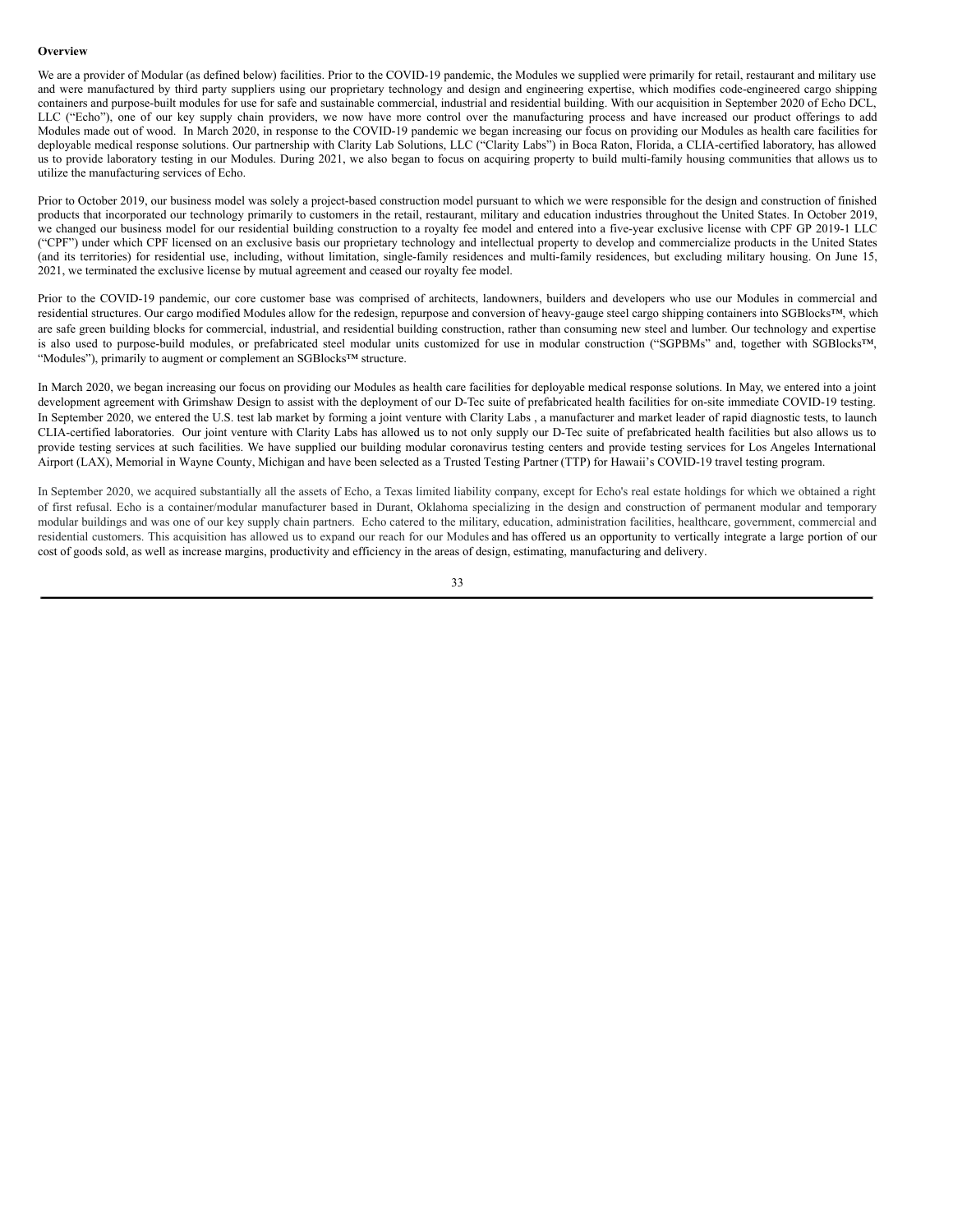# **Results of Operations**

Our operations for the three months ended March 31, 2022 and 2021 may not be indicative of our future operations.

# **Three Months Ended March 31, 2022 and 2021:**

|                                                                 | For the Three Months Ended<br>March 31, 2022 |               | <b>For the Three Months Ended</b><br>March 31, 2021 |  |
|-----------------------------------------------------------------|----------------------------------------------|---------------|-----------------------------------------------------|--|
| <b>Total Revenue</b>                                            |                                              | 8,604,598     | 9,187,627                                           |  |
| Total Cost of revenue                                           |                                              | (6, 118, 163) | (8,631,002)                                         |  |
| <b>Total Operating expenses</b>                                 |                                              | (2,067,543)   | (1,718,082)                                         |  |
| Total Operating profit (loss)                                   |                                              | 418.892       | (1, 161, 457)                                       |  |
| Total Other income (expense)                                    |                                              | 82,836        | 17,107                                              |  |
| Add: Net profit attributable non-controlling interests          |                                              | 1,218,905     | 889,527                                             |  |
| Net loss attributable to common stockholders of SG Blocks, Inc. |                                              | (717, 177)    | (2,033,877)                                         |  |

#### **Revenue**

During the quarter ended March 31, 2022, we derived revenue from the following three categories of sources: construction services, engineering services and medical revenue. The medical revenue source was a new source that commencedoperations in the fourth quarter of 2020 and continued with strong revenue related to COVID-19 samples collected from our Clarity Mobile joint venture in the first quarter 2022. Total revenue for the three months ended March 31, 2022 was \$8,604,598 compared to \$9,187,627 for the three months ended March 31, 2021. This decrease of \$583,029 or approximately 6% was mainly driven by a decrease in revenue of approximately \$1,512,894 in construction revenue partially offset by an increase in medical revenue of \$929,865.

#### **Cost of Revenue and Gross Profit**

Cost of revenue was \$6,118,163 for the three months ended March 31, 2022, compared to \$8,631,002 for the three months ended March 31, 2021. The decrease of \$2,512,839 or a decrease of approximately 29%, was due to lower procurement and manufacturing costs of modifying containers and wood modular units, due to a decrease in the number of construction jobs in progress during the period. Partially offset by higher medical related testing volumes which required an increase in procurement of COVID-19 tests and testing supplies.

Gross profit was \$2,486,435 and \$556,625 for the three months ended March 31, 2022 and 2021, respectively.

Gross profit margin percentage increased to approximately 29% for the three months ended March 31, 2022 compared to approximately 6% for the three months ended March 31, 2021.

34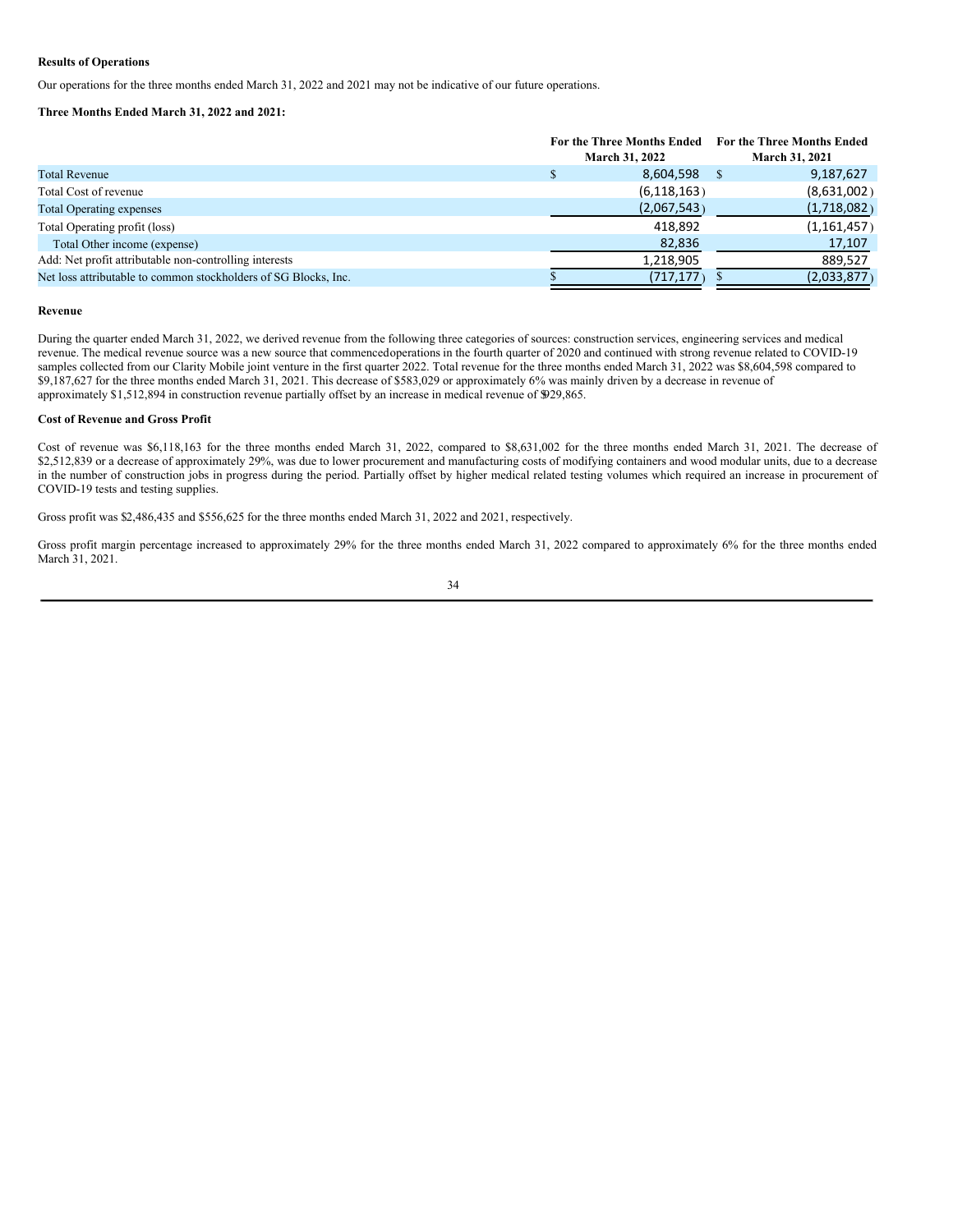# **Payroll and Related Expenses**

Payroll and related expenses for the three months ended March 31, 2022 were \$1,144,187 compared to \$827,522 for the three months ended March 31, 2021This increase was primarily caused by an increase of approximately \$362,904 in stock-based compensation expense partially offset by a \$46,239 decrease in salaries.

# Other Operating Expenses (General and administrative expenses, Marketing and business development expense, and Pre-project expenses)

Other operating expenses (general and administrative expenses, marketing and business development expenses, pre-project expenses) for the three months ended March 31, 2022 were 923,356compared to 890,560for the three months ended March 31, 2021.

# **Other Income (Expense)**

Interest income for the three months ended March 31, 2022 was \$12,783 mainly derived from bank interest and interest associated with an outstanding note receivable. There was \$17,470 of interest income for the three months ended March 31, 2021. Interest expense for the three months ended March 31, 2022 and 2021 was \$48,849 and \$363, respectively.

# **Income Tax Provision**

A 100% valuation allowance was provided against the deferred tax asset consisting of available net operating loss carry forwards and, accordingly, no income tax benefit was provided.

# **Impact of Inflation**

The impact of inflation upon the Company's revenue and income (loss) from continuing operations during each of the past two fiscal years has not been material to its financial position or results of operations for those years because the Company does not maintain any inventories whose costs are affected by inflation.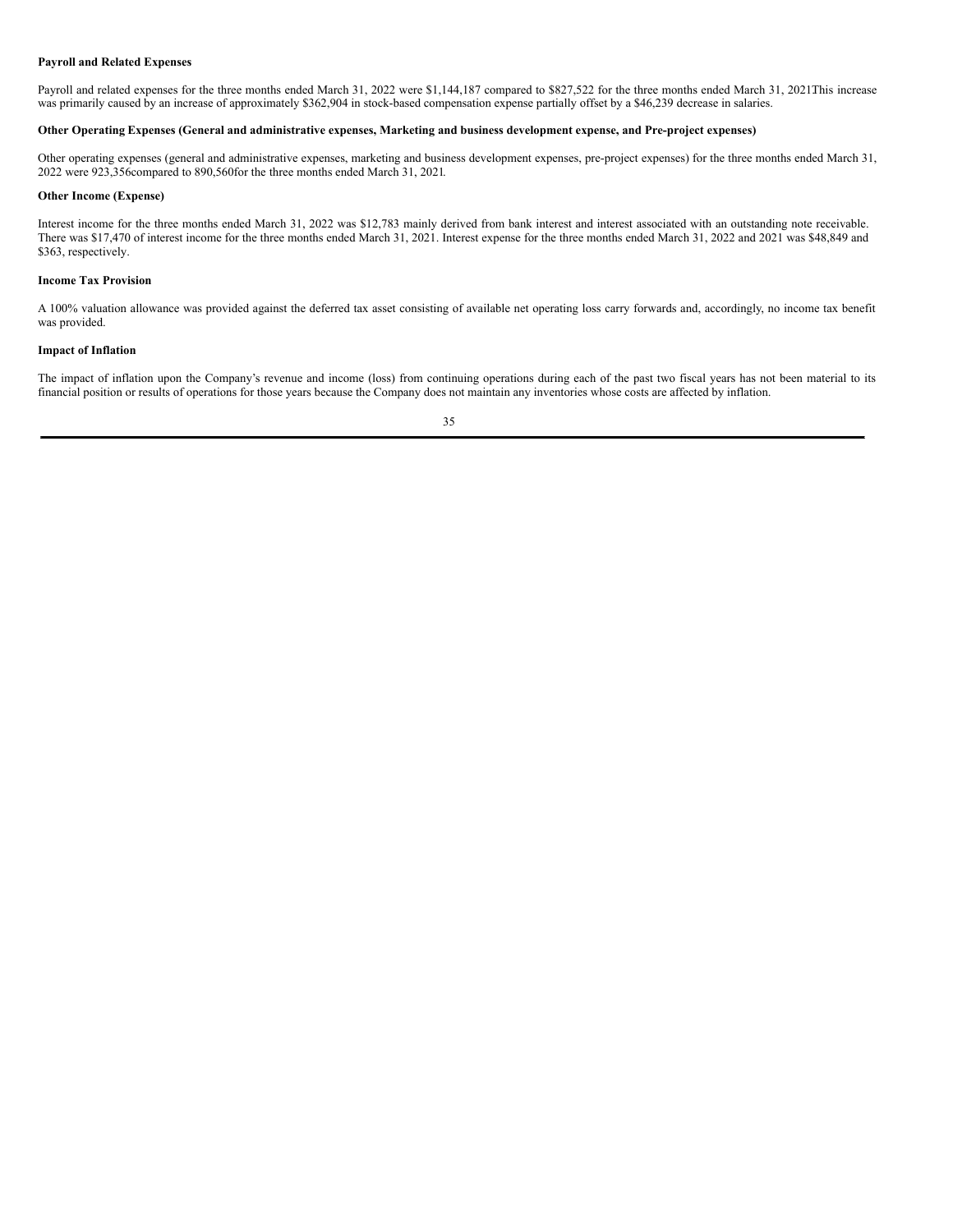# **Impact of Coronavirus (COVID-19)**

With the global spread of the ongoing novel coronavirus ("COVID-19") pandemic beginning in 2020, we have implemented business continuity plans designed to address and mitigate the impact of the COVID-19 pandemic on our employees and business. The worldwide spread of the COVID-19 virus has resulted in a global slowdown of economic activity, which is likely to decrease demand for a broad variety of goods and services, including from our customers, while also resulting in delays in projects due to labor shortages and supplier disruptions for an unknown period of time until the disease is contained. To date, we have experienced some delays in projects due to COVID-19, which we expect to have an impact on our revenue and our results of operations, the size and duration of which we are currently unable to predict. Any quarantines, the timing and length of containment and eradication solutions, travel restrictions, absenteeism by infected workers, labor shortages or other disruptions to the suppliers and contract manufacturers or customers would likely adversely impact our sales, and operating results and result in further project delays. In addition, the pandemic could result in an economic downturn that could affect the ability of our customers and licensees to obtain financing and therefore impact demand for our products. Order lead times could be extended or delayed and increases we have experienced in pricing could continue to increase. Some products or services may become unavailable if the regional or global spread were significant enough to prevent alternative sourcing. Accordingly, we are considering alternative product sourcing in the event that product supply becomes problematic. We expect this global pandemic to have an impact on our revenue and results of operations, the size and duration of which we are currently unable to predict. In addition, to the extent the ongoing COVID-19 pandemic adversely affects our business and results of operations, it may also have the effect of heightening many of the other risks and uncertainties which we face.

# **Liquidity and Capital Resources**

As of March 31, 2022 and December 31,2021, we had an aggregate of \$13,146,418 and \$13,024,381, respectively, of cash and cash equivalentsand short-term investments.

Historically, our operations have primarily been funded through proceeds from equity and debt financings, as well as revenue from operations.

In June 2017, we completed a public offering, resulting in net proceeds of approximately \$6,800,000 after deducting underwriting discounts and commissions and other expenses. In July 2017, in connection with a public offering, the underwriters exercised their option to purchase 11,250 additional shares of common stock. As a result of the exercise and closing of the option to purchase additional shares, total net proceeds from the public offering were approximately \$7,900,000 after deducting underwriting discounts and commissions and related expenses.

In April 2019, we issued 42,388 shares of our common stock at a price of \$22.00 per share through a Securities Purchase Agreement with certain institutional investors and accredited investors.

In August 2019, we issued 45,000 shares of our common stock at a price of \$17.00 per share pursuant to the terms of an Underwriting Agreement to the public.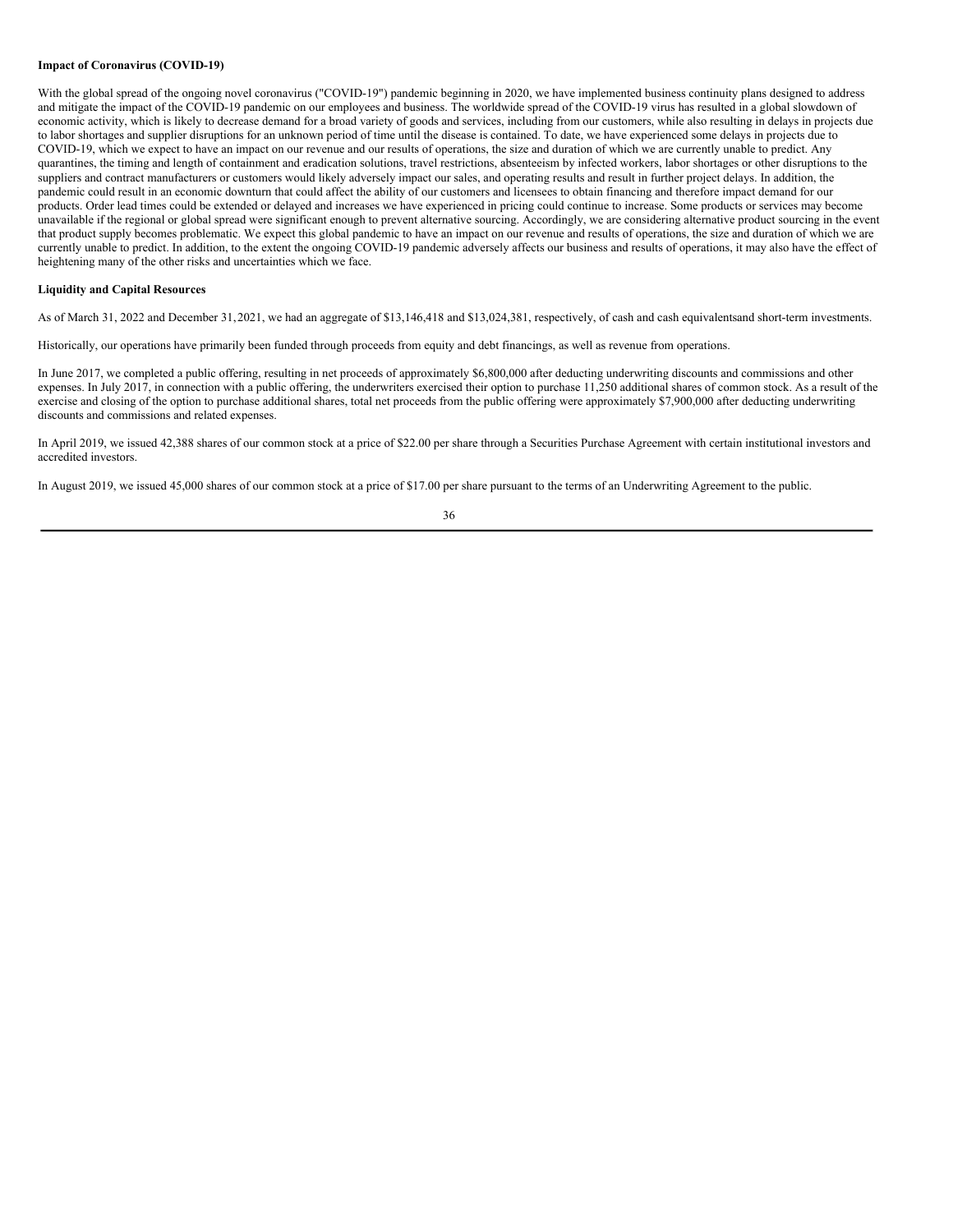## **Liquidity and Capital Resources (continued)**

In December 2019, we completed the public offering where we issued 857,500 shares of common stock at a public offering price of \$3.00 per share resulting in net proceeds of approximately \$2,117,948 after deducting underwriting discounts and commissions and other expenses. In our November 2019 debt financing, we received a cash payment in the aggregate amount of \$375,000 pursuant to a Securities Purchase Agreement that we entered into with RedDiamond Partners LLC (the "Lender"), and we issued to the Lender a Debenture (the "Debenture") in the aggregate principal amount of \$480,770 (representing an original issue discount of 22%), which Debenture was secured by a security interest in all of our existing and future assets, subject to existing security interests and exceptions. We received net proceeds of approximately \$326,250 after deducting certain fees due to the placement agent and certain transaction expenses. The Debenture was repaid in full out of the proceeds of our December 2019 public offering.

On February 4, 2020, we entered into a Securities Purchase Agreement with an accredited investor, pursuant to which we issued to the investor a secured note in the aggregate principal amount of \$200,000 (the "Note"). The Note bears interest at a rate of nine percent (9%) per annum, is due on July 31, 2023, and is secured under a Pledge Agreement, dated February 4, 2020, entered into with the investor (the "Pledge Agreement") by a security interest in the royalty payable to us under that certain Exclusive License Agreement, dated October 3, 2019, with CPF GP 2019-1 LLC. We have the right to prepay the Note, in whole or in part, at any time and from time to time, without premium or penalty. During the third quarter of 2020, the Note to investor of \$200,000 and unpaid accrued interest of \$86,263 was converted into 73,665 shares of common stock.

In April 2020, we completed a public offering where we issued 440,000 shares of common stock at a public offering price of \$4.25 per share, which resulted in net proceeds of approximately \$1,522,339, after deducting underwriting discounts and commissions and other expenses related to the offering.

In May 2020, we sold an aggregate of 6,900,000 shares of our common stock at a public offering price of \$2.50 per share and on May 15, 2020, and received total net proceeds after deducting underwriting discounts and commissions and other offering expenses payable by us, were approximately \$15,596,141.

In October 2021, we see we received aggregate gross proceeds of \$11.55 million from our issuance to an investor (A) in a registered direct offering of (i) 975,000 shares of our common stock and (ii) pre-funded warrants to purchase an aggregate of 2,189,384 shares of common stock and (B) in a concurrent private placement Series A warrants to purchase up to 1,898,630 shares of Common Stock.

We continue to generate losses from operations. At March 31, 2022 and December 31, 2021 we had a cash balance and short-term investment of \$13,146,418 and \$13,024,381, respectively. As of March 31, 2022, our stockholders' equity was \$21,632,603, compared to \$21,715,789 as of December 31, 2021. Our net loss for the three months ended March 31, 2022 was \$717,177 and net cash provided by operating activities was \$3,257,027. We anticipate our cash balance is sufficient to last at least twelve months from the date of this Quarterly Report on Form 10-Q.

We may need to generate additional revenues or secure additional financing sources, such as debt or equity capital, to fund future growth, which financing may not be available on favorable terms or at all. We do not have any additional sources secured for future funding, and if we are unable to raise the necessary capital at the times we require such funding, we may need to materially change our business plan, including delaying implementation of aspects of such business plan or curtailing or abandoning such business plan altogether.

# **Cash Flow Summary**

|                                                      | <b>Three Months Ended</b><br>March 31, |             |  |
|------------------------------------------------------|----------------------------------------|-------------|--|
|                                                      | 2022                                   | 2021        |  |
| Net cash provided by (used in):                      |                                        |             |  |
| Operating activities                                 | 3,257,027 \$                           | (2,183,116) |  |
| Investing activities                                 | (1,860,990)                            | (990, 388)  |  |
| Financing activities                                 | (1,274,000)                            | 703,438     |  |
| Net increase (decrease) in cash and cash equivalents | 122,037 \$                             | (2,470,066) |  |

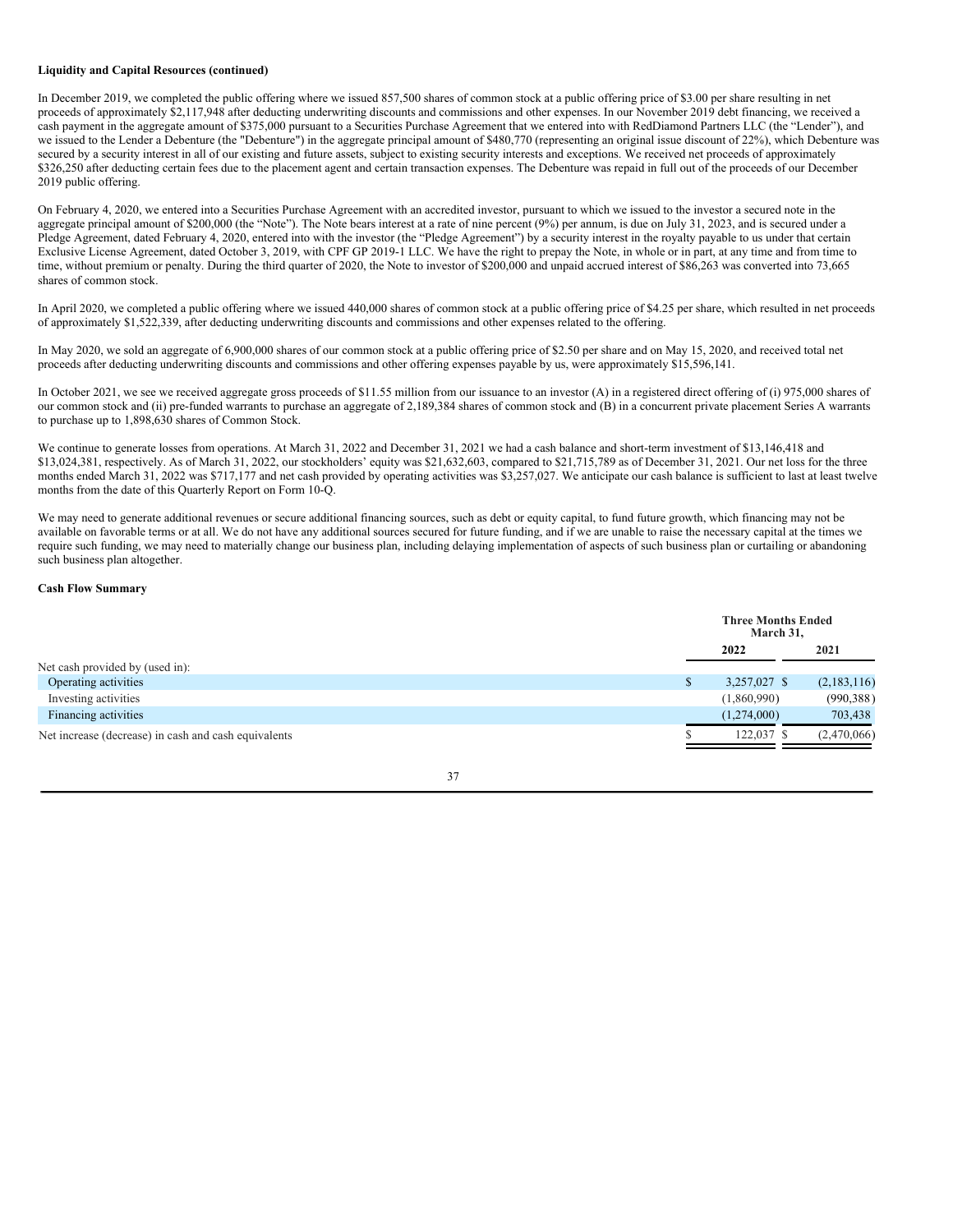Operating activities provided net cash of \$3,257,027 during the three months ended March 31, 2022, and used net cash of \$2,183,116during the three months ended March 31, 2021. Generally, our net operating cash flows fluctuate primarily based on changes in our profitability and working capital. Cash used in operating activities increased by approximately \$5,440,143.

Investing activities used net cash of \$1,860,990 during the three months endedMarch 31, 2022, and \$990,388 net cash in the three months ended March 31, 2021 an increase in cash used of \$870,602.

Financing activities used net cash of \$1,274,000 during the three months ended March 31, 2022. Financing activities provided \$703,438 net cash during the three months ended March 31, 2021.

We provide services to our construction and engineering customers in three separate phases: the design phase, the architectural and engineering phase and the construction phase. Each phase is independent of the other, but builds through a progression of concept through delivery of a completed structure. These phases may be embodied in a single contract or in separate contracts, which is typical of a design build process model. As of March 31, 2022, we had ten projects totaling \$7,591,863 under contract. Of these contracts, all ten projects combine all three phases or parts thereof and including construction. We expect that all of this revenue will be realized by December 31, 2022.

Backlog may fluctuate significantly due to the timing of orders or awards for large projects and is not necessarily indicative of future backlog levels or the rate at which backlog will be recognized as revenue. Our backlog increased by approximately \$4,373,954 from December 31, 2021 to March 31, 2022. We expect that all of this revenue will be realized by December 31, 2022. Backlog does not include COVID tests or testing services provided through our joint venture, Clarity Mobile Venture.

There can be no assurance that our customers will decide to and/or be able to proceed with these construction projects, or that we will ultimately recognize revenue from these projects in a timely manner or at all.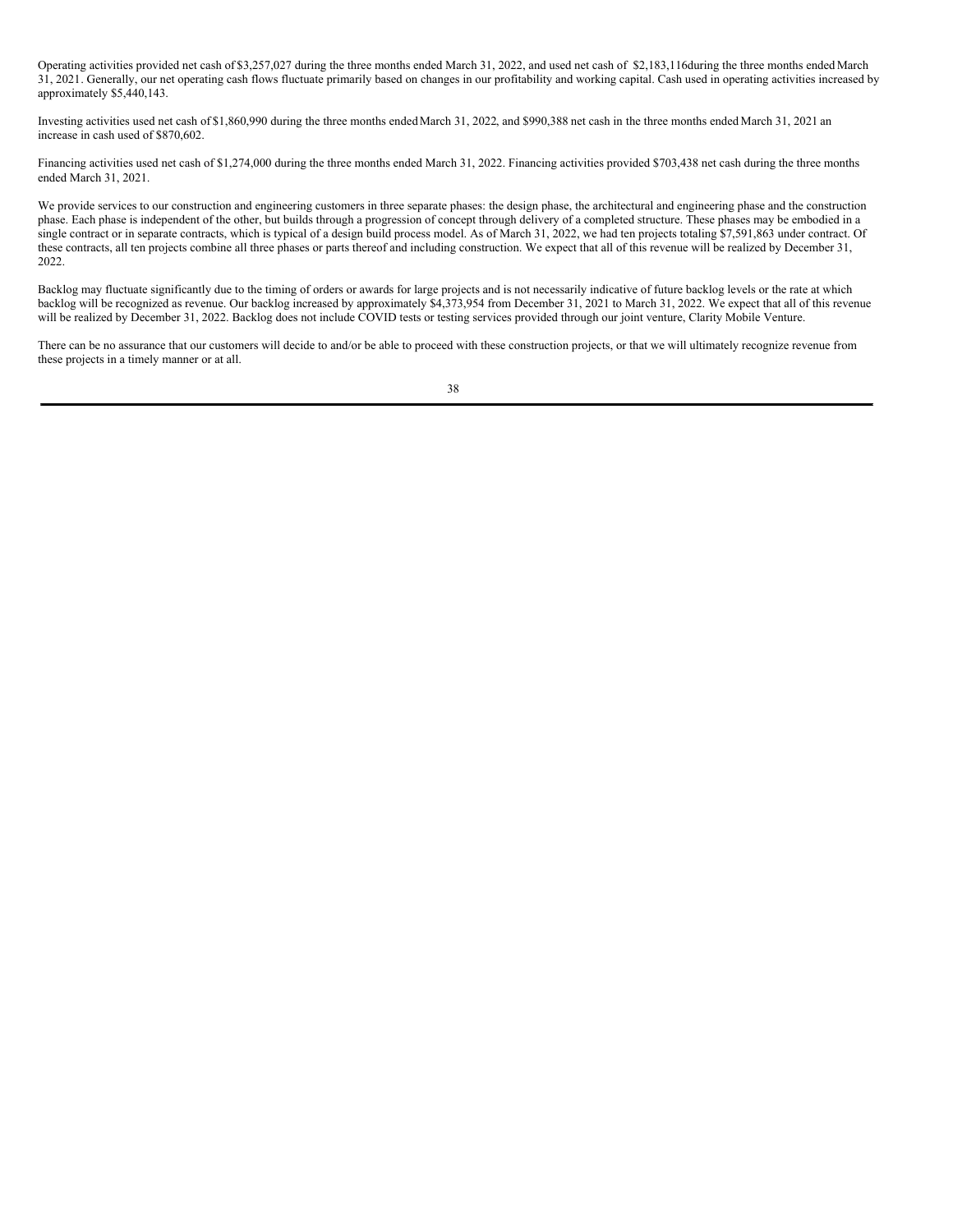#### **Off-Balance Sheet Arrangements**

As of March 31, 2022 and December 31,2021, we had no material off-balance sheet arrangements to which we are a party.

In the ordinary course of business, we enter into agreements with third parties that include indemnification provisions which, in our judgment, are normal and customary for companies in our industry sector. These agreements are typically with consultants and certain vendors. Pursuant to these agreements, we generally agree to indemnify, hold harmless, and reimburse indemnified parties for losses suffered or incurred by the indemnified parties with respect to actions taken or omitted by us. The maximum potential amount of future payments we could be required to make under these indemnification provisions is unlimited. We have not incurred material costs to defend lawsuits or settle claims related to these indemnification provisions. As a result, the estimated fair value of liabilities relating to these provisions is minimal. Accordingly, we have no liabilities recorded for these provisions as of March 31, 2022.

# **Critical Accounting Policies and New Accounting Pronouncements**

#### *Critical Accounting Estimates*

Our condensed consolidated financial statements have been prepared using generally accepted accounting principles in the United States of America ("GAAP"). In connection with the preparation of the financial statements, we are required to make assumptions and estimates and apply judgments that affect the reported amounts of assets, liabilities, revenue, and expenses, and the related disclosures. We base our assumptions, estimates, and judgments on historical experience, current trends, and other factors that we believe to be relevant at the time the consolidated financial statements are prepared. On a regular basis, we review the accounting policies, assumptions, estimates, and judgments to ensure that our financial statements are presented fairly and in accordance with GAAP. However, because future events and their effects cannot be determined with certainty, actual results could differ from our assumptions and estimates, and such differences could be material.

Our significant accounting policies are discussed in "Note 3— Summary of Significant Accounting Policies" of the notes to our condensed consolidated financial statements included elsewhere in this report. We believe that the following accounting policies are the most critical in fully understanding and evaluating our reported financial results.

*Share-based payments*. We measure the cost of services received in exchange for an award of equity instruments based on the fair value of the award. For employees and directors, including non-employee directors, the fair value of the award is measured on the grant date. For non-employees, the fair value of the award is generally re-measured on interim financial reporting dates and vesting dates until the service period is complete. The fair value amount is then recognized over the period services are required to be provided in exchange for the award, usually the vesting period. We recognize stock-based compensation expense on a graded-vesting basis over the requisite service period for each separately vesting tranche of each award. Stock-based compensation expense to employees and all directors is reported within payroll and related expenses in the consolidated statements of operations. Stock-based compensation expense to non-employees is reported within marketing and business development expense in the consolidated statements of operations.

*Other derivative financial instruments*. SGB classifies as equity any contracts that (i) require physical settlement or net-share settlement or (ii) provide a choice of net-cash settlement or settlement in SGB's own shares (physical settlement or net-share settlement), provided that such contracts are indexed to SGB's own stock. SGB classifies as assets or liabilities any contracts that (i) require net-cash settlement (including a requirement to net-cash settle the contract if any event occurs and if that event is outside SGB's control) or (ii) give the counterparty a choice of net-cash settlement or settlement shares (physical settlement or net-cash settlement). SGB assesses classification of common stock purchase warrants and other free-standing derivatives at each reporting date to determine whether a change in classification between assets and liabilities or equity is required.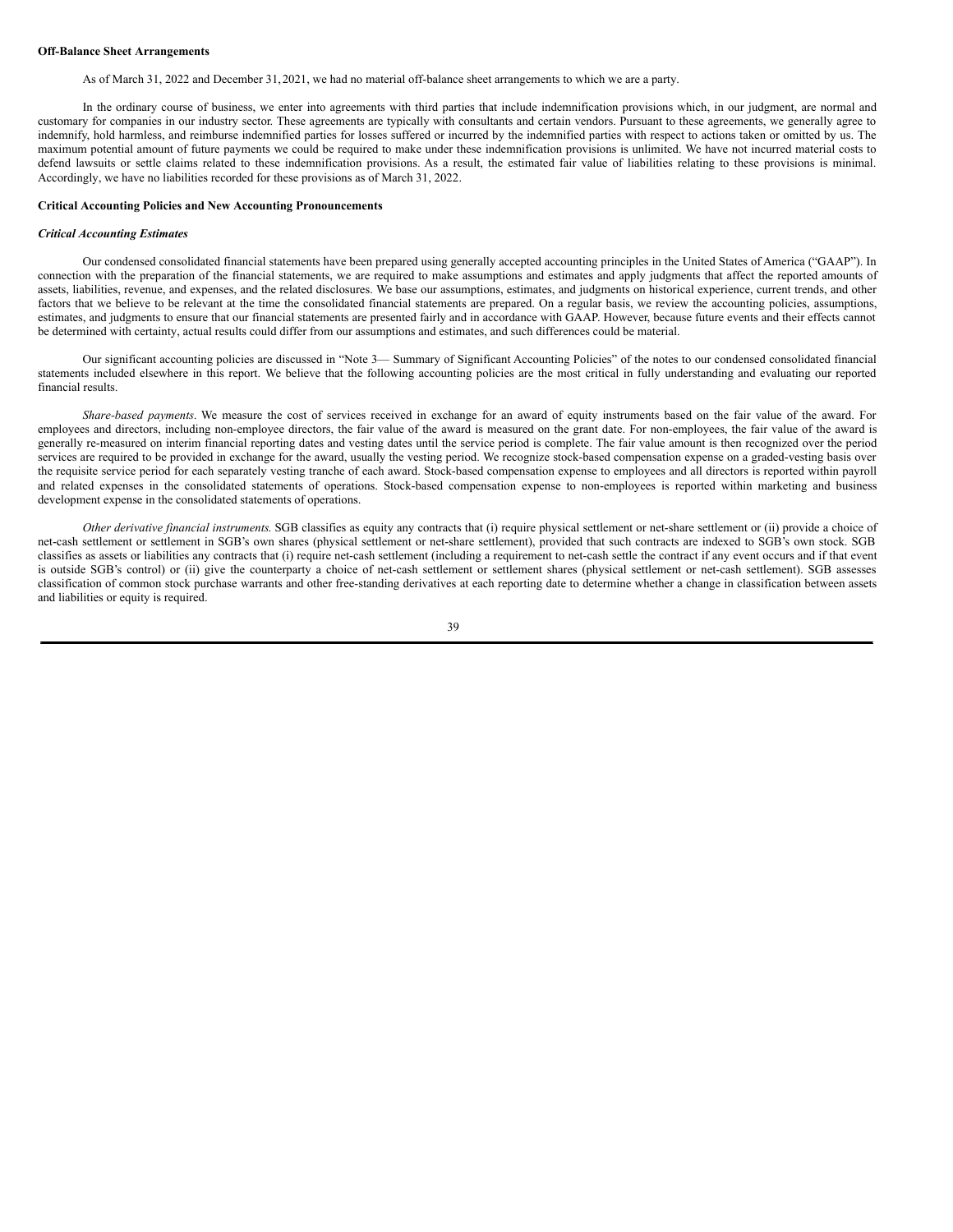#### *Critical Accounting Policies (continued)*

*Convertible instruments*. SGB bifurcates conversion options from their host instruments and accounts for them as free-standing derivative financial instruments according to certain criteria. The criteria include circumstances in which (i) the economic characteristics and risks of the embedded derivative instrument are not clearly and closely related to the economic characteristics and risks of the host contract; (ii) the hybrid instrument that embodies both the embedded derivative instrument and the host contract is not re-measured at fair value under otherwise applicable GAAP measures with changes in fair value reported in earnings as they occur; and (iii) a separate instrument with the same terms as the embedded derivative instrument would be considered a derivative instrument.

SGB determined that the embedded conversion options that were included in the previously outstanding convertible debentures should be bifurcated from their host and a portion of the proceeds received upon the issuance of the hybrid contract has been allocated to the fair value of the derivative. The derivative was subsequently marked to market at each reporting date based on current fair value, with the changes in fair value reported in results of operations.

*Revenue recognition* – we determine, at contract inception, whether it will transfer control of a promised good or service over time or at a point in time, regardless of the length of contract or other factors. The recognition of revenue aligns with the timing of when promised goods or services are transferred to customers in an amount that reflects the consideration to which we expect to be entitled in exchange for those goods or services. To achieve this core principle, we apply the following five steps in accordance with its revenue policy:

- *(1) Identify the contract with a customer*
- *(2) Identify the performance obligations in the contract*
- *(3) Determine the transaction price*
- *(4) Allocate the transaction price to performance obligations in the contract*
- *(5) Recognize revenue as performance obligations are satisfied*

On certain contracts, we apply recognition of revenue over time, which is similar to the method we applied under previous guidance (i.e. percentage of completion). Due to uncertainties inherent in the estimation process, it is possible that estimates of costs to complete a performance obligation will be revised in the near-term. For those performance obligations for which revenue is recognized using a cost-to-cost input method, changes in total estimated costs, and related progress toward complete satisfaction of the performance obligation, are recognized on a cumulative catch-up basis in the period in which the revisions to the estimates are made. When the current estimate of total costs for a performance obligation indicate a loss, a provision for the entire estimated loss on the unsatisfied performance obligation is made in the period in which the loss becomes evident.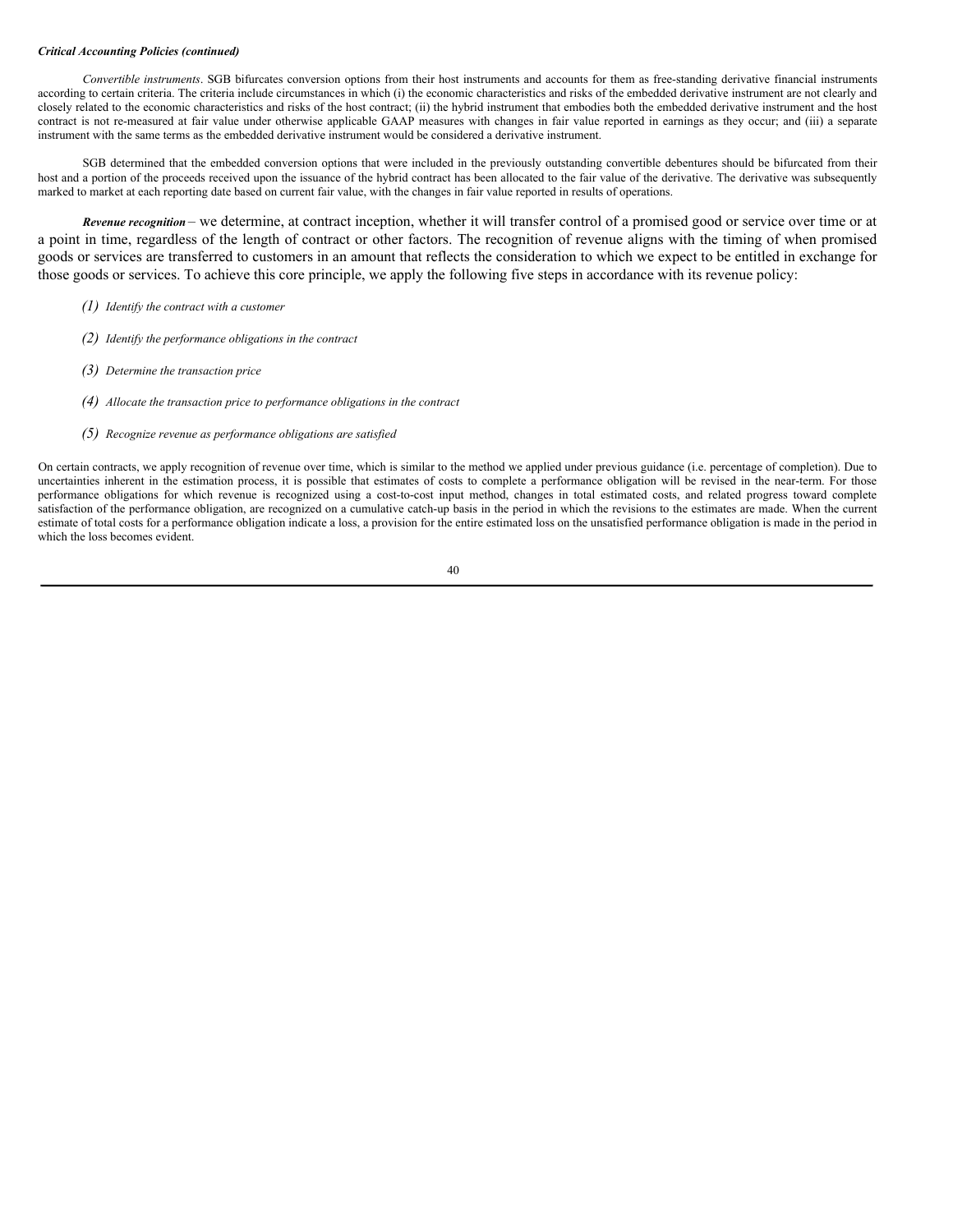For product or equipment sales, we apply recognition of revenue when the customer obtains control over such goods, which is at a point in time.

On October 3, 2019, we entered into an Exclusive License Agreement ("ELA" ) pursuant to which it granted an exclusive license for its technology as outlined in the ELA. The ELA is described below. Under the ELA, we will receive royalty payments based upon gross revenues earned by the licensee for commercialized products within the field of design and project management platforms for residential use, including single-family residences and multi-family residences, but excluding military housing. We have determined that the ELA grants the licensee a right to access our intellectual property throughout the license period (or its remaining economic life, if shorter), and thus recognizes revenue over time as the licensee recognizes revenue and we have the right to payment of royalties. No revenue has been recognized under the ELA for the three months ended March 31, 2022.

We entered into a joint venture agreement with Clarity Lab Solutions, LLC ("Clarity Labs") (the "JV") in the fourth quarter of 2020. Revenue from the activities of the JV is related to clinical testing services and is recognized when services have been rendered, which is at a point in time. In addition, we formed Chicago Airport Testing, LLC which collects rental revenue Included in the consideration we expected to be entitled to receive, we estimate its contractual allowances, payer denials and price concessions. During the three months ending March 31, 2022, we recognized \$6,885,829 in revenue related to activities through the JV, which is included in medical revenue on the accompanying consolidated statements of operations.

# Critical Accounting Policies (continued)

Goodwill – Goodwill represents the excess of reorganization value over the fair value of identified net assets upon emergence from bankruptcy. In accordance with the accounting guidance on goodwill, we perform our impairment test of goodwill at the reporting unit level each fiscal year, or more frequently if events or circumstances change that would more likely than not reduce the fair value of its reporting unit below its carrying value. Our evaluation of goodwill completed during the year ended December 31, 2021, resulted in no impairment loss. There was no impairment during the three months ended March 31, 2022.

Intangible assets – Intangible assets consist of \$2,766,000 of proprietary knowledge and technology which is being amortized over 20 years, \$97,164 of trademarks which is being amortized over 5 years, \$47,800 of website fees which is being amortized over 5 years. Our evaluation of intangible assets for impairment during the year ended December 31, 2021, determined that there were no impairment losses. There was no impairment during the three months ended March 31, 2022.

# *New Accounting Pronouncements*

See Note 3 to the accompanying consolidated financial statements for all recently adopted and new accounting pronouncements.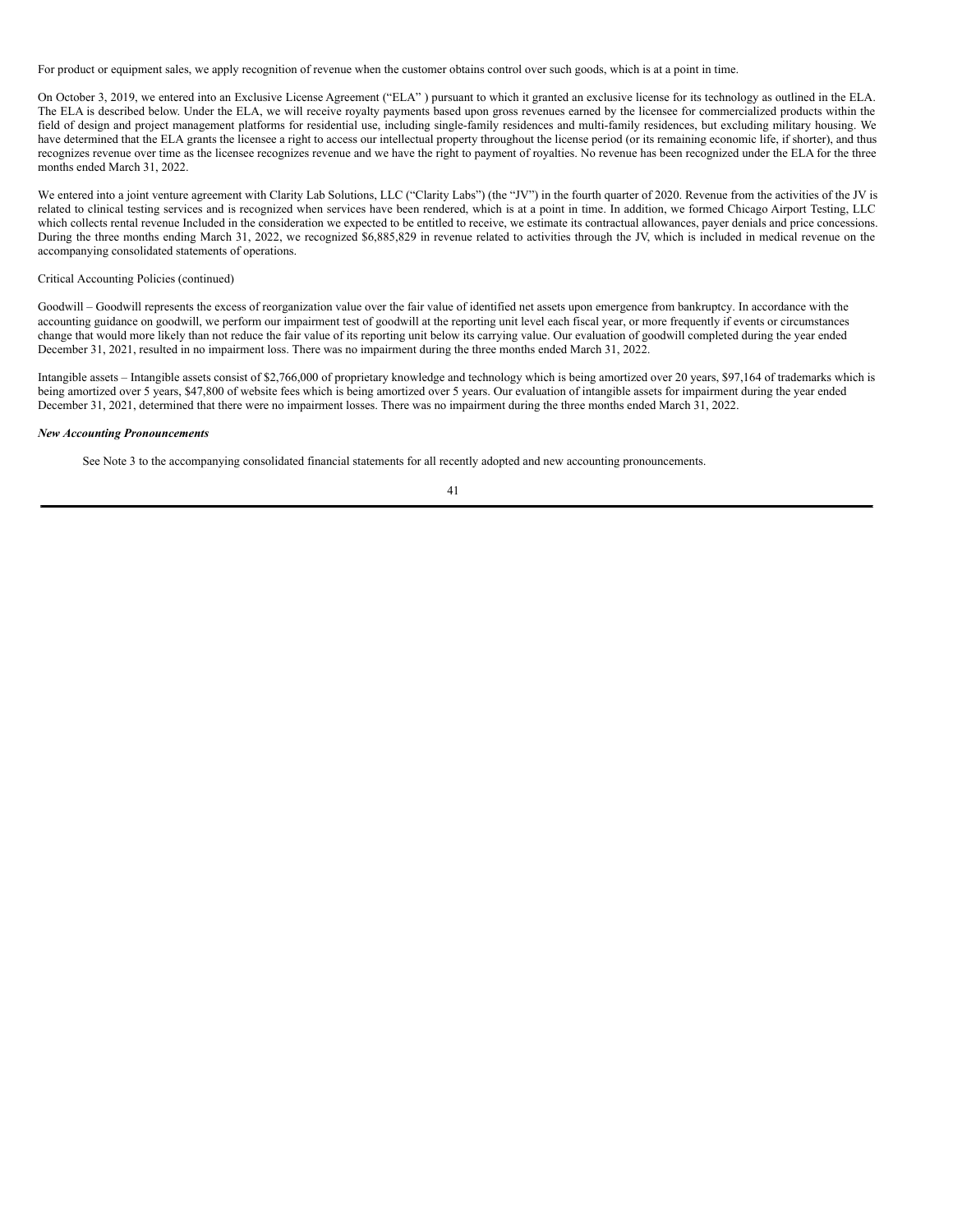## *Non-GAAP Financial Information*

In addition to our results under GAAP, we also present EBITDA and Adjusted EBITDA for historical periods. EBITDA and Adjusted EBITDA are non-GAAP financial measures and have been presented as supplemental measures of financial performance that are not required by, or presented in accordance with, GAAP. We calculate EBITDA as net income (loss) before interest expense, income tax benefit (expense), depreciation and amortization. We calculate Adjusted EBITDA as EBITDA before certain non-recurring adjustments such as loss on conversion of convertible debentures, change in fair value of financial instruments and stock compensation expense.

EBITDA and Adjusted EBITDA are presented because they are important metrics used by management as one of the means by which it assesses our financial performance. EBITDA and Adjusted EBITDA are also frequently used by analysts, investors and other interested parties to evaluate companies in our industry. These measures, when used in conjunction with related GAAP financial measures, provide investors with an additional financial analytical framework that may be useful in assessing us and our results of operations.

EBITDA and Adjusted EBITDA have certain limitations. EBITDA and Adjusted EBITDA should not be considered as alternatives to net income (loss), or any other measures of financial performance derived in accordance with GAAP. These measures also should not be construed as an inference that our future results will be unaffected by unusual or non-recurring items for which these non-GAAP measures make adjustments. Additionally, EBITDA and Adjusted EBITDA are not intended to be liquidity measures because of certain limitations, including, but not limited to:

- They do not reflect our cash outlays for capital expenditures;
- They do not reflect changes in, or cash requirements for, working capital; and
- Although depreciation and amortization are non-cash charges, the assets are being depreciated and amortized and may have to be replaced in the future, and these non-GAAP measures do not reflect cash requirements for such replacements.

Other companies, including other companies in our industry, may not use such measures or may calculate one or more of the measures differently than as presented in this Quarterly Report on Form 10-Q, limiting their usefulness as a comparative measure.

In evaluating EBITDA and Adjusted EBITDA, you should be aware that in the future we will incur expenses that are the same or similar to some of the adjustments made in our calculations, and our presentation of EBITDA and Adjusted EBITDA should not be construed to mean that our future results will be unaffected by such adjustment. Management compensates for these limitations by using EBITDA and Adjusted EBITDA as supplemental financial metrics and in conjunction with our results prepared in accordance with GAAP. The non-GAAP information should be read in conjunction with our consolidated financial statements and related notes.

# *Non-GAAP Financial Information (continued)*

The following is a reconciliation of EBITDA and Adjusted EBITDA to the nearest GAAP measure, net gain (loss):

|                                       | <b>Three Months Ended</b><br><b>March 31, 2022</b> | <b>Three Months Ended</b><br><b>March 31, 2021</b> |
|---------------------------------------|----------------------------------------------------|----------------------------------------------------|
| Net loss                              | $(717, 177)$ \$                                    | (2,033,877)                                        |
| Addback interest expense              | 48,849                                             | 363                                                |
| Addback interest income               | (12, 783)                                          | (17, 470)                                          |
| Addback depreciation and amortization | 156,845                                            | 141,793                                            |
| EBITDA (non-GAAP)                     | (524, 266)                                         | (1,909,191)                                        |
| Addback litigation expense            | 114.383                                            | 81.219                                             |
| Addback stock compensation expense    | 649,089                                            | 286,186                                            |
| Adjusted EBITDA (non-GAAP)            | 239,206                                            | (1, 541, 786)                                      |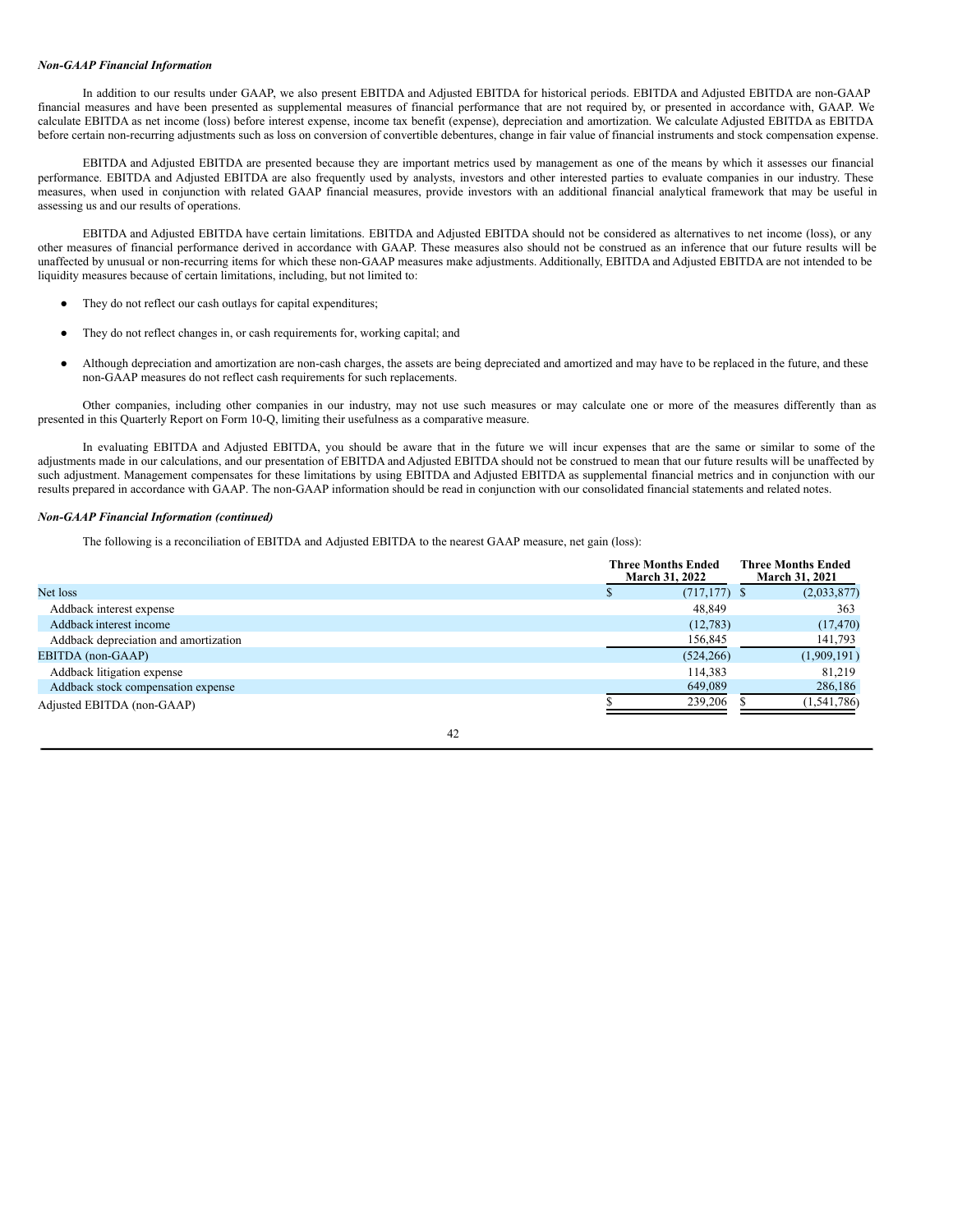## <span id="page-49-0"></span>**ITEM 3. Quantitative and Qualitative Disclosures About Market Risk**

Not applicable.

#### <span id="page-49-1"></span>**ITEM 4. Controls andProcedures**

# *Evaluation of Disclosure Controls and Procedures*

Management of SG Blocks, Inc., with the participation of our Principal Executive Officerwho is also our Principal Financial Officer carried out an evaluation of the effectiveness of our "disclosure controls and procedures" (as defined in the Securities Exchange Act of 1934, as amended (the "Exchange Act"), Rules 13a-15(e) or 15d-15(e)) as of the end of the period covered by this Quarterly Report on Form 10-Q (the "Evaluation Date"). Based upon that evaluation, our Principal Executive Officer who is also our Principal Financial Officer concluded that, as of the Evaluation Date, our disclosure controls and procedures were effective to ensure that information required to be disclosed by us in the reports that we file or submit under the Exchange Act (i) is recorded, processed, summarized and reported within the time periods specified in the Securities and Exchange Commission rules and forms and (ii) is accumulated and communicated to our management, including our Principal Executive Officer and Principal Financial Officer, as appropriate to allow timely decisions regarding required disclosure.

The Principal Executive Officer who is also the Principal Financial Officer believe that the condensed consolidated financial statements and other information contained in this Quarterly Report on Form 10-Q present fairly, in all material respects, our business, financial condition and results of operations.

#### *Changes in Internal Control over Financial Reporting*

Other than as described above, for the fiscal quarter ended March 31, 2022, there have been no changes in our internal control over financial reporting identified in connection with the evaluations required by Rule 13a-15(d) or Rule 15d-15(d) under the Exchange Act that have materially affected, or are reasonably likely to materially affect, our internal control over financial reporting.

#### *Inherent Limitations on Ef ectiveness of Controls*

Our management, including ourChief Executive Officer and our Interim Chief Financial Officer, does not expect that our disclosure controls or our internal control over financial reporting will prevent or detect all errors and all fraud. A control system, no matter how well designed and operated, can provide only reasonable, not absolute, assurance that the control system's objectives will be met. The design of a control system must reflect the fact that there are resource constraints, and the benefits of controls must be considered relative to their costs. Further, because of the inherent limitations in all control systems, no evaluation of controls can provide absolute assurance that misstatements due to error or fraud will not occur or that all control issues and instances of fraud, if any, have been detected. These inherent limitations include the realities that judgments in decision-making can be faulty and that breakdowns can occur because of simple error or mistake. Controls can also be circumvented by the individual acts of some persons, by collusion of two or more people, or by management override of the controls. The design of any system of controls is based in part on certain assumptions about the likelihood of future events, and there can be no assurance that any design will succeed in achieving its stated goals under all potential future conditions. Projections of any evaluation of controls effectiveness to future periods are subject to risks. Over time, controls may become inadequate because of changes in conditions or deterioration in the degree of compliance with policies or procedures.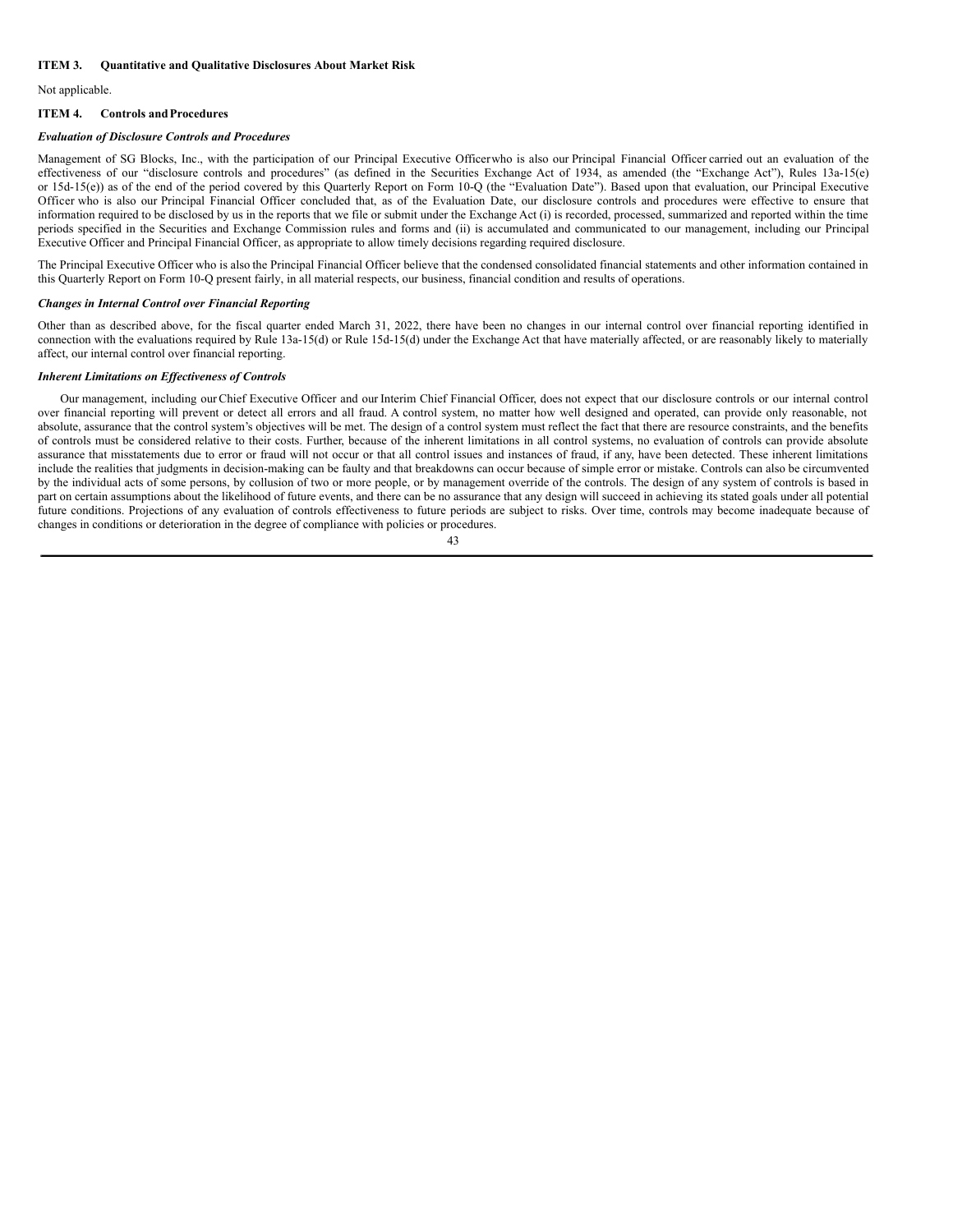## *PART II. OTHER INFORMATION*

# <span id="page-50-0"></span>**ITEM 1. Legal Proceedings**

The information included in "Note 16 - Commitments and Contingencies" of the Company's condensed consolidated financial statements included elsewhere in this Form 10-Q is incorporated by reference into this Item.

## <span id="page-50-1"></span>**ITEM 1A. Risk Factors**

Investing in our common stock involves a high degree of risk. You should consider carefully the following risks, together with all other information in this Quarterly Report on Form 10-Q, including our unaudited condensed consolidated financial statements and notes thereto. If any of the following risks actually materializes, our operating results, financial condition and liquidity could be materially adversely affected. As a result, the trading price of our common stock could decline and you could lose part or all of your investment. The following information updates, and should be read in conjunction with, the information disclosed in Part I, Item 1A, "Risk Factors," contained in the Annual Report on Form 10-K for the year ended December 31, 2021 (the "2021 Form 10-K"). There have been no material changes from the risk factors disclosed in "Part I—Item 1A. Risk Factors" in our 2021 Form 10-K, except as follows:

### If we are not successful in our efforts to increase sales or raise capital, we could experience a shortfall in cash over the next twelve months, and our ability to obtain *additional financing on acceptable terms, if at all, may be limited.*

At March 31, 2022 and December 31, 2021, we had cash and cash equivalents and a short-term investment, collectively, of \$13,146,418 and \$13,024,381, respectively. However, during the three months ended March 31, 2022 and year ended December 31, 2021, we reported a net loss of \$717,177 and \$10,832,674, respectively, and provided \$3,257,027 and used \$662,759 of cash for operations, respectively. If we are not successful with our efforts to increase revenue, we could experience a shortfall in cash over the next twelve months. If there is a shortfall, we may be forced to reduce operating expenses, among other steps, all of which would have a material adverse effect on our operations going forward.

We may also seek to obtain debt or additional equity financing to meet any cash shortfalls. The type, timing and terms of any financing we may select will depend on, among other things, our cash needs, the availability of other financing sources and prevailing conditions in the financial markets. However, there can be no assurance that we will be able to secure additional funds if needed and that, if such funds are available, the terms or conditions would be acceptable to us. If we are unable to secure additional financing, further reduction in operating expenses might need to be substantial in order for us to ensure enough liquidity to sustain our operations. Any equity financing would be dilutive to our stockholders. If we incur debt, we will likely be subject to restrictive covenants that significantly limit our operating flexibility and require us to encumber our assets. If we fail to raise sufficient funds and continue to incur losses, our ability to fund our operations, take advantage of strategic opportunities, or otherwise respond to competitive pressures will be significantly limited. Any of the above limitations could force us to significantly curtail or cease our operations, and you could lose all of your investment in our common stock. These circumstances have raise substantial doubt about our ability to continue as a going concern, and continued cash losses may risk our status as a going concern. Our consolidated financial statements do not include any adjustments that might be necessary should we be unable to continue as a going concern.

# *The loss of one or a few customers could have a material adverse ef ect on us.*

A few customers have in the past, and may in the future, account for a significant portion of our revenues in any one year or over a period of several consecutive years. For example, for the three months ended March 31, 2022 approximately 90% of our revenue was generated from two customers and for the year ended December 31, 2021, approximately 80% of our revenue was generated from one customers. Although we have contractual relationships with many of our significant customers, our customers may unilaterally reduce or discontinue their contracts with us at any time. The loss of business from a significant customer could have a material adverse effect on our business, financial condition, results of operations and cash flows.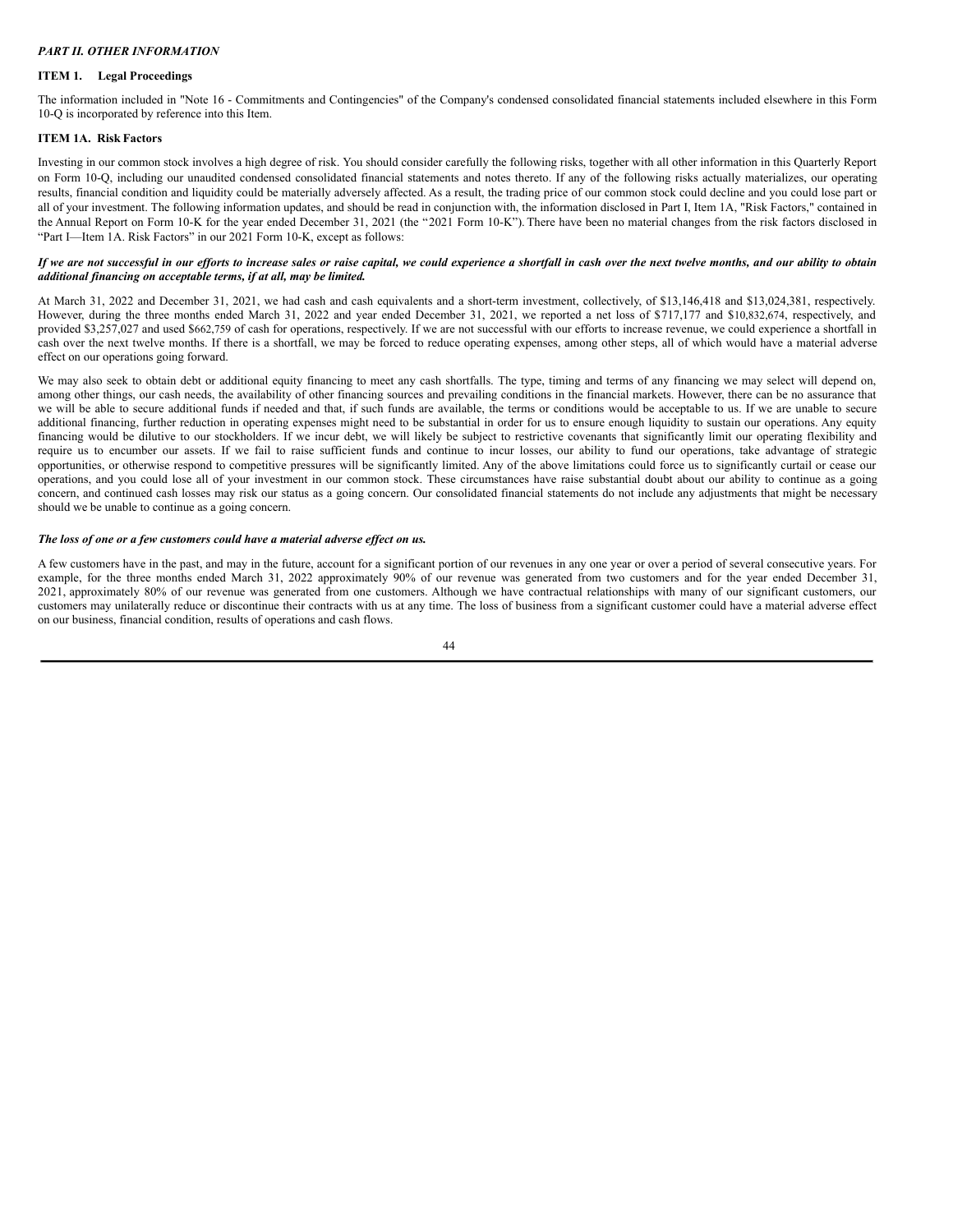## We rely on certain vendors to supply us with materials and products that, if we were unable to obtain, could adversely affect our business.

We have relationships with key materials vendors, and we rely on suppliers for our purchases of products from them. Any inability to obtain materials or services in the volumes required and at competitive prices from our major trading partners, the loss of any major trading partner or the discontinuation of vendor financing (if any) may seriously harm our business because we may not be able to meet the demands of our customers on a timely basis in sufficient quantities or at all. Other factors, including reduced access to credit by our vendors resulting from economic conditions, may impair our vendors' ability to provide products in a timely manner or at competitive prices. We also rely on other vendors for critical services such as transportation, supply chain and professional services. Any negative impacts to our business or liquidity could adversely impact our ability to establish or maintain these relationships. For the three months ended March 31, 2022 and for the year ended December 31, 2021, there were no vendors, which represented 10% or more of our cost of revenue.

### Our clients may adjust, cancel or suspend the contracts in our backlog; as such, our backlog is not necessarily indicative of our future revenues or earnings. In *addition, even if fully performed, our backlog is not a good indicator of our future gross margins.*

Backlog represents the total dollar amount of revenues we expect to record in the future as a result of performing work under contracts we have been awarded. Backlog may fluctuate significantly due to the timing of orders or awards for large projects and is not necessarily indicative of future backlog levels or the rate at which backlog will be recognized as revenue. We include in backlog only those contracts for which we have reasonable assurance that the customer can obtain the permits for construction and can fund the construction. As of December 31, 2021, our backlog totaled approximately \$3.2 million and as of March 31, 2022, our backlog totaled approximately \$7.6 million. Our backlog is described more in detail in "Note 11—Construction Backlog" of the notes to our consolidated financial statements included elsewhere in this Quarterly Report. We cannot provide assurance that our backlog will be realized as revenues in the amounts reported or, if realized, will result in profits. In accordance with industry practice, substantially all of our contracts are subject to cancellation, termination or suspension at our customer's discretion. In the event of a project cancellation, we generally would not have a contractual right to the total revenue reflected in our backlog. Projects can remain in backlog for extended periods of time because of the nature of the project and the timing of the particular services required by the project. In addition, the risk of contracts in backlog being cancelled or suspended generally increases during periods of widespread economic slowdowns or in response to changes in commodity prices.

The contracts in our backlog are subject to changes in the scope of services to be provided and adjustments to the costs relating to the contracts. The revenue for certain contracts included in backlog is based on estimates. Additionally, our performance of our individual contracts can affect greatly our gross margins and, therefore, our future profitability. We can provide no assurance that the contracts in backlog, assuming they produce revenues in the amounts currently estimated, will generate gross margins at the rates we have realized in the past.

# The issuance of shares of our common stock upon the exercise of outstanding options, warrants and restricted stock units may dilute the percentage ownership of the *then-existing stockholders and may make it more dif icult to raise additional equity capital.*

At March 31, 2022, there were restricted stock units, options and warrants to purchase of 2,245,186, 36,436 and 2,025,520, respectively, outstanding that could potentially dilute future net income per share. Because we had a net loss as of March 31, 2022, we are prohibited from including potential shares of common stock in the computation of diluted per share amounts. Accordingly, we used the same number of shares outstanding to calculate both the basic and diluted loss per share. At March 31, 2021, there were options, including options to non-employees and non-directors, restricted stock units and warrants to purchase 36,436, 884,343 and 128,090 shares of common stock, respectively, outstanding that could potentially dilute future net income per share.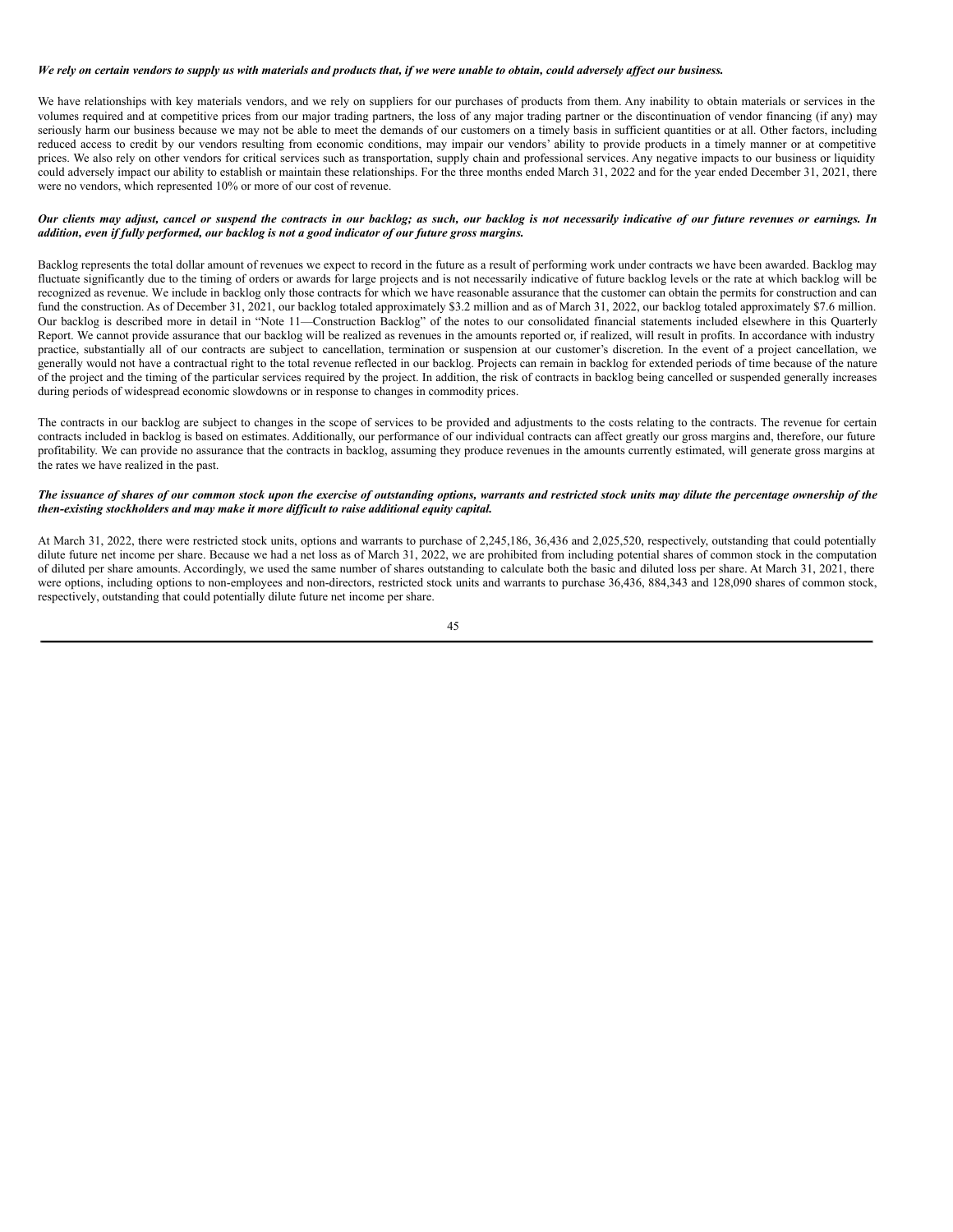# <span id="page-52-0"></span>**ITEM 2. Unregistered Sales of Equity Securities and Use ofProceeds**

None that have not been previously disclosed in our filings with the SEC.

# <span id="page-52-1"></span>**ITEM 3. Defaults Upon SeniorSecurities**

None.

# <span id="page-52-2"></span>**ITEM 4. Mine Safety Disclosures**

Not applicable.

# <span id="page-52-3"></span>**ITEM 5. Other Information**

None.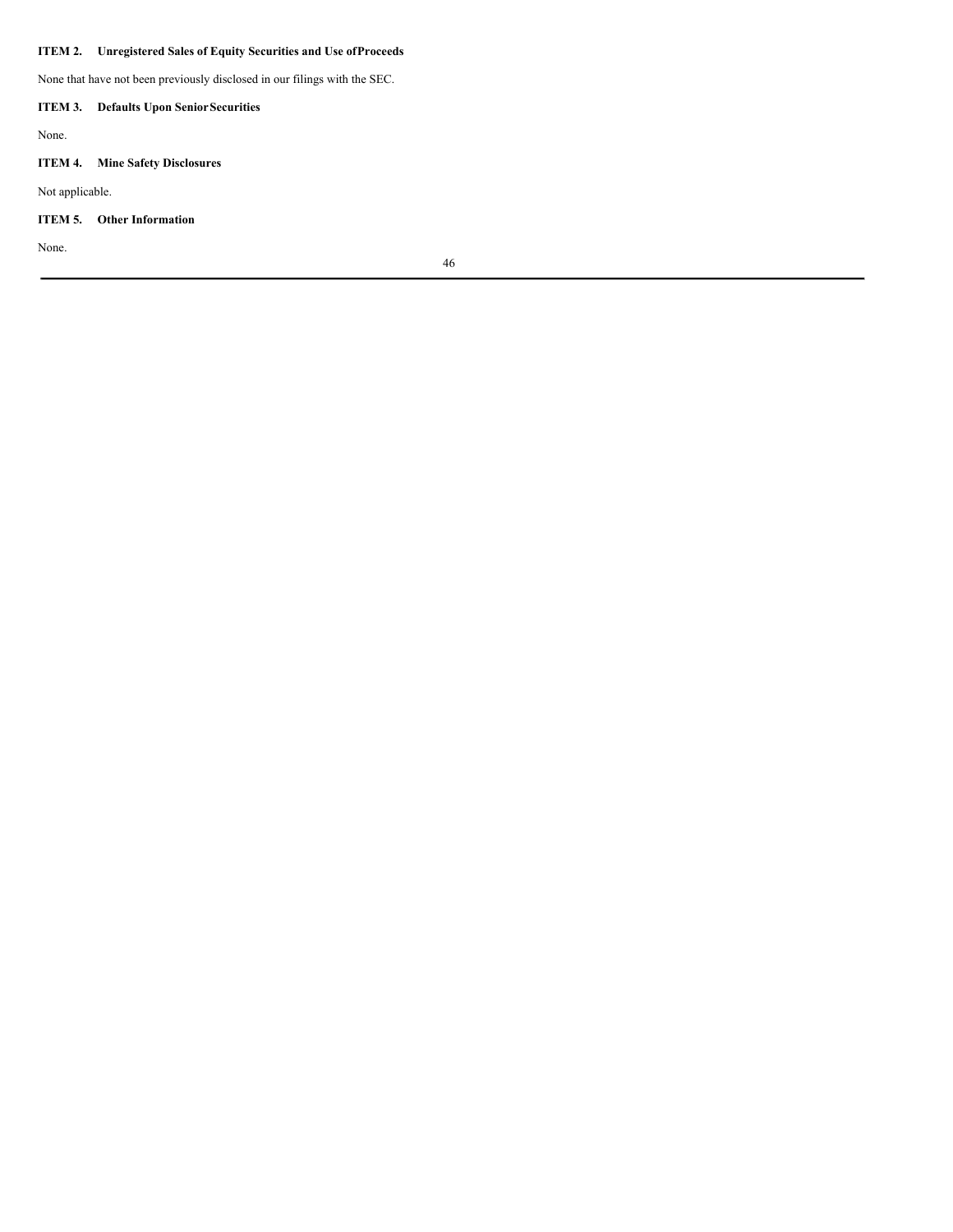# **EXHIBIT INDEX**

<span id="page-53-0"></span>

| <b>Exhibit Number</b> | <b>Description</b>                                                                                                                                                                                                                                                                                 |
|-----------------------|----------------------------------------------------------------------------------------------------------------------------------------------------------------------------------------------------------------------------------------------------------------------------------------------------|
| 3.1                   | Amended and Restated Certificate of Incorporation of SG Blocks, Inc. (incorporated herein by reference to Exhibit 3.1 to the Current Report on                                                                                                                                                     |
|                       | Form 8-K as filed by SG Blocks. Inc. with the Securities and Exchange Commission on July 7, 2016 (File No. 000-22563)).                                                                                                                                                                            |
| 3.2                   | Certificate of Designation of Preferences, Rights and Limitations of Series A Convertible Preferred Stock (incorporated herein by reference to                                                                                                                                                     |
|                       | Exhibit 3.2 to the Current Report on Form 8-K as filed by SG Blocks, Inc. with the Securities and Exchange Commission on July 7, 2016 (File No.                                                                                                                                                    |
|                       | $000 - 22563$ )).                                                                                                                                                                                                                                                                                  |
| 3.3                   | Certificate of Amendment to the Amended and Restated Certificate of Incorporation of SG Blocks, Inc. (incorporated herein by reference to Exhibit                                                                                                                                                  |
|                       | 3.1 to the Current Report on Form 8-K as filed by SG Blocks, Inc. with the Securities and Exchange Commission on February 28, 2017 (File No.<br>$000 - 22563$ ).                                                                                                                                   |
| 3.4                   | Certificate of Amendment to Certificate of Designation, dated May 11, 2017 (incorporated herein by reference to Exhibit 3.1 to the Current Report                                                                                                                                                  |
|                       | on Form 8-K as filed by SG Blocks, Inc. with the Securities and Exchange Commission on May 12, 2017 (File No. 001-38037)).                                                                                                                                                                         |
| 3.5                   | Certificate of Elimination of Series A Convertible Preferred Stock, dated December 13, 2018 (incorporated herein by reference to Exhibit 3.1 to the                                                                                                                                                |
|                       | Current Report on Form 8-K as filed by SG Blocks, Inc. with the Securities and Exchange Commission on December 17, 2018 (File No. 001-                                                                                                                                                             |
|                       | 38037)).                                                                                                                                                                                                                                                                                           |
| 3.6                   | Certificate of Amendment to the Amended and Restated Certificate of Incorporation dated June 5, 2019 (incorporated herein by reference to Exhibit                                                                                                                                                  |
|                       | 3.1 to the Current Report on Form 8-K as filed by SG Blocks, Inc. with the Securities and Exchange Commission on June 5, 2019 (File No. 001-                                                                                                                                                       |
|                       | 38037)).                                                                                                                                                                                                                                                                                           |
| 3.7                   | Form of Certificate of Designation of the Series B Convertible Preferred Stock (incorporated herein by reference to Exhibit 3.7 to the Registration<br>Statement on Form S-1/A (File No. 333-235295) as filed by SG Blocks, Inc. with the Securities and Exchange Commission on December 9, 2019). |
| 3.8                   | Certificate of Amendment to the Amended and Restated Certificate of Incorporation, as amended, of SG Blocks, Inc. (incorporated herein by                                                                                                                                                          |
|                       | reference to Exhibit 3.1 to the Current Report on Form 8-K as filed by SG Blocks, Inc. with the Securities and Exchange Commission on February 5,                                                                                                                                                  |
|                       | 2020 (File No. 001-38037)).                                                                                                                                                                                                                                                                        |
| 3.9                   | Amended and Restated Bylaws of SG Blocks, Inc. dated June 4, 2021 (incorporated herein by reference to Exhibit 3.1 to the Current Report on Form                                                                                                                                                   |
|                       | 8-K as filed by SG Blocks, Inc. with the Securities and Exchange Commission on June 7, 2021 (File No. 001-38037)).                                                                                                                                                                                 |
| $31.1+$               | Certification by Chief Executive Officer and Interim Chief Financial Officer pursuant to Section 302 of the Sarbanes-Oxley Act of 2002                                                                                                                                                             |
| $32.1+$               | Certification by Chief Executive Officer and Interim Chief Financial Officer pursuant to Section 906 of the Sarbanes-Oxley Act of 2002.                                                                                                                                                            |
| $101$ . INS+          | Inline XBRL Instance Document - the instance document does not appear in the Interactive Data File as the XBRL tags are embedded within the<br>Inline XBRL document.                                                                                                                               |
| 101.SCH+              | Inline XBRL Taxonomy Extension Schema Document.                                                                                                                                                                                                                                                    |
| $101.CAL+$            | Inline XBRL Taxonomy Extension Calculation Linkbase Document.                                                                                                                                                                                                                                      |
| $101.DEF+$            | Inline XBRL Taxonomy Extension Definition Linkbase Document.                                                                                                                                                                                                                                       |
| $101.LAB+$            | Inline XBRL Taxonomy Extension Label Linkbase Document.                                                                                                                                                                                                                                            |
| 101.PRE+              | Inline XBRL Taxonomy Extension Presentation Linkbase Document.                                                                                                                                                                                                                                     |
| 104                   | Cover Page Interactive Data File (embedded within the Inline XBRL document)                                                                                                                                                                                                                        |
|                       |                                                                                                                                                                                                                                                                                                    |

+ **Filed herewith.**

<sup>\*</sup> This certification is deemed not filed for purposes of Section 18 of the Securities Exchange Act of 1934, as amended (Exchange Act), or otherwise subject to the liability of that section, nor shall it be deemed incorpo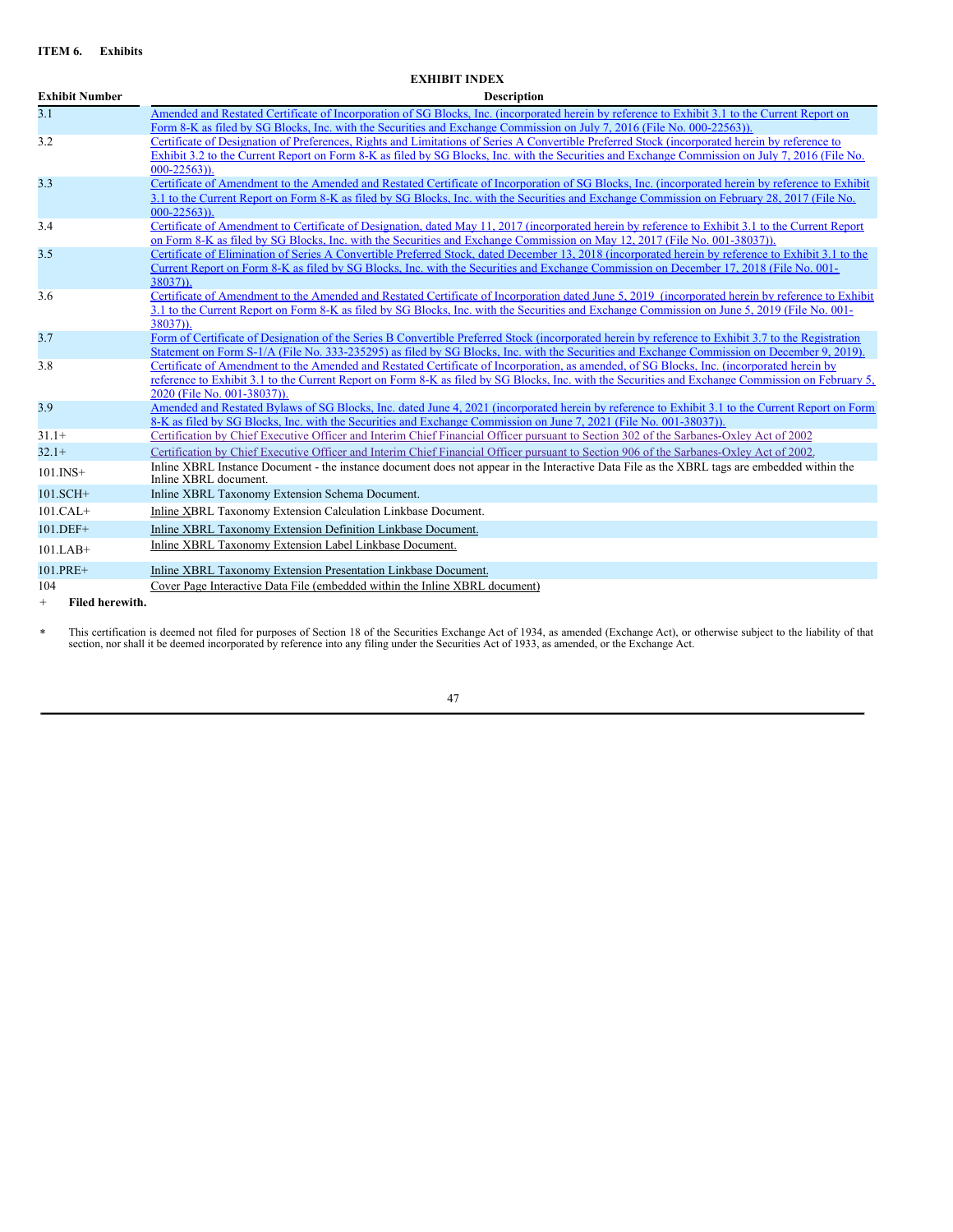# <span id="page-54-0"></span>**SIGNATURES**

Pursuant to the requirements of the Securities Exchange Act of 1934, the registrant has duly caused this report to be signed on its behalf by the undersigned thereunto duly authorized.

# **SG BLOCKS, INC.** (Registrant)

Date: May 24, 2022 By: /s/ Paul M. Galvin

Paul M. Galvin Chairman of the Board, Chief Executive Officer and Interim Chief Financial Officer (Principal Executive Officer, Principal Financial Officer and Principal Accounting Officer)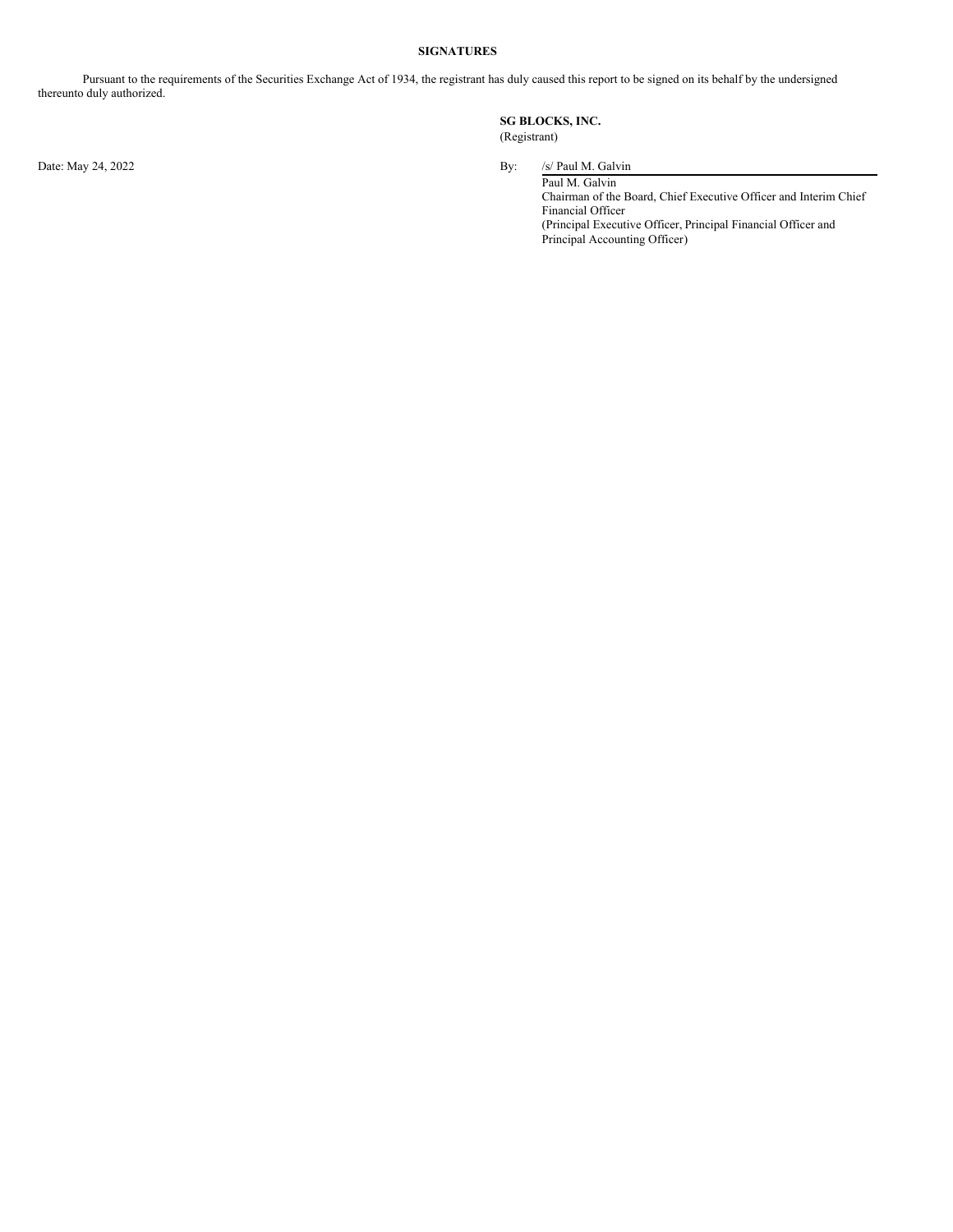# **CERTIFICATION PURSUANT TO SECTION 302 OF THE**

# **SARBANES-OXLEY ACT OF 2002**

<span id="page-55-0"></span>I, Paul M. Galvin, certify that:

- 1. I have reviewed this Quarterly Report on Form 10-Q of SG Blocks, Inc.;
- 2. Based on my knowledge, this report does not contain any untrue statement of a material fact or omit to state a material fact necessary to make the statements made, in light of the circumstances under which such statements were made, not misleading with respect to the period covered by this report;
- 3. Based on my knowledge, the financial statements, and other financial information included in this report, fairly present in all material respects the financial condition, results of operations and cash flows of the registrant as of, and for, the periods presented in this report;
- 4. The registrant's other certifying officer and I are responsible for establishing and maintaining disclosure controls and procedures (as defined in Exchange Act Rules 13a-15(e) and 15d-15(e)) and internal control over financial reporting (as defined in Exchange Act Rules 13a-15(f) and 15d-15(f)) for the registrant and have:
	- a) Designed such disclosure controls and procedures, or caused such disclosure controls and procedures to be designed under our supervision, to ensure that material information relating to the registrant, including its consolidated subsidiaries, is made known to us by others within those entities, particularly during the period in which this report is being prepared;
	- b) Designed such internal control over financial reporting, or caused such internal control over financial reporting to be designed under our supervision, to provide reasonable assurance regarding the reliability of financial reporting and the preparation of financial statements for external purposes in accordance with generally accepted accounting principles;
	- c) Evaluated the effectiveness of the registrant's disclosure controls and procedures and presented in this report our conclusions about the effectiveness of the disclosure controls and procedures, as of the end of the period covered by this report based on such evaluation; and
	- d) Disclosed in this report any change in the registrant's internal control over financial reporting that occurred during the registrant's most recent fiscal quarter (the registrant's fourth fiscal quarter in the case of an annual report) that has materially affected, or is reasonably likely to materially affect, the registrant's internal control over financial reporting; and
- 5. The registrant's other certifying officer and I have disclosed, based on our most recent evaluation of internal control over financial reporting, to the registrant's auditors and the audit committee of the registrant's board of directors (or persons performing the equivalent functions):
	- a) All significant deficiencies and material weaknesses in the design or operation of internal control over financial reporting which are reasonably likely to adversely affect the registrant's ability to record, process, summarize and report financial information; and
	- b) Any fraud, whether or not material, that involves management or other employees who have a significant role in the registrant's internal control over financial reporting.

Date: May 24, 2022

/s/ Paul M. Galvin

Paul M. Galvin Chairman, Chief Executive Officer and Interim Chief Financial **Officer** (Principal Executive Officer, Principal Financial Officer and Principal Accounting Officer)